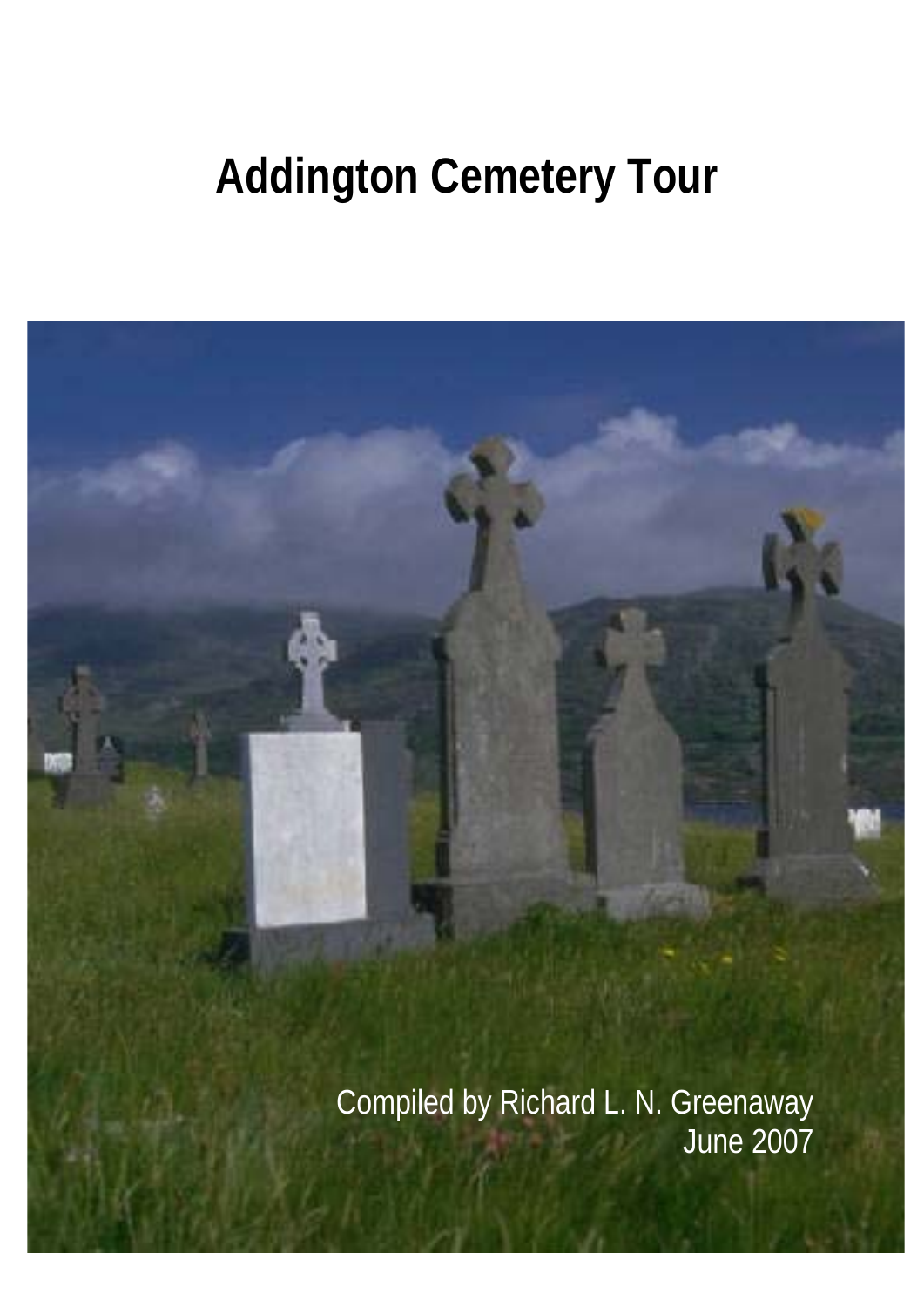# **Addington Cemetery**

The Church of England ensured that only Anglican priests could take services in the Anglican section of the Barbadoes Street Cemetery. When the church said that it was going to consecrate its portion, Jane **Deans**, a Presbyterian, wanted the grave site of her husband, John **Deans** I, who had died in 1854, to be exempt. She was told that if she did not like it, she could have John dug up and interred elsewhere.

The Presbyterian or 'Scotch' Church had its centre at St. Andrew's Presbyterian church. St. Andrew's church, now in the grounds of Rangi Ruru School, was then on St. Andrew's Corner, opposite Hagley Park and the Christchurch Public Hospital. The Presbyterians were led by the Rev. Charles **Fraser**, who arrived in 1856, and laymen such as John Craib **Angus**, William 'Cabbage' **Wilson** and the ironmaster John **Anderson**.

Inspired by Jane **Deans**, the Presbyterians neglected the limited area for graves which the Canterbury Association had granted to Dissenters in the Barbadoes Street Cemetery (on the western side of the road and closer to town than to Bealey Avenue). Instead, they purchased an area in Selwyn Street - part of Rural Section 66 of 50 acres granted to J. R. **Buchanan**. They bought five acres and opened it as a graveyard in 1858. At first the place was called the 'Scotch Cemetery'.

Although owned by St. Andrew's, the cemetery was de facto the first public graveyard in Christchurch. The ground was advertised as 'open to all persons of any religious community and to the performance of any religious service at the burial not contrary to public decency and good order'. There was no attempt to keep people of one denomination in one area and of another denomination in another.

It was expected that the cemetery would be a revenue earner. It was decided that money which came in would be spent on the purchase of building sites for religious or educational purposes of the Presbyterian Church, the relief of well ascertained distress occurring amongst the members of the parish, the erection of schools and churches on any new site and 'to establish bursaries in the Academy or College connected with the said St. Andrew's Church' (this Christchurch Academy was the ancestor of Christchurch West High School - now Hagley High School).

Eventually, as with the Barbadoes Street Cemetery, the Addington Cemetery was vested in the Christchurch City Council.

A visit to the graveyard shows it to be jampacked and the plot map shows how graves have been squeezed into every possible niche. Iron railings are prominent and many stones are vertical slabs. A number of yew trees give good shelter and protection.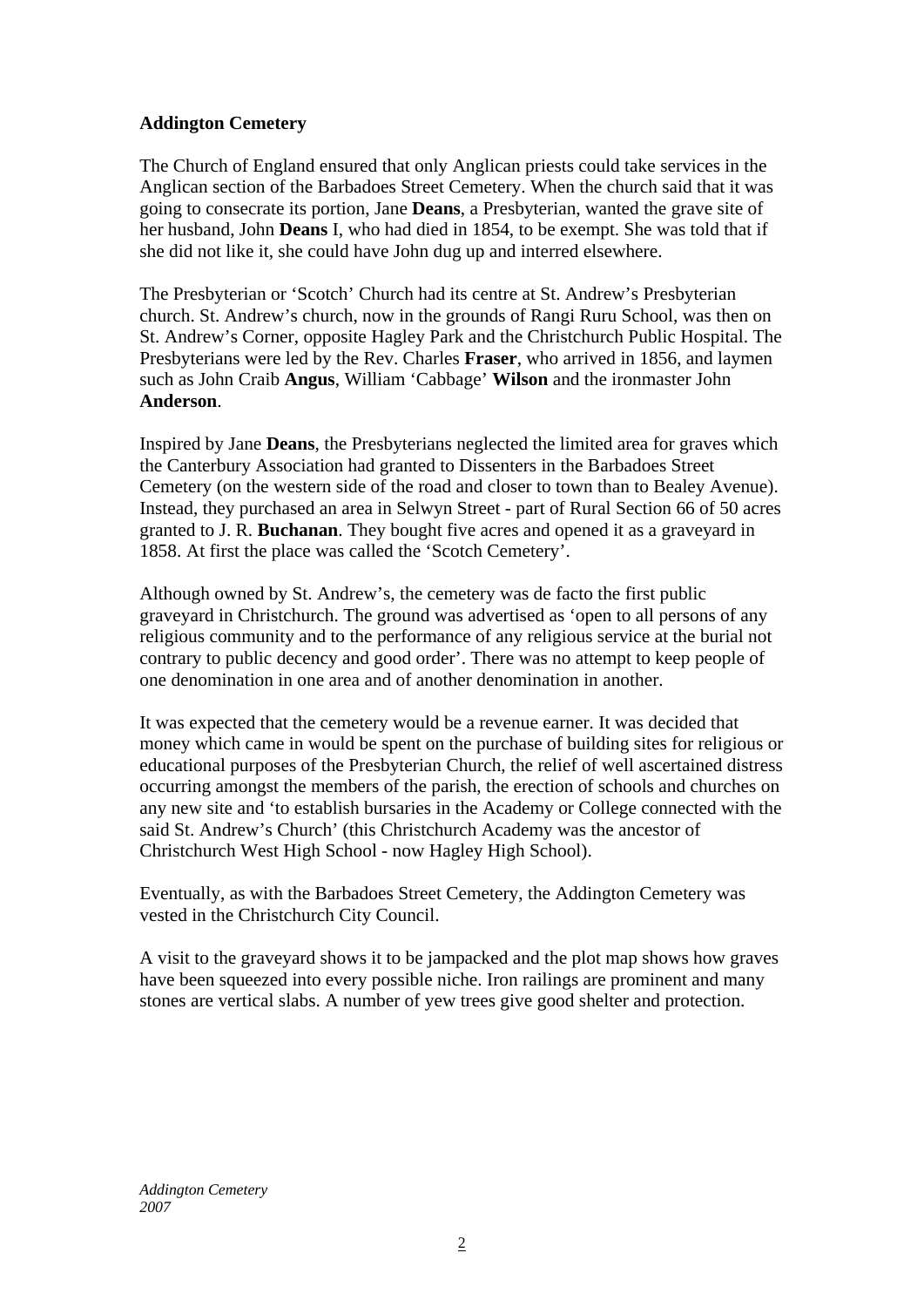Area 1 Row A No. 10 **Wascoe** 

Master mariner George Frederick **Wascoe** had a vessel, the Linnet, which was ultimately blown up for target practice in Lyttelton Harbour. On 19 September 1868 **Wascoe** married Sarah H**aylock**, widow of Charles Lagden **Haylock** a member of a prominent Akaroa family.

**Wascoe** sued George **Scarborough**, who would become first Mayor of Akaroa, seeking 500 pounds compensation because he had used for brewery purposes a building in which C. L. **Haylock** had left his wife a life interest. **Wascoe** lost the case.

In the 1950s Dr. David **MacMillan** observed that, as one approached Birdlings Flat, from Christchurch, one came upon 'big gum trees [which were] always known as **Wascoe**'s'. He knew that **Wascoe** had had an accommodation house at Birdlings Flat in the 1870s and '80s. This was on the exact spot where there had broken out the 'eatrelation feud' which decimated Ngai Tahu and left them vulnerable to attack from Ngati Toa chief **Te Rauparaha**.

In 1882 **Wascoe** owned three acres, worth 875 pounds, in the Selwyn County doubtless at his last home in Bryndwr, and land worth 15 pounds in the Akaroa County. In his will, **Wascoe** gave, devised and bequeathed all his real and personal property to his 'dear wife'. He died , at 59, on 18 July 1886. the estate was 'sworn at under 950 pounds'.

Row B No. 30-31 **Bruce** 

On 24 April 1855 Thomas **Bruce**, a storekeeper, married Ellen **Gee** whose family were Lyttelton storekeepers, bakers and confectioners.

One son, Alfred Selwyn, was born on 7 August 1866. He became an ironmonger and, in 1891, married Janet, daughter of William and Ann **Boag** of Burnside.

Alfred collected stories of the pioneers. A verse relating to his activities appeared in In the public eye:

> Staid Selwyn Bruce he puts to use each fact from out of the past. He lies in wait with tempting bait to make his captives fast. If dainty mite of history bright should pass with none to guide her, he'll pounce again, while men explain: "That's Bruce, lo, he's spied her".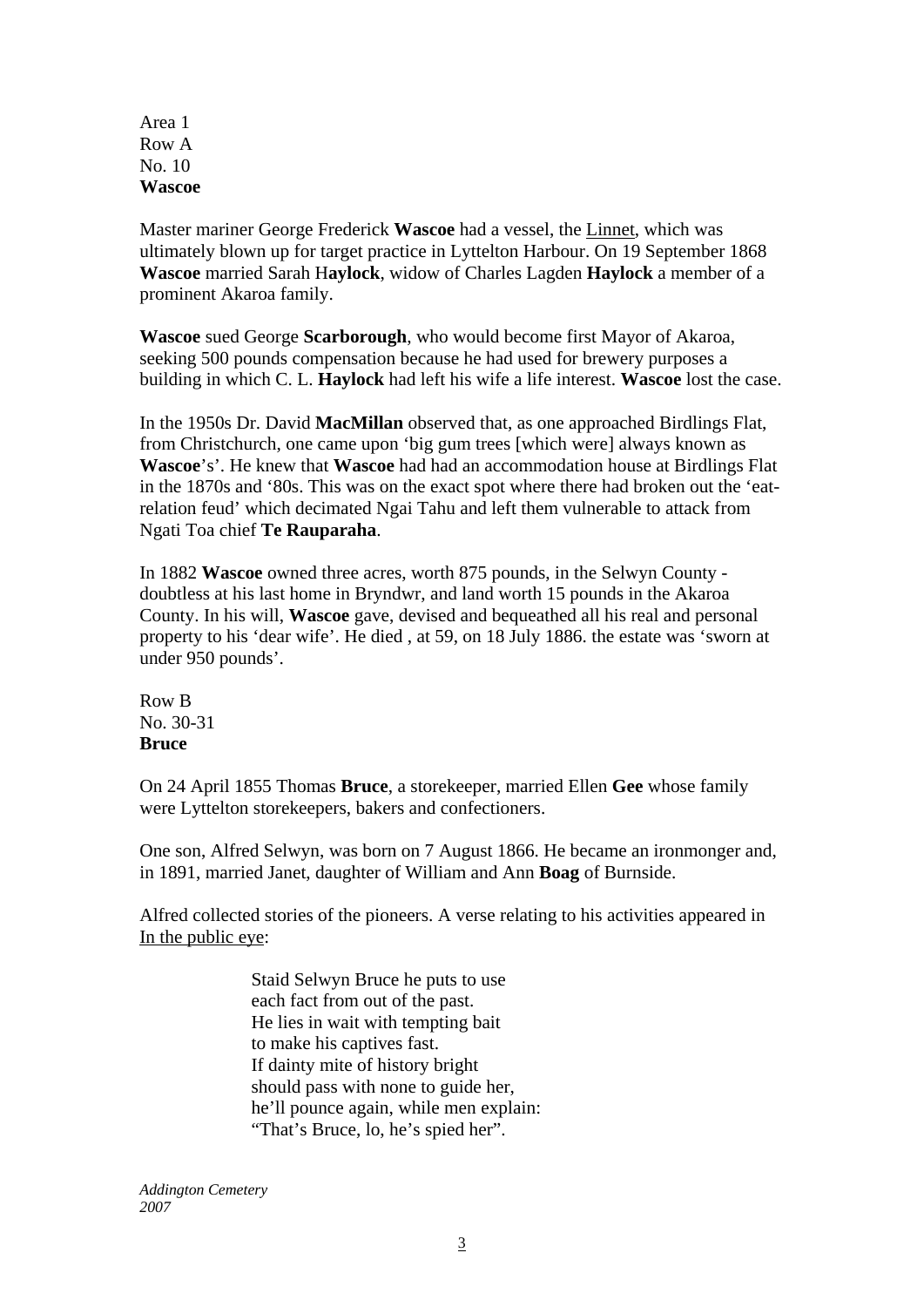Many of **Bruc**e's stories were published in the Star. In 1932 they were brought together and published as The early days of Canterbury – something of a misnomer as the work concerns Christchurch and the surrounding area. The book was dedicated to Bruce's mother who had arrived on the Sir George Pollock in 1851, 'lived to see the wilderness ... blossom as the rose', and died, in her  $95<sup>th</sup>$  year, in October 1928.

**Bruce** aimed to immortalise

… the memory of many of the rank and file of our Canterbury settlers who … were the … founders of the province. The man in the street, … the nerve and sinew in the stupendous task of developing the embryonic province, has been largely overshadowed and forgotten in the busy processof civic development; hence my desire to perpetuate his memory.

**Bruce**'s book is subtitled: 'A miscellaneous collection of interesting facts dealing with the settlement's first thirty years of colonisation, 1850-1880'. There are many brief, entertaining pen portraits of early personalities. The book includes an index and synopsis of contents. If the reader exercises great patience, he may find information here which is not readily found elsewhere.

Alfred Selwyn **Bruce** died, at 70, on 11 September 1936. Janet Bruce, who was four years her husband's senior, died on 22 June 1937.

Row F No. 108-109 **Reese** 

Here lie three generations of the **Reese** family. The grandparents were Thomas **Reese** who died, at 73, on 27 October 1891, and Jean Dalziel **Reese** who died, at 84, on 17 September 1902.

Their son, Daniel, was born at Wishair, Lanarkshire, Scotland on 31 October 1841. He served his time at the Motherwell Ironworks as a carpenter and, in 1862, the family arrived in Lyttelton on the Zealandia.

Daniel **Reese** established himself as a building contractor, making a 'modest fortune' though the business almost failed in the 1880s depression. Among the structures which **Reese** built were the Normal School, the Belfast Freezing Works, the old Christchurch Post Office in Cathedral Square, early sections of Lincoln College (now Lincoln University) and parts of Sunnyside Hospital.

**Reese** built **Morten's** buildings which were on the south-west side of Cathedral Square and erected for 'sheep kings', Richard May **Morten**. To those of us who have reached mature years, the buildings are remembered as the United Service Hotel, the place where Queen Elizabeth II stayed in 1962. The Sunnyside and **Morten** building have been demolished.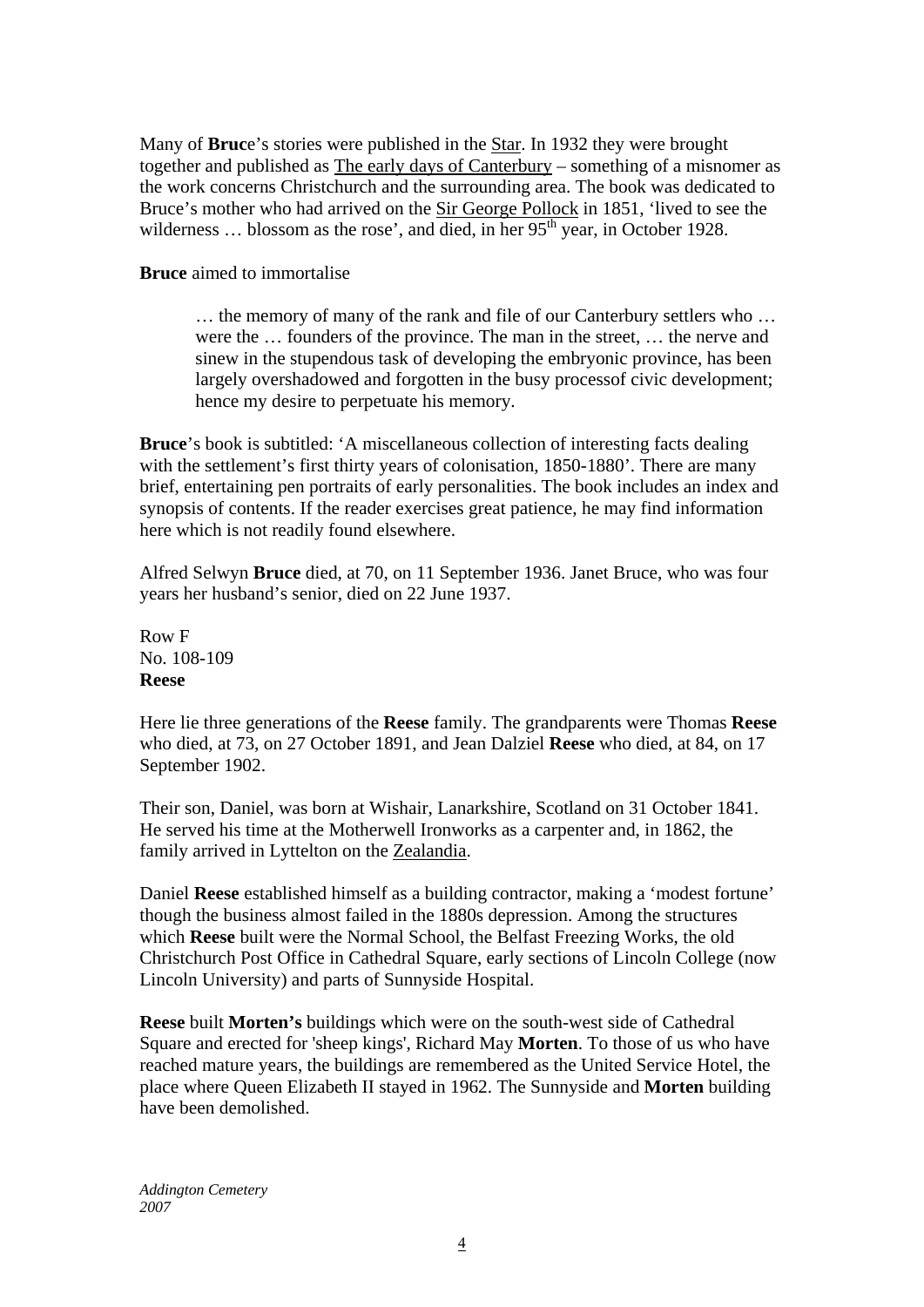Daniel **Reese** was interested in rowing on the Avon and was owner and a crew member of a famed boat, Black Eagle. A Christchurch City councillor, he was also, from 1884-1887, Member of Parliament for Stanmore. His obituary notes that he

… gave great offence to his constituents by his strong attachment to Sir George **Grey**. A meeting at which he addressed the Stanmore electors on his return from Parliament will long be remembered as the scene of perhaps the wildest disorder ever witnessed here.

**Grey** visited during the birthday of one of the **Reese** sons. He slipped a coin into the birthday boy's pocket. Usually coins which the boys received were no more than pennies. **Grey** 'did not deal in pennies' and the coin extracted was a silver coin. Before the children could spend the windfall at the corner shop, their mother took the sum into safe keeping and the recipient swore that he never saw it again.

**Reese** died, in his 50<sup>th</sup> year, on 4 October 1891. His wife, Cecilia, 73, died on 3 September 1922. The couple had a family of nine.

A son, Tom, wrote an invaluable history, New Zealand cricket, the first volume covering the years 1841-1914, the second the years 1914-1933. Another son, Daniel, who was born on 26 January 1879, attended Christchurch West School, was apprenticed in John **Anderson's** foundry and attended night classes at the Canterbury College School of Engineering. As a cricketer he was a brilliant left-handed batsman, slow left-arm bowler and outstanding fieldsman. He was chosen for the 1898-99 tour of Australia. In 1903 he played against Lord **Hawke's** touring English team. His 148 for New Zealand was the first century scored for the country.

Tom and Dan **Reese** were the principals of **Reese** Brothers, a building firm. On 2 April 1913 Dan married Esther **Parsonson**. Daniel, 74, died on 12 June 1953. Esther, 86, died on 14 July 1973. They were buried in the family plot.

One day, in the late 1930s, my mother was working in the office of timber merchants **Hardie** and **Thomson**. Dan **Reese**, 'a benevolent old man', came in and commented: "You better not come to my office to work. The women there like it so much that they never leave to get married".

## Row G No. 120 **Sheppard / Cookson / Freeman**

This is the grave of several members of the **Sheppard** clan. Sarah **Sheppard** was a sister of the famous **Oram** brothers, hotel-keepers, who had come from Midsomer-Norton, England. Sarah, 84, died on 4 November 1907. Her husband, Edward, 87, a merchant, had died on 19 January of the same year.

On 25 January 1877, at the Durham Street Methodist church, the Rev. William **Morley** officiated at the marriage of the **Sheppards**' daughter, Mary Ann **Sheppard**, 23, to Edwin **Cookson**, 28. One witness was the bride's brother, Joseph Oram **Sheppard**.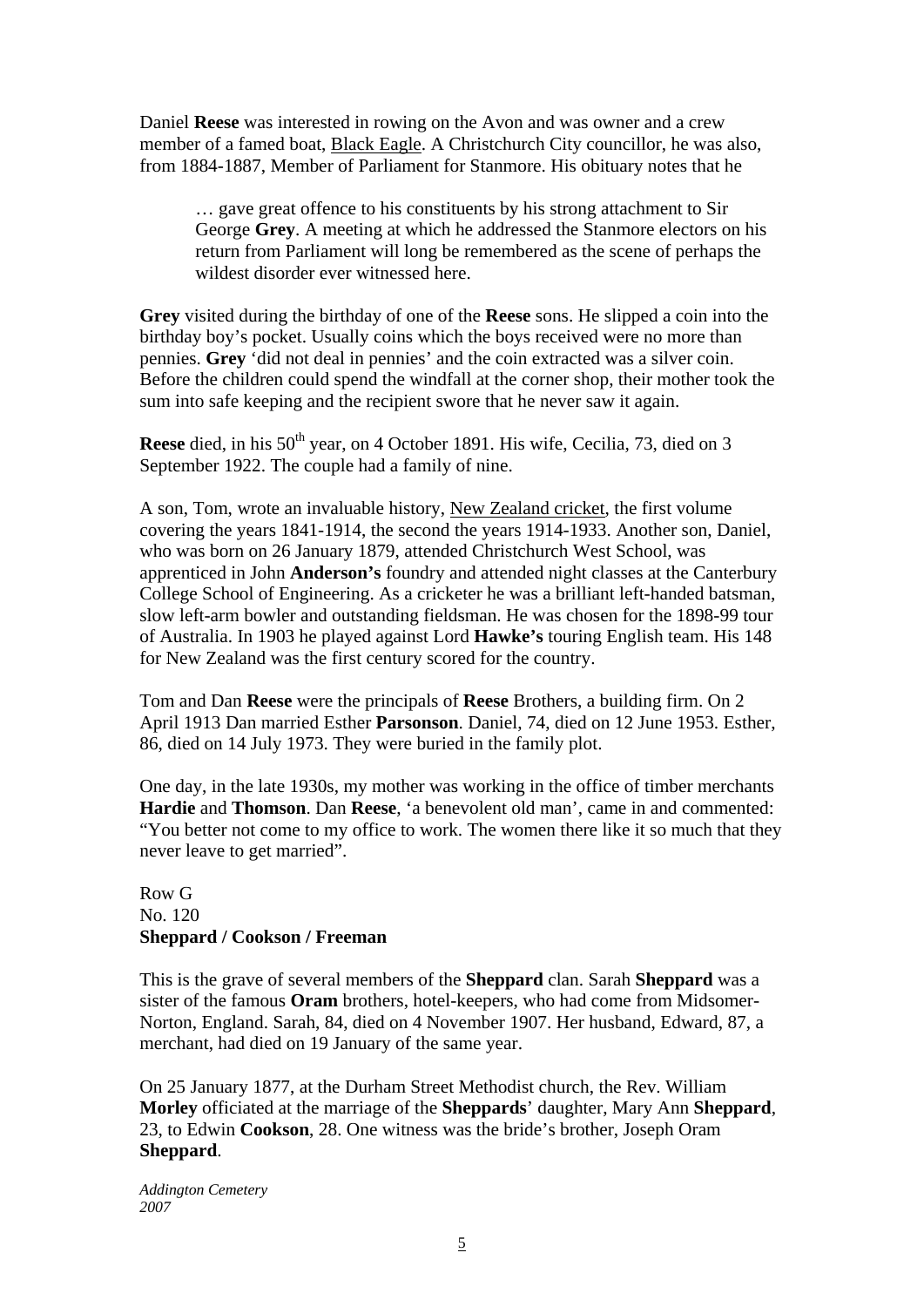In 1915 Mary Ann, a widow with a 'fairly large grown-up family' was living with a son, Joseph, in a recently-built, two storey, seven-room villa on the eastern side of Idris Road, Fendalton. Joseph left early in the evening of 21 September.

Constable **Porteous** and his friend, who were cycling along Idris Road, saw flames proceeding from the back and upper part of the house. They burst in but were beaten back by the flames. A crowd gathered and

… in the absence of any organised system of protection against fire in the district … did their best to conquer the flames with buckets and other receptacles, filled with water at the nearest artesian well. Such efforts were quite inadequate to cope with such a roaring fire, and the building was soon a mass of flames, while falling beams and roof timbers made the position of the volunteer fire-fighters untenable. All that could be done was to watch patiently while the fire burned itself out.

With the flames at their height, prominent surveyor Fred **Freeman** arrived He told the police that it 'had been arranged that [his daughter, Patricia Frances] … should spend the night with her grandmother [Mrs. **Cookson]** as she had … done on previous occasions'.

Joseph **Cookson** returned, stating that his mother had intended to stay home for the evening. It was now realised that Mrs. **Cookson** and her granddaughter had died in the fire. Sergeant **Bird** of the St. Albans police discovered that the two year old child had suffocated in her cot. Mrs. **Cookson** had been overcome by smoke while either ascending or descending the stairs.

The gravestone has the words:

Mary Ann **Cookson**, aged 61, and her granddaughter, Patricia Frances **Freeman**, aged 2. Both died 21 September 1915.

A Lyttelton times editorial pointed out that the fire had taken place outside the boundaries of the Christchurch Fire Board. It was thus

… remarkable that communities otherwise progressive should remain under the constant menace of loss of life and destruction of property, contenting themselves with, perhaps, an insurance policy and taking no steps to provide themselves with modern protection …. It does seem evidence of a primitive faith in luck or else a lack of ordinary citizenship which is beyond understanding, that, beyond the limits of the city brigade's duties, the residents are apparently content to live at the mercy of chance. There have been occasions without number on which valuable homes within a stone's throw of the Christchurch fire area have been destroyed when they could have been saved if the local authority had made provision which a backblocks township would not neglect …. The fire last evening was nor in a remote, isolated quarter but in a well-settled residential district perfectly able to provide necessary fire fighting equipment.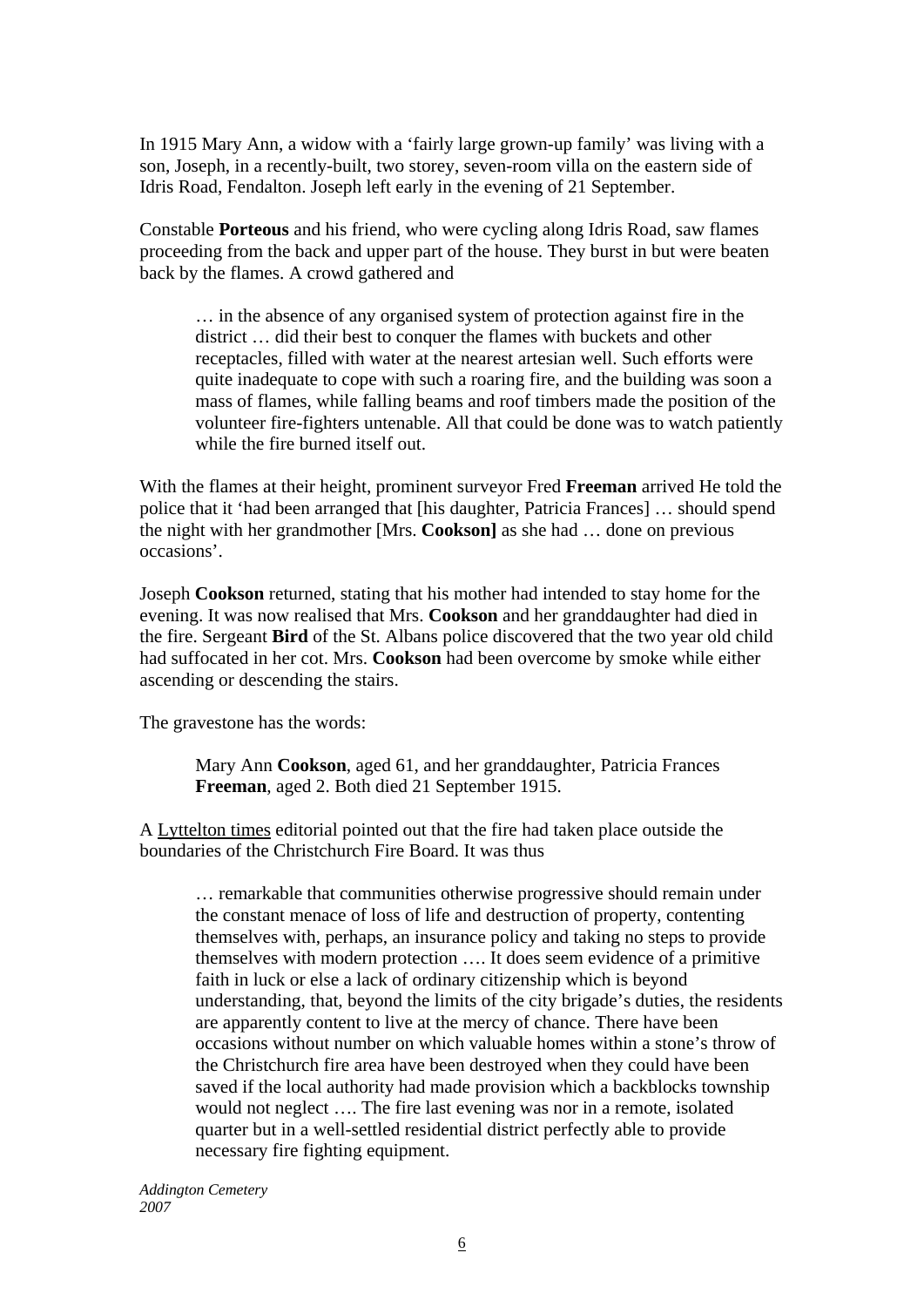The paper described the situation as 'nothing short of scandalous' and stated that the Waimairi County Council must atone for its neglect 'by taking prompt measures for meeting the requirements of the locality'.

Patricia's father would develop political aspirations. When, in 1933, Elizabeth Reid **McCombs**, Lyttelton's Labour candidate, was elected first woman Member of Parliament, the losing Coalition candidate was Fred **Freeman**. Fred, 88, died, in 1969.

Mary Ann **Cookson** and Patricia Frances **Freeman** are commemorated in a stained glass window at St. Barnabas' church, Fendalton.

The best-known member of the family was Sarah and Edward's son, Joseph Oram **Sheppard** who is also buried in this plot.

 Joseph started in the hotel trade when 14 and was managing a business at 20. He took over the White Hart Hotel which had been established by Michael Brennan **Hart** and supplied dinners after big ploughing matches.

On 4 December 1876 Joseph, 27, married Maria **Hadfield**, 19. Yet, on 20 January 1877, there was born Georgina Gertrude **Wilkins**, daughter of Joseph **Sheppard** and Georgina **Wilkins**. At the child's baptism, at St. Luke's, on 2 February 1877, the Rev. E. A. **Scott** noted that the parents were 'unmarried'. When 16 days old, the child died, being buried in the Anglican section of the Barbadoes Street Cemetery on 6 February 1877. However reprehensive Joseph's behaviour had been, he had, at least, acknowledged his daughter and allowed his name to be included on documents which related to her.

The mistreated Maria died on 11 June 1887. Her gravestone has the words:

A faithful friend, a mother dear, a loving wife lies sleeping here.

On 3 April 1888, Joseph married Nellie **Hart**, 21.

Joseph made a fortune from the White Hart, invested it in station property and went bankrupt. In October 1888, while managing the City Bar, **Sheppard** allowed J. K. **Pawsey** to drink and 'shout' at the bar and draw cheques on his agents long after he had run out of funds. **Sheppard** was charged with 'inciting to drink'. However, the Resident Magistrate (and formerly a Canterbury Provincial Council grandee) John **Ollivier** was notoriously lenient towards publicans and let him off. T. B. **Bain** wrote 'a neat and witty rhyme' on the incident but another Resident Magistrate decided that it was libellous. The verse began:

When gentle **Sheppard** guards his flock in 'City' of the Plains ….

Joseph died, at 76, on 27 April 1926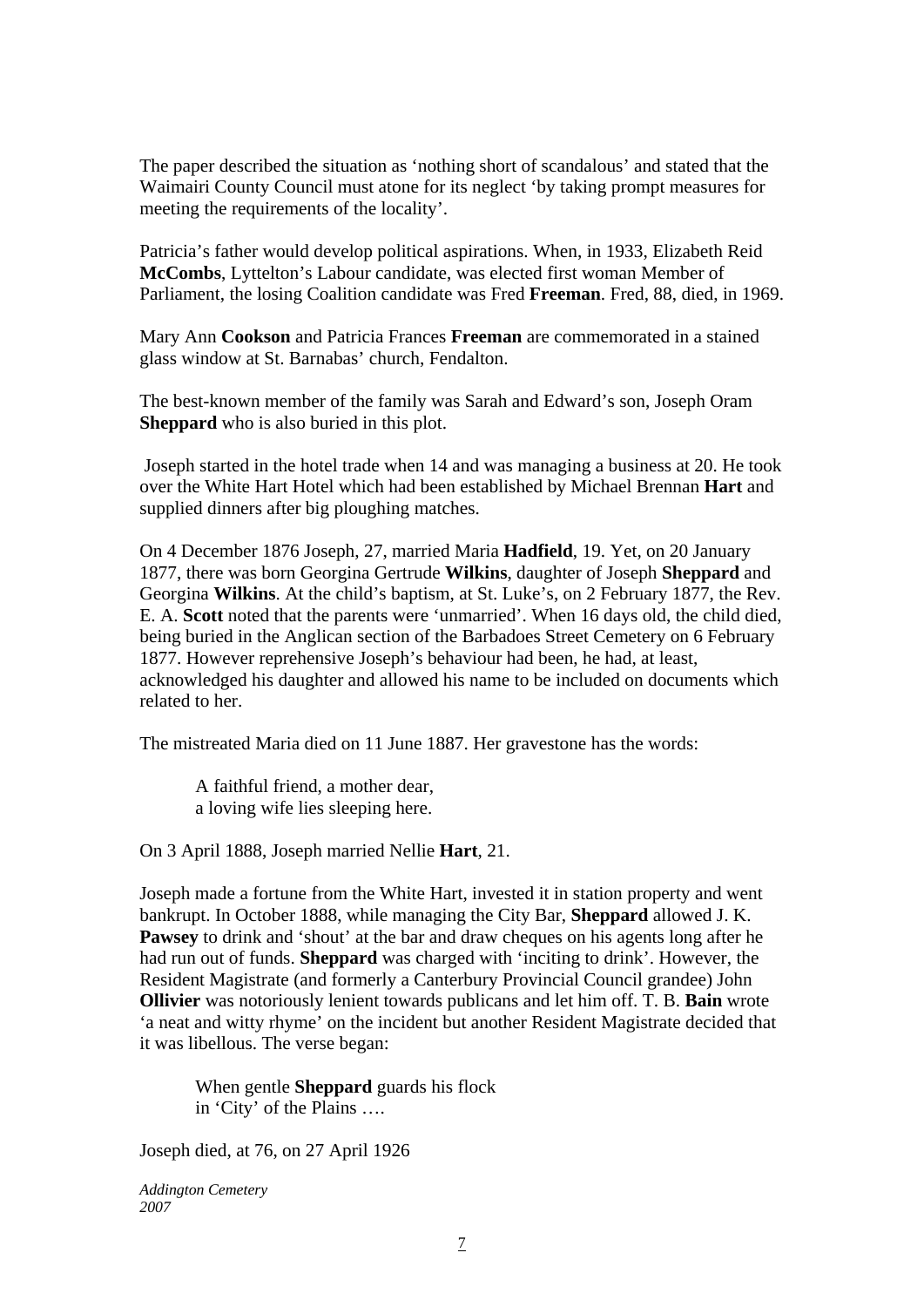## Row L No. 203 **Hopkins**

Joseph Harrop **Hopkins**, a shopkeeper in 'Lower Heathcote', took part in local affairs. In 1870, in a debate about the Heathcote Road drain, he suggested that the area called 'Lower Heathcote' be called instead 'Woolston' after a place in England, presumably the place from whence **Hopkins** came. The name was accepted.

**Hopkins**, a member of the Heathcote Road Board, was, in 1872, involved in a controversy over the tolls on the Heathcote bridge. The poor local fishermen, who went to Sumner to gain a livelihood, objected to having to pay tolls. **Hopkins**, who supported them, was opposed by the heavyweights of the road board and also by John **Ollivier**. Some of the debate was of a very low standard. **Ollivier** read his opponent's comments in the newspapers and stated that the man was "Mr. **Hopkins** or **Popkins**, I hardly know which". He also commented: "It's an evil bird which fouls its own nest".

**Hopkins** had a cartoon published. The 20 April 1872 Star commented that

… a boldly drawn rather well executed and not altogether pointless cartoon has just been issued. A prominent provincial official who made a long speech at the late meeting against the abolition of tolls is represented driving into town at a smart pace in a well-horsed trap; he passes a fisherman who we may suppose has crossed over the bridge and paid tolls for his donkey cart – if it is a donkey cart - and the latter remarks: "Ah, if you had to pay toll, you'd soon alter your whistle".

In a snap election for members of the road board **Hopkins** came in at the head of the list of unsuccessful candidates. George Thomas **Hawker**, whose brother, William, was **Hopkins**' brother-in-law, described **Hopkins**' anger. **Hopkins** stated: "The day will come when there will be grass growing across Ferry Road"...

It seems as if it was almost in spite that **Hopkins** bought virtually the whole of Central New Brighton. He built a hotel on the north side of Seaview Road near the Avon River and what is still a hotel on the south side of Seaview Road near the sea; and established a river ferry service with a boat called the Brighton. Local firemen, on a picnic to the seaside on the Brighton, sang of 'the fair young girl with her hair in curl that sits at the sewing machine'.

By 1875 the great enterprise had collapsed, **Hopkins** being declared bankrupt. However, he picked himself up and had a big store on Ferry Road which was known as '**Hopkins**' Emporium'.

In 1887 Montague **Mosley** waxed lyrical about Hopkins' enterprise. He had

been postmaster in the district since his settlement in it …. His establishment is connected with the Christchurch Telephone Exchange,although he is several miles from that centre ….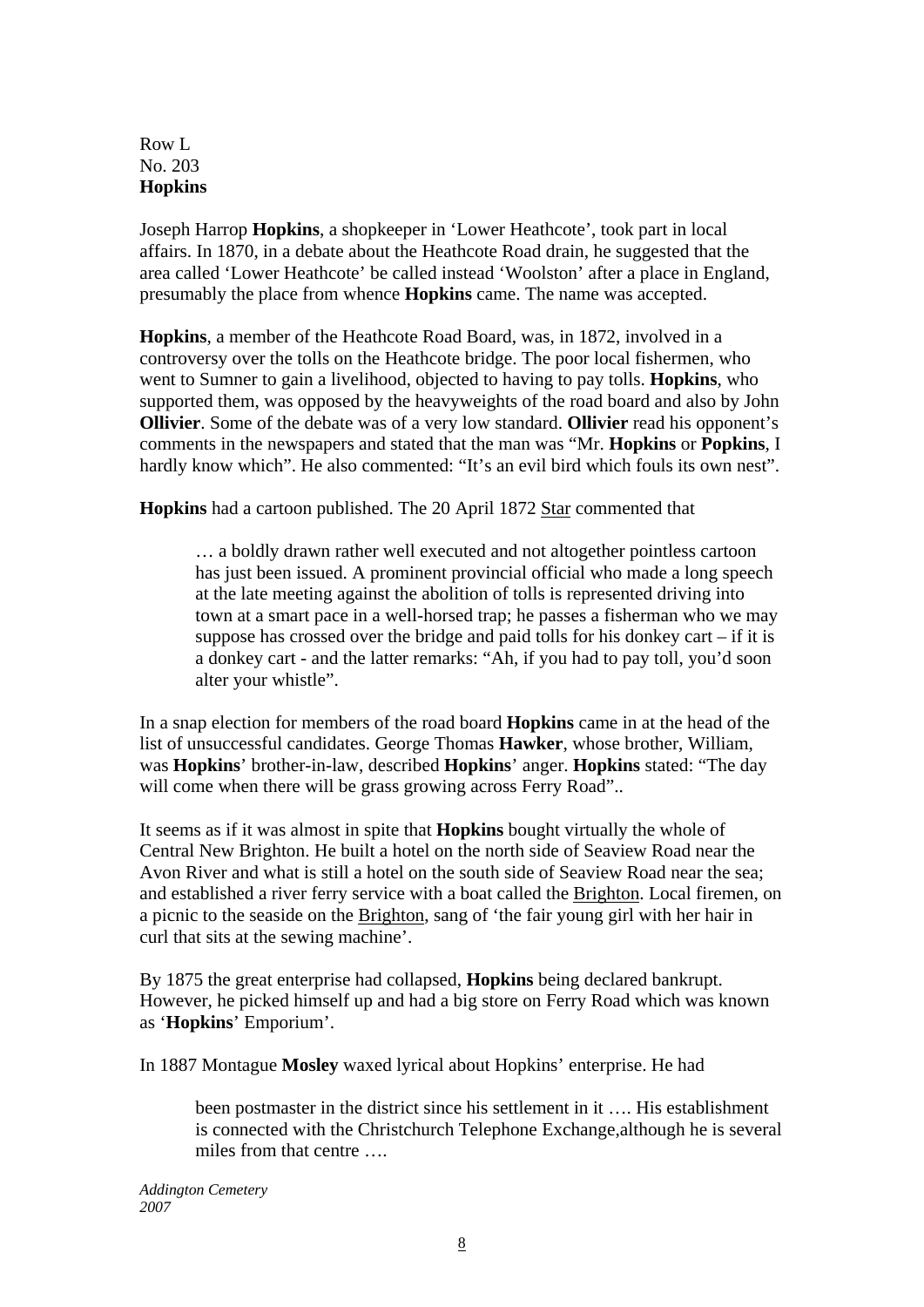Elsewhere, his business is described as having

Grown, under its present proprietor, from what was originally a four-roomed cottage to … a gigantic establishment. It was enlarged twice, after which Mr. **Hopkins**, finding it still too small for his growing trade, built the eastern part of the present building, a two-storey brick one, very substantial with compo front and ornamental windows, alongside the old original building. Subsequently, he removed the old building and built the second half of the present structure, which now forms one of the most convenient and compact establishments in New Zealand. In it there are six distinct departments – drapery, clothing, boots, grocery, crockery, ironmongery and a corn store. Each department is well filled with a carefully selected stock, while the grocery portion  $-50$  feet by 16 feet – is in advance of any establishment in Christchurch. The fixtures and arrangement of stock show that great care has been taken in disposing of and displaying the goods to the best advantage. We will instance a butter cupboard, fitted with shelves to hold about 200 pounds of butter, with a constant flow of artesian water through it, which keeps the butter both fresh and cool during all weathers. There is also a large cellar for cheese, where a stock of that article is kept that would surprise many.

The frontage of this establishment is 85 feet with a depth of 66 feet, with upper floor storage and cellar accommodation below. There is a splendid supply of good artesian water which is forced by a ram into tanks upon the buildings, from whence it is distributed through the dwelling house, the store, and the stables, and is also ready for fire preventive purposes, and to carry off surface water, no less than 580 feet of drainage pipes.

One of **Hopkins**' sons-in-law, Charles **Hervey**, was an employee of Sir Henry **Wigram's** pioneer flying company which established what became the Wigram Air Force Base. He was also head of the Waimakariri River Trust. During the Depression the employees laboured mightily to tame the river.

Joseph Harrop **Hopkins**, 73, died on 13 March 1910. Louisa **Hopkins**, 82, died on 28 August 1923

Row P No. 291 **McLean** 

Allan **McLean** was born about 1822. He was one of the children of Mary **McLean** and Alexander **McLean**, a farmer-fisherman who lived on and drowned off Lagmor, a town on the Inner Hebridean Island of Coll.

In 1840 the widow brought her family to Australia where the brothers, John, Allan and Robertson prospered as carriers, merchants and gold-buyers. In 1852 they took up a run near Christchurch. Robertson returned to Scotland. John and Allan had runs in Canterbury and Otago. Laghmor was near Ashburton. Morven Hills in the Lindis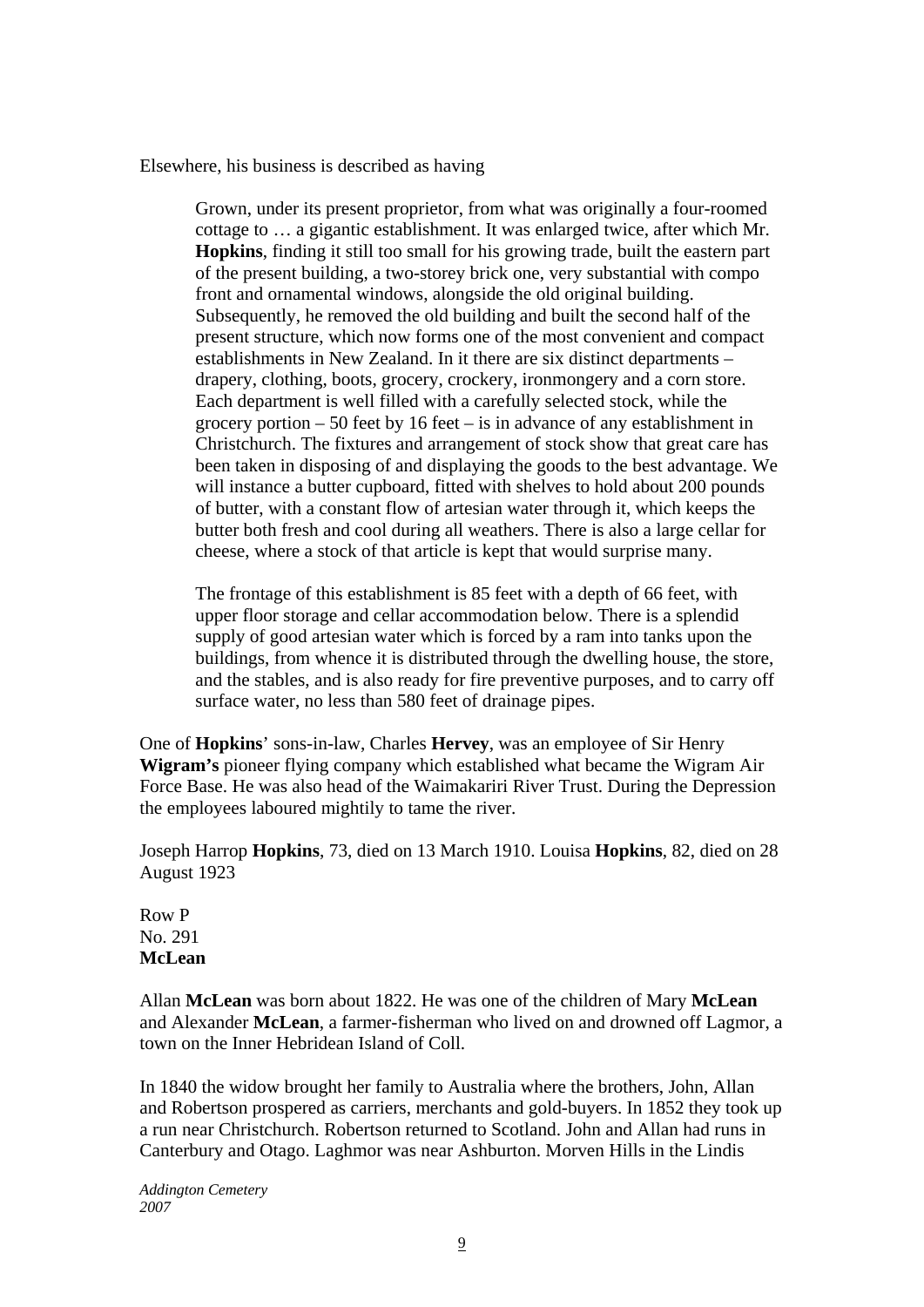Pass, Otago (named after the Scottish mainland which lies near the Island of Coll) was a place where 135, 184 sheep were shorn in the peak season. In 1866 the **McLeans** acquired Waikakahi near Waimate.

Eventually the partnership broke up. John went to Redcastle, near Oamaru (now the site of St. Kevin's College); while Allan remained at Waikakahi. In the 1882 Return of the freeholders of New Zealand John's properties were valued at 210, 426 pounds while Allan's were valued at 200, 000 pounds. In 1895 Allan had 69, 000 sheep, while 40 four-horse teams ploughed in a block of 8000 acres. A homestead, 'the Valley', was surrounded by beautiful gardens.

Allan often wore a bow tie, white socks and a plum-coloured suit. He travelled about in a white wagonette, the 'Yankee Express'. He was generous to the poor and had a large bunk-house especially for swagmen.

In 1899 the Liberal Government, in its policy of 'breaking-up-the-big-estates' and distributing them to small farmers, purchased the Waikakahi run of 48,000 acres for about 320,000 pounds. It was the second largest Liberal Government purchase in Canterbury, the largest being at Cheviot.

The Cheviot purchase was undertaken with the blessing of the trustees of William 'Ready Money' **Robinson**. Allan **McLean** reluctantly left his land and never returned. He purchased a five acre property with frontages on Manchester and Colombo Streets, Christchurch, and had R. W. **England** draw up plans for a 23,000 square feet three-storey kauri-built Jacobean-style house. It was considered the largest wooden residence in New Zealand. This was 'Holly Lea', holly being the **McLean's** plant badge.

In 1904 **McLean** made his will and, two years later, added a codicil. He died at Holly Lea on 12 November 1907. The will includes the following:

… I bequeath all my clothes, boots and other wearing apparel unto or for such charitable institution or institutions or object or objects in the Provincial District of Canterbury as my acting Executor or Executor may in their or his absolute discretion think fit to be handed over …

## Elsewhere **McLean** wrote:

I leave all the wines, liquors, consumable stores and provisions which shall belong to me at my death free of legacy duty to Emily **Phillips**, at present living in my dwelling home at Holly Lea aforesaid.

Emily was **McLean**'s long-standing housekeeper. She was to 'have the use, occupation and enjoyment' of Holly Lea 'during her life if she shall so long remain a widow' and also an annuity of three thousand pounds. Should Emily remarry, she was to have an annuity of but five hundred pounds.

**McLean** also established the McLean's Institute. The Board of Governors was to include the Anglican and Roman Catholic bishops, the minister at St. Andrew's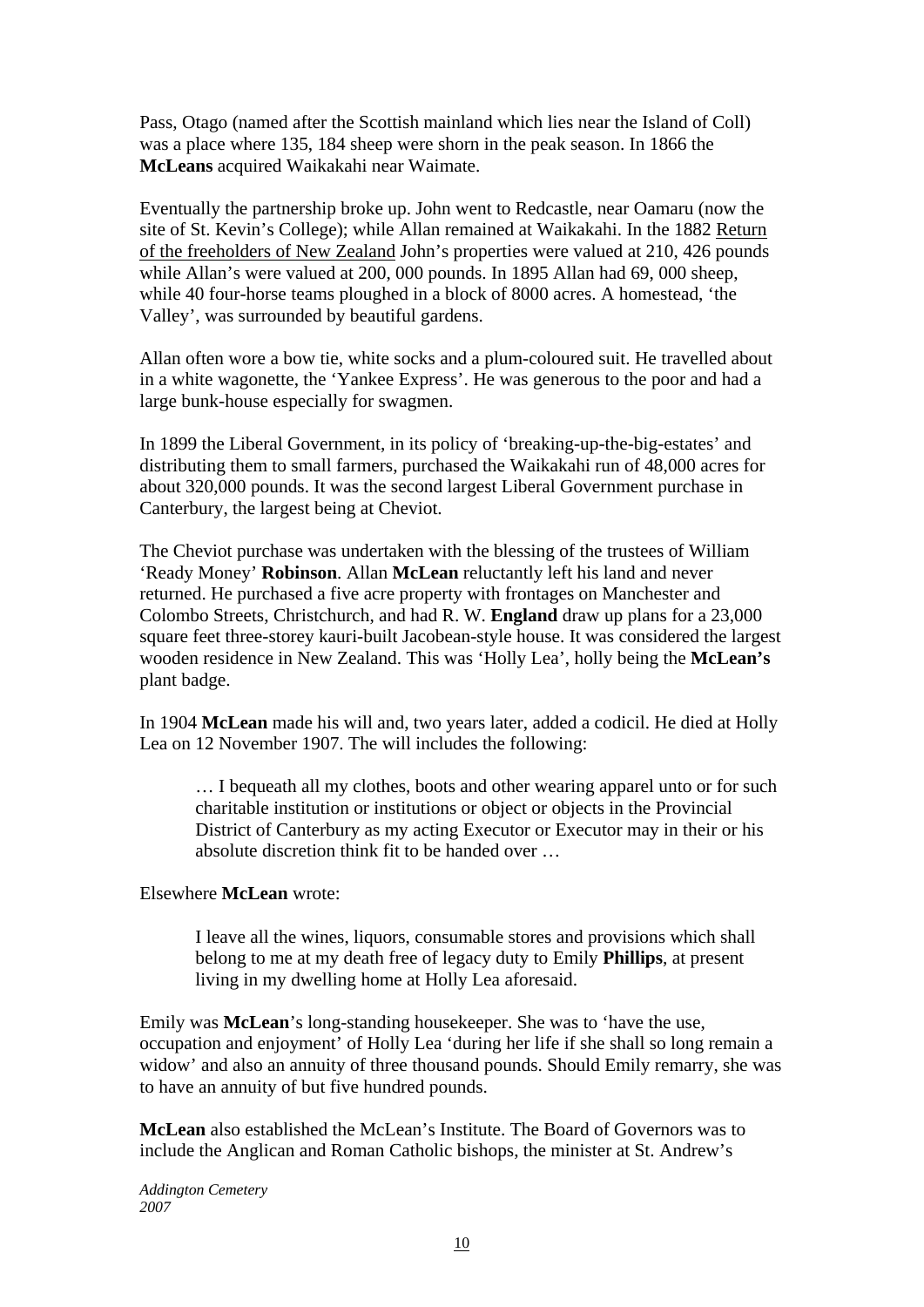Presbyterian church, the Mayor of Christchurch, other dignitaries and 'two women'.

The Holly Lea property was eventually to become a home for

… gentlewomen or women of refinement or education in reduced or straitened circumstances and to the children not being over the age of ten years of any such gentlewomen or women, my special intention being that the Holly Lea property shall be reserved exclusively for the use of gentlewomen … who either by their birth, education, previous life or manner may be able to live in harmony under the same roof.

The board of governors was to have absolute power over who should be admitted to and expelled from the institution except that they could not admit people who had been in receipt of Charitable Aid Board moneys or of the Old Age Pension which had been introduced in 1898.

The people who had lived at Holly Lea now live on a site in Fendalton. In older death certificates the Fendalton site may be called 'Quamby'.

Kin who are buried at Addington include Allan's mother, Mary, 84, who died at the Waimakariri run on 12 July 1871 (the fact that the family was involved with a run in the Waimakariri area is commemorated in the name '**McLean's** Island'); a sister, Mary, who died on 8 July 1875; a sister, Alexandrina, 70, 'relict of George **Buckley**', who died on 31 July 1902; and John **McLean**, 84, who died on 15 July 1902. The body of the Redcastle 'wool king was brought up from North Otago for burial.

In Oamaru, in 1884, a grand post office was erected beside its 1864 Lilliputian predecessor. A clock tower was provided but no clock. On 17 September 1903 St. J. McLean **Buckley** of Redcastle presented a clock and chimes in memory of his uncle and benefactor, John **McLean**.

Dr. David **MacMillan** wrote of the **McLeans** that he 'always thought of them as the toughest and hardest of all early settlers'.

Row P No. 303 **Beattie** 

The information on the gravestone says it all:

John **Beattie** died 8 June 1917, aged 70. For 40 years caretaker of the West Christchurch School. And his wife, Emma, died 3 June 1936, aged 84; after 59 years spent in the service of the West Christchurch School …. Also their son, Arthur John **Beattie**, died 5 July 1969, aged 90, late caretaker of the West Christchurch School. Erected by pupils, teachers and friends of the school as a mark of respect and in admiration of many years of faithful service.

John **Beattie,** handyman-cabdriver for the Rev. Charles **Fraser**, was a gravedigger at the Addington Cemetery and part-time caretaker at **Fraser**'s Boys' High School. On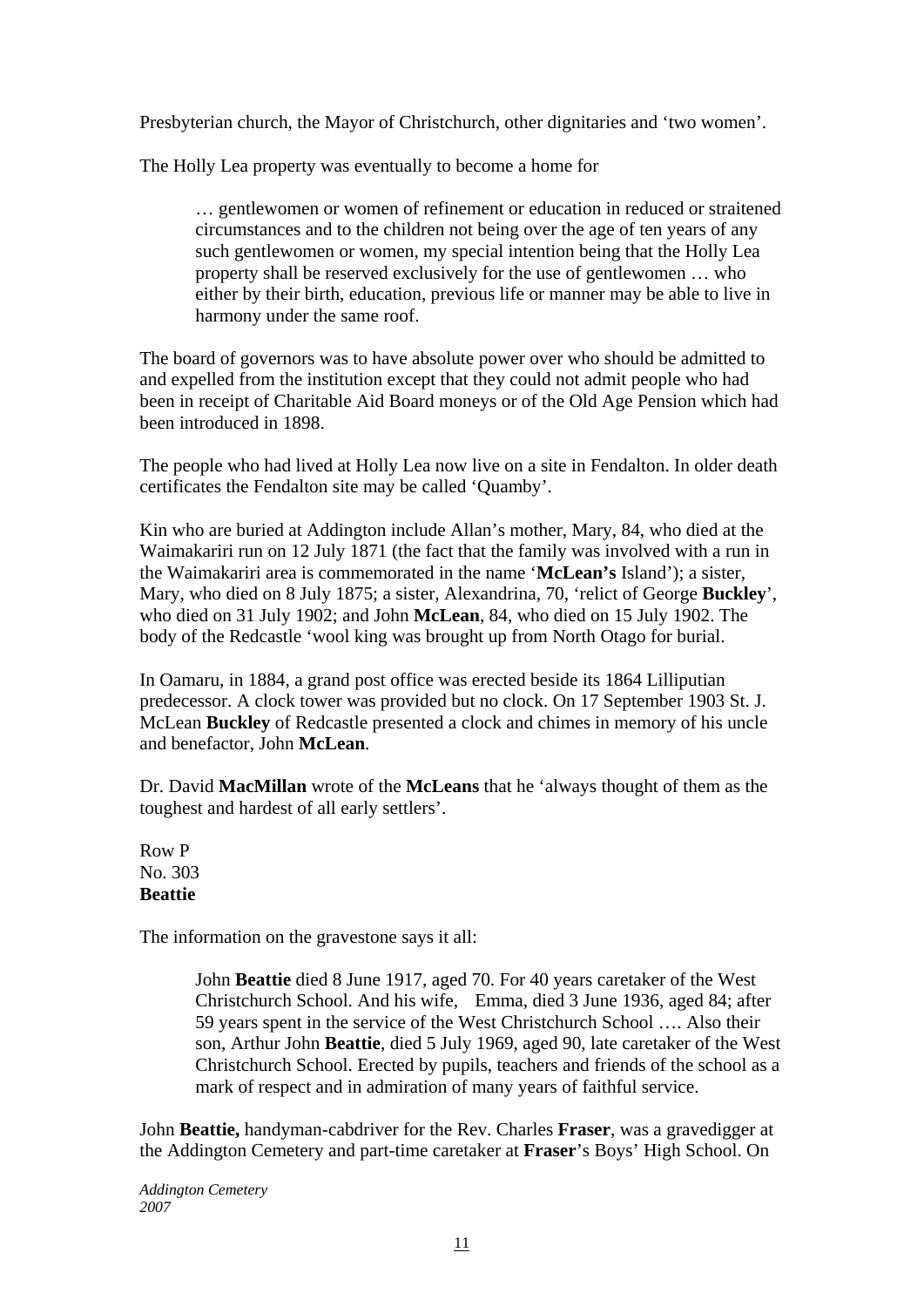25 September 1872 **Fraser** officiated at the wedding of John **Beattie**, 25, labourer, and Emma **Stillwell**, 21, who had cooked for the boarders at the school. In 1876 John became school caretaker.

John was a stern figure held in awe by pupils and teachers. He looked after the fires – there were 23 fireplaces in 1884; swept the floors; kept the clocks on time; and cleaned and weeded the paths and grounds. When the headmaster was busy instructing the pupil-teachers, he was in charge of the school.

Emma gave birth to and raised seven children in the caretaker's cottage. In the periods between her pregnancies and then after her child-bearing days, she was in charge of cooking and first aid. The children were up at 6 a.m. and swept rooms, dusted seats and cleaned basins before breakfast.

John **Beattie**, 'prince of caretakers and self-constituted censor of the conduct of pupils and teachers, to say nothing of inspectors and education boards', died, at 70, on 10 June 1917. A son, Arthur John, took his place though Emma 'wielded a broom [at the school] until a year or so before her death', at 84, on 7 June 1936. Arthur retired in 1948 and died, at 90, on 5 July 1969.

Row Q No. 307 **Twigger** 

Joseph **Twigger** had been born on 5 January and baptised on 28 December 1801 at Bedworth Coventry, County Warwick, the first child of Frances **Shipman** and her husband, the Rev. Joseph **Twigger**. The first Rev. **Twigger** had been born about 1763 and died at Bedworth in 1816. Frances married again. A prosperous woman, she leased out her 85 acre farm at 150 pounds a year. It was known that, as his parents' eldest son, Joseph would eventually inherit an income of about 300-400 pounds a year.

Under instructions from his mother rather than because he wanted to, Joseph studied at Oxford University and read for holy orders. His greatest interest was betting at boxing matches.

While on vacation from Oxford, Joseph met Elizabeth **Cole**, a member of a wealthy Leicester family, whose parents and guardian had died, and who was boarding near Frances's home. Despite the fact that his love letters were to be judged 'rhapsodical nonsense', Elizabeth found Joseph a 'young man of fascinating manners', believed his intentions to be honourable, that he intended to marry her and thus became pregnant.

Joseph did not intend to marry Elizabeth and took flight. When the authorities caught up with him, they found that, on 10 December 1824, at St. Leonard's, Shoreditch, he had married a widow, Catherine **Lawton**.

On 5 July 1825 Joseph was charged with breach of promise at the King's Bench, Westminster. Joseph accepted the bastardy bond but evidence was brought forward to show that the plaintiff had had a relationship with another man and was thus a woman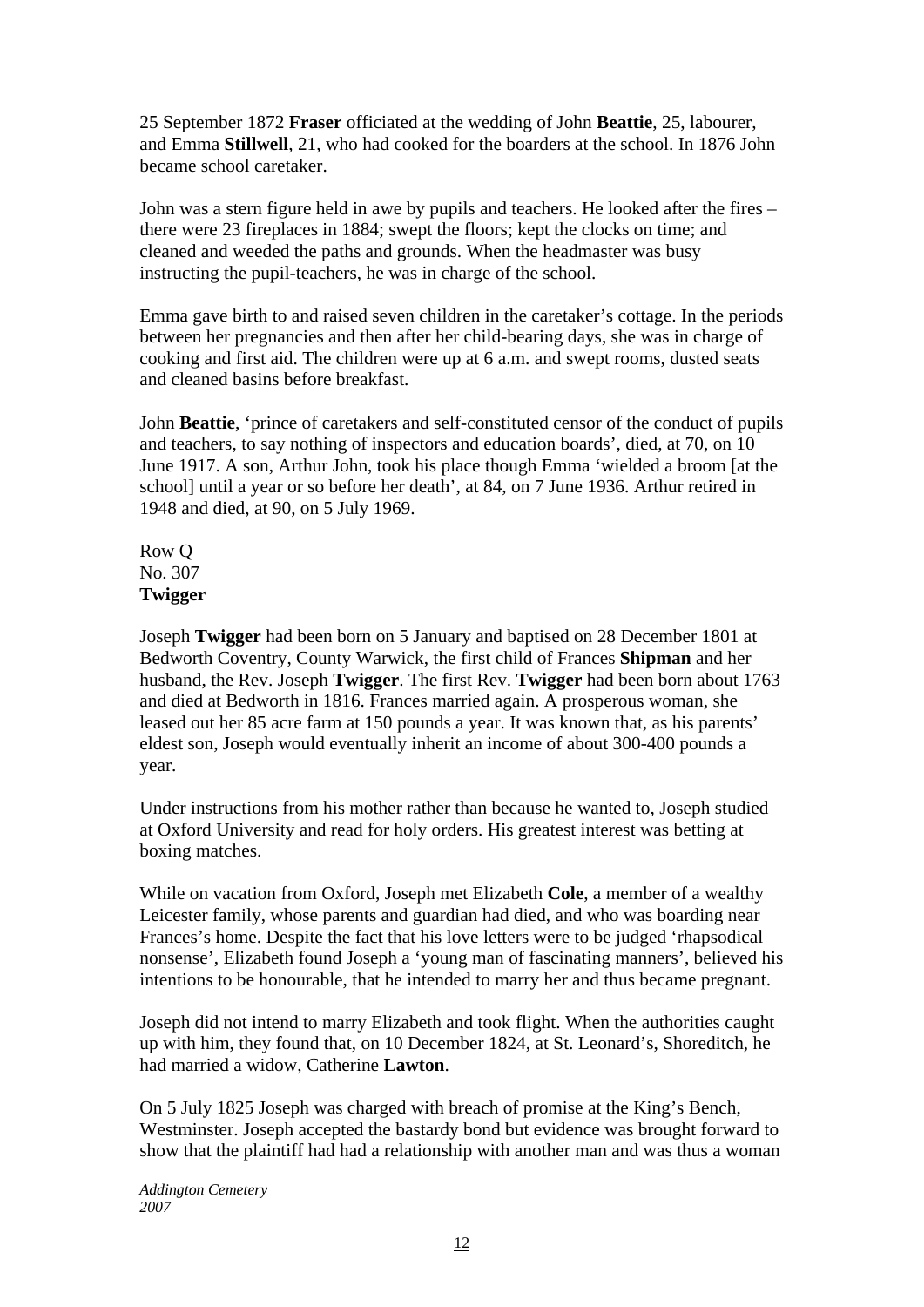of loose morals. Frances stood by her son and the defendant was 'nonsuited' that is, she lost her case.

Joseph now paid more attention to his studies. He gained a B. A. from Oxford in 1823 and an M. A. in 1831.

In 1850 Joseph was residing at Cemetery Parsonage, Kensall Green, West London. His wife and mother were now dead and, the following year, he emigrated to Canterbury as chaplain on the Canterbury Association ship, Cornwall. From the Canterbury Association he purchased Rural Section 128, 150 acres, at 'Lower Lincoln Road near Christchurch'. He also purchased Rural Section 132, 50 acres, in the same area.

Joseph supported Colonel **Campbell**, the opponent of the Canterbury Association, in his attempt to become Superintendent in 1853 and because of this, or perhaps because of his private life, was described by Henry **Sewell** as '**Twigger**, our shame'.

Joseph paid for the passage of the 'good looking servant girl' - described in the Lyttelton times as 'Miss Letitia **Wilbee**'. Joseph frequented the White Hart Hotel, left dead drunk at midnight on 21 March 1855, and, shortly thereafter, drowned in the Avon, his body being discovered by a cabbie, Stephen **Brooker**. Letitia sought security in marriage to William **Beechey**. Her daughter by the Rev. Joseph **Twigger**, Elizabeth Anne Twigger **Wilbee**, had been born in December 1853, herself gave birth to a girl-child in 1869, married a shoemaker in 1872, moved to Napier and there died, of pulmonary tuberculosis, in 1880.

W. E. **Burke's** manuscript, held at Christchurch City Libraries, tells the story, adding John **Twigger**'s discreditable part therein.

Rev. J. **Twigger** lived in the middle fifties in a house … on Oxford Terrace. His body was found in the Avon not far away. He had considerable landed property which remained unclaimed for years. The wicked man - he was a parson - had a good looking servant girl. Results followed, a little girl. He had made a will providing liberally for her. But it was not signed. The curmudgeon who got the property later did nothing for her.

Charlotte **Twigger** and her husband, John, a herbalist from Rugby, England, came to Christchurch in the early 1860s. John, heir to Joseph's estate, was the 'curmudgeon' in W. E. **Burke**'s manuscript.

However, to many John appeared a public benefactor. He donated a roast ox to the groundlings in 1868. Thus they could celebrate the fact that, in Australia, the Duke of **Edinburgh** had survived an assassination attempt at the hands of an Irishman. In 1885, just months prior to his death, John sold land to the Canterbury Agricultural and Pastoral Association. The terms were easy. John donated a frontage on Lincoln Road and the association was thus able to establish grounds where its shows took place for more than a century.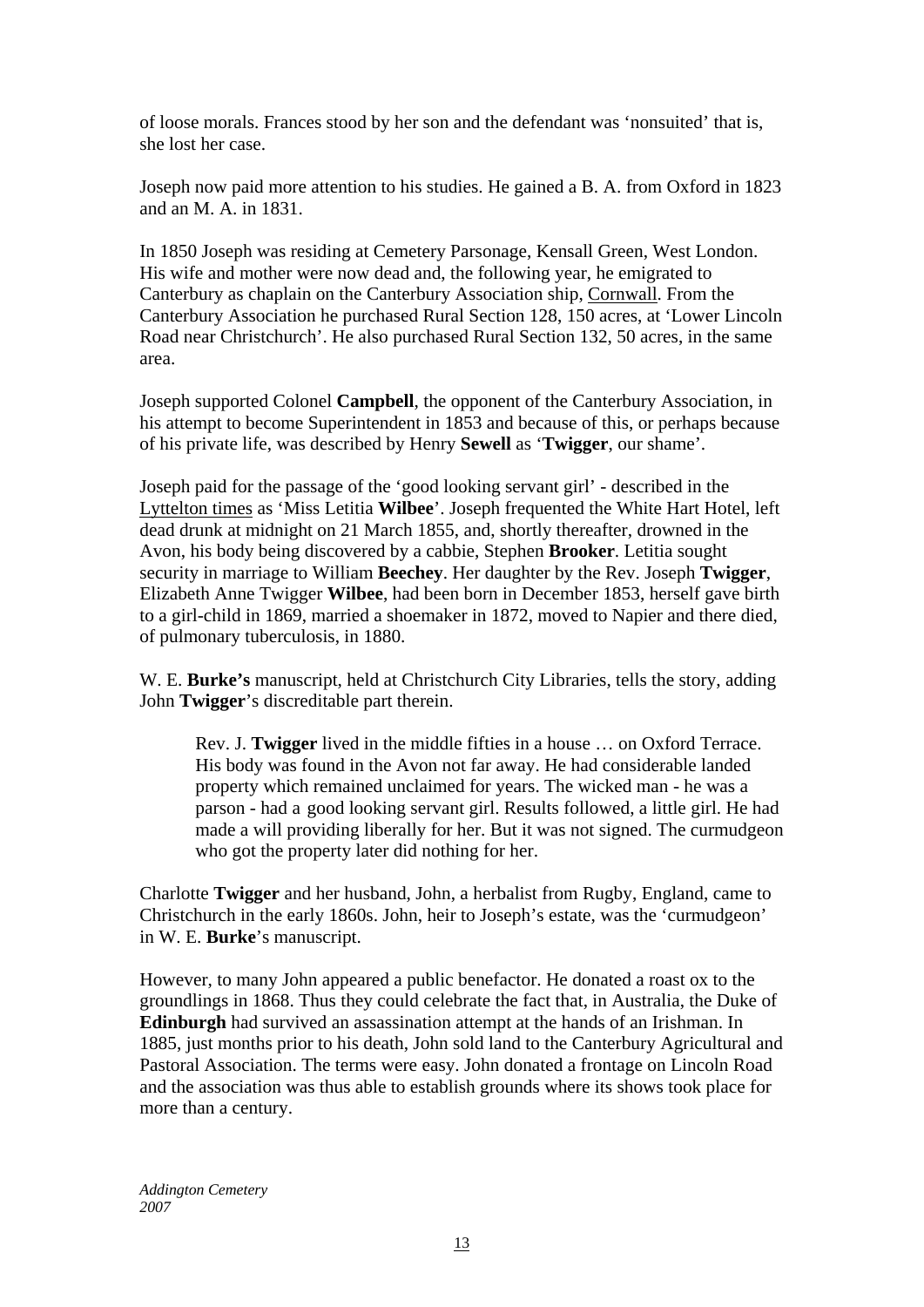John, 67, died on 7 November 1885 and was buried in the Addington Cemetery. He left his wife a life interest in his estate; (Charlotte, 72, died on 24 September 1891). The estate was then to go to charitable institutions, the Old Men's Home at Ashburton, the orphanage and to the Female Refuge (for young women who were about to give birth to illegitimate children). These institutions have died out. The **Twigger** Estate, originally valued at 16,000 pounds but now worth \$4 million, benefits the Women's Refuge, Cholmondeley Home and suchlike. The beneficiaries have, in recent years, rebuilt John's tombstone.

The estate has always been well managed. In 1909 the statement was made: 'The **Twigger** Estate had … increased in value at least twice as fast as the best of farm land in this part of the Dominion'.

Area 2 Row E Nos. 404-405 **Greenaway** 

Hannah **Greenaway** lived from 24 September 1832 to 15 July 1908. Her grandson, Samuel John **Ingold** was born in September and died in December 1885. There is also a memorial to Hannah's husband, John.

John **Greenaway** arrived in Canterbury in 1857. For about 10 years he lived in a 'small but cosy … cottage on Kilmore Street East' and there grew and sold nursery stock. From about 1864 he was in charge of **Kohler**'s 'Vauxhall Gardens' on Lincoln Road, the first private pleasure garden in Canterbury. As well, he bought property on Lincoln Road for nursery production.

In 1871 and 1872 **Greenaway** bought two properties, one on Whately Road ( Victoria Street), the other between Blighs Road and Hawthorne Street and just off Papanui Road. It has been stated that Hawthorne Street is named after the plants which abounded on his property. **Greenaway** had 'fruit trees, forest trees …. pinus insignis and other choice conifers'. He came to specialise in roses but his profits were made through his shop in Victoria Street and his work as a landscape gardener.

**Greenaway** was an enthusiastic member of the Christchurch Horticultural Society, a committee man and an exhibitor. Indeed, he was a member from 1863 (18 months after the society was formed) till his death. He arranged the society's exhibit of foliage and flowers at the time of the Duke of **Edinburgh's** visit in 1869. In 1874-75 he negotiated so that a breakaway group might be bought back within the fold. The society was to comment:

It is almost unnecessary to refer to the zeal and assiduity displayed by … Mr. **Greenaway** in his connection with the Horticultural Society …. To a very large extent it owes its present position to his efforts.

At 5.30 p.m. on 30 November 1880, **Greenaway** boarded a tramway carriage on the Papanui line. Spying G. A. **Reade** (Treasurer of the Horticultural Society) on the roof of the next carriage and, wishing to show him a particularly fine rose, he tried to pass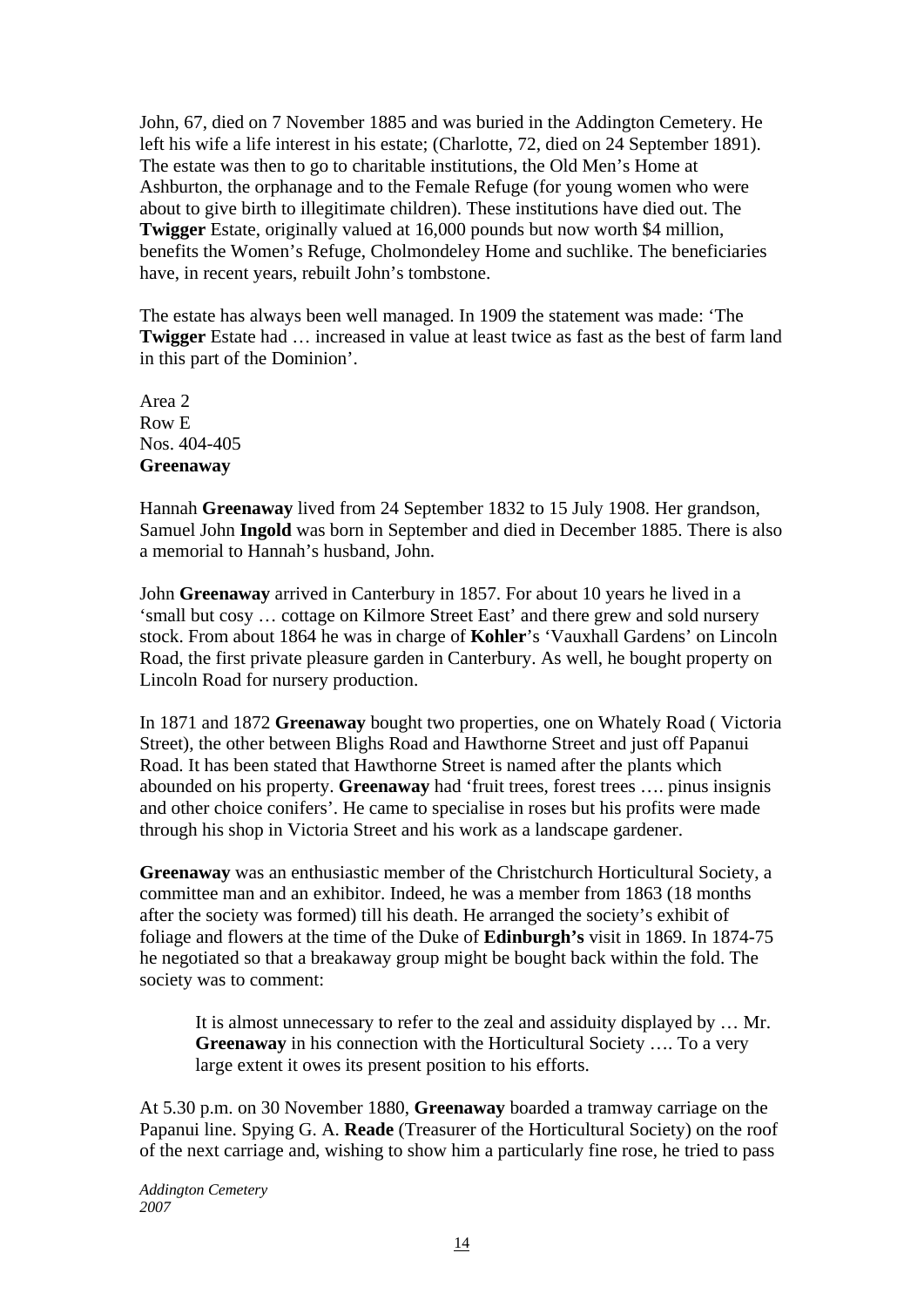from one carriage to another by stepping round from platform to platform. He fell off and was dragged beneath the tram. The tram pulled up and **Greenaway** was placed on a mattress and removed to a milk cart but 200 yards from the scene of the accident. He suffered broken legs and severe bruising on the lower part of his body. An employee, **Wood**, held up his master's head, and after 10 minutes, cried out: "He's gone" and burst into tears. **Greenaway**'s death was the result of shock and loss of blood. A death notice describes **Greenaway** as 'of Victoria Street, Christchurch' and adds that his death was 'deeply regretted by all who knew him'. A contemporary would write:

Thus the desire to have a chat with another devotee on the beauty of some specimens of England's floral emblem was the cause of the death of an ardent gardener.

At the inquest the Chairman of Directors of the Canterbury Tramway Company, John Evans **Brown**, stated that he had several times warned deceased about getting on or off cars while the tram was in motion.

People assembled at **Greenaway's** residence prior to the funeral, chief among them being the President of the Horticultural Society, the Hon. E. C. J. **Stevens**.

At half-past 2 o'clock [on 3 December] the coffin, upon which were placed a number of beautiful floral wreaths, was placed in the hearse and borne to the Addington Cemetery, followed by upwards of 100 pedestrians and a large number of carriages and other vehicles.

The Horticultural Society erected a memorial which reads:

Erected by the Christchurch Horticultural Society to John **Greenaway** in recognition of personal worth and valued services as Secretary to the Society, died 30 November 1880, aged 49.

Row F Nos. 422 **Beath** 

Here lie Maria **Beath**, 1846-1930, her husband, George Low **Beath**, 1827-1913, and their children, George Malcolm, 9, and Laura Christina, 13.

Although born in England, Maria was the daughter of Scots parents, Jemima Crawford **Souter** and her husband, Andrew Wilson **Malcolm**. Maria's sister was Kate **Sheppard**.

Maria **Malcolm** and George Low **Beath** had married at St. the John the Baptist Latimer Square Anglican church on 6 February 1867

George Low **Beath** of Leslie, Fifeshire, Scotland, was apprenticed as a draper. He left his home at 37 to take part in his brother's Melbourne business, **Beath**, **Schiess** and Co. He came to Christchurch in the interests of this company, established his own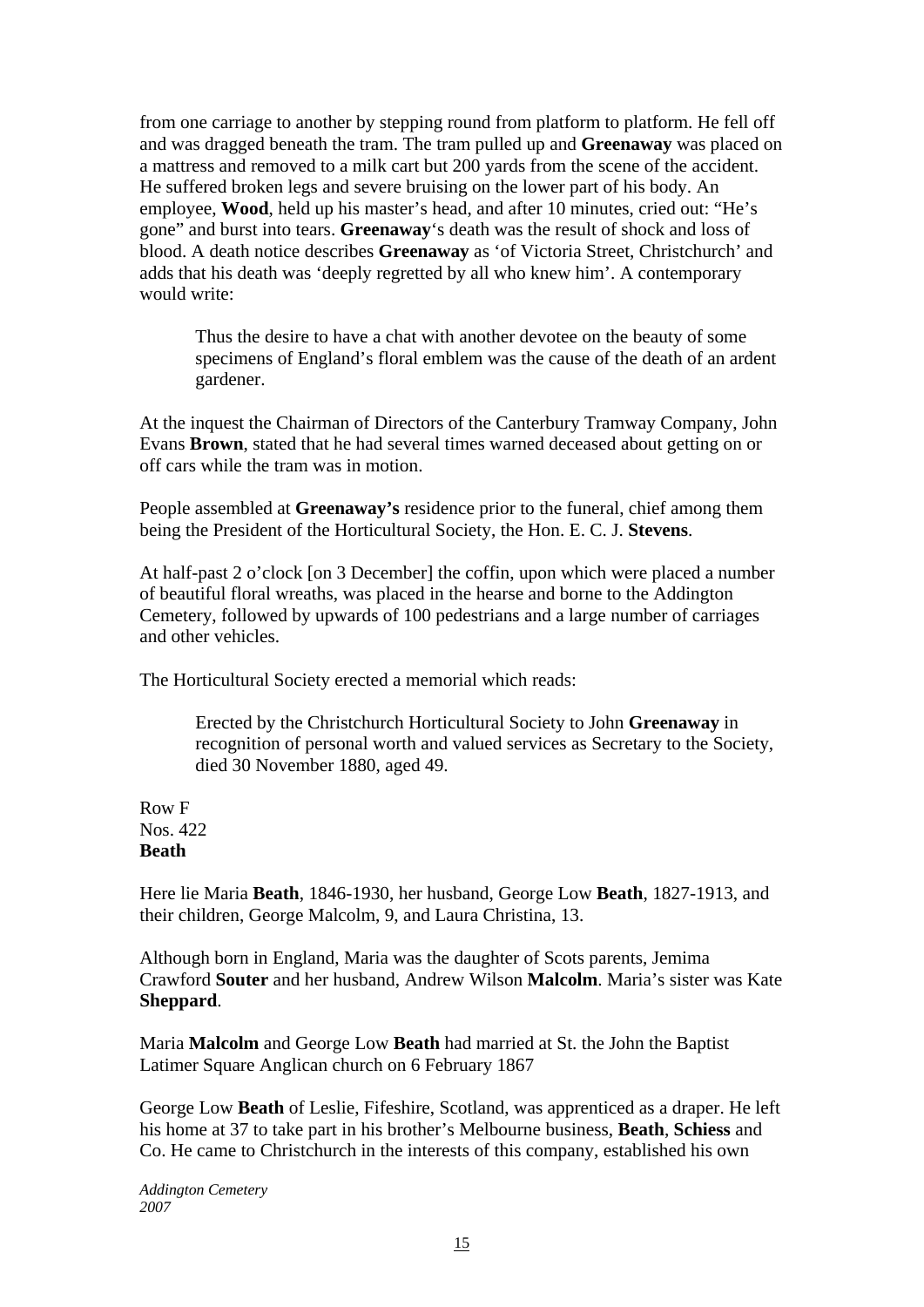drapery business, **Beath's**, and ran it himself till 1896. Associated with him were relatives such as F. S. **Malcolm** and a son-in-law, J. E. **Wickenden**. In 1901 the business became a company.

**Beath** was a deacon in the Congregational Church on the Worcester Street-Manchester Street corner (which has now been converted to other purposes) and a founder and supporter of the Christchurch branch of the Young Men's Christian Association.

One of George's employees said: 'He was the whitest man I have ever come across. He was generous and upright and the best of employers'. A much later description of how the Riccarton coach picked up George **Beath** has a comparison between the draper and a companion.

Mr. George Low **Beath** … is a much gentler person. His shy nervous manner indicates refinement and taste. He wears a silk dust coat over his dark suit and a grey bell-topper hat.

**Beath** was survived by 'a widow and three children, Mrs. A. **Bevan** and Mrs. J. E. **Wickenden**, both of Christchurch, and an unmarried daughter, also of Christchurch'.

No. 422a

## **Malcolm / Sheppard**

Here lie Jemima **Malcolm**, 1822-1881, and her daughter, Catherine **Lovell-Smith**, 1848-1934, who appears on our banknotes as Kate **Sheppard**.

Kate was born Catherine Wilson **Malcolm** at Liverpool in 1848. She came to Canterbury with her siblings and widowed mother on the Matoaka in 1869. A member of the Congregational Church, she married Walter Allen **Sheppard**, grocer and general merchant on 21 July 1871. A son, Douglas, was born in 1880.

In 1887 Kate became national superintendent of the Franchise and Legislation Department of the Women's Christian Temperance Union. Three petitions for 'votes for-women' were presented to Parliament by conservative politician Sir John **Hall**. Nine thousand women signed the first petition, 19,000 the second and 32,000 the third. On 19 September 1893 the Electoral Act was passed with a clause to the effect that the word 'person' encompassed women. Kate **Sheppard** worked to get women on the electoral roll. Sixty-five percent of eligible women voted in the 1893 election. Richard John **Seddon**, an opponent of the female suffrage who had, at the last moment congratulated Kate, won a resounding victory. James Edward **FitzGerald** told **Hall** that women's suffrage resulted in 'exactly what I had predicted - the utter destruction of your whole party'.

A bill which would have allowed women to stand for seats in Parliament failed. Women with property already had the vote in local body elections and, in 1893, Elizabeth **Yates** was elected Mayor of Onehunga. She reached the status of mayor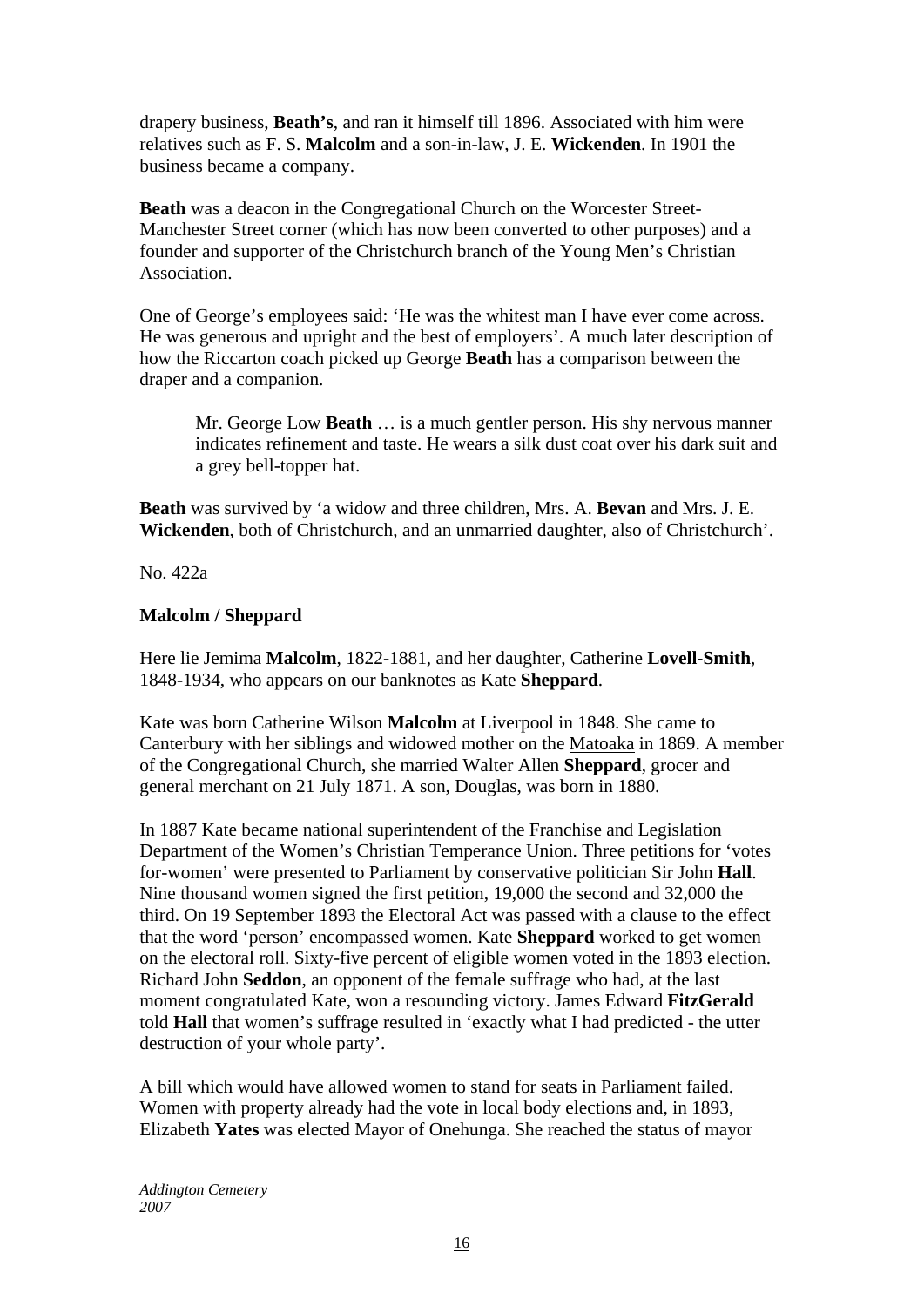without 'any idea of asserting a woman's position' and 'thought it a burning shame to rob the working man of his beer'.

Douglas **Sheppard** married, in England, in 1910, Wilhelmina **Sievwright**, daughter of one of Kate's suffrage friends, Margaret **Sievwright**. He died in England in 1912, leaving one daughter, Margaret Isobel **Sheppard**. Walter **Sheppard** died in Bath, England, in 1915. Margaret **Sheppard** died in 1930. Kate had, in 1925, married suffrage supporter and historian William Sidney **Lovell-Smith**. He died in 1929 and is buried, with his first wife, at Waimairi Cemetery. Kate **Lovell-Smith** died in 1934 and was buried at Addington.

Row K No. 503 **Fisher** 

On 20 December 1806 there was born at Winchcombe, Gloucestershire, Thomas Richard **Fisher**. His father having died while he was an infant, he was taught by his mother, a daughter of Joseph **Hill** of Norwich; the **Hills** were a prominent Methodist family.

After working in a business house in Birmingham, **Fisher** joined the Methodist ministry on the advice of his uncle, the Rev. Josiah **Hill**. From about 1830-46 he ministered at London, Oxford, Margate, Aylesbury and other circuits. He married Harriett Maria, daughter of James **Bickerton** of London, who was born on 17 June 1816 and died on 29 July 1853. In 1846 a throat affection had forced him to give up his work and, although he started again, at Aylesbury, in 1848, his health would not allow him to continue.

About 1854 **Fisher** sent his eldest son, Thomas Richard, to New Zealand to spy out the land. Two years later he married Sarah **Wadman**. Then, with his wife and the children of his first marriage, he boarded the Myrtle on 20 October 1856, arriving in Wellington on 20 February 1857. Thomas Richard was there to welcome them.

The **Fishers** lived in Colombo Street, Christchurch, and then on the North Belt (Bealey Avenue). T. R. **Fisher** built his first house in Durham Street South. This he called 'Alcester Lodge'. A small street off Durham Street still bears the name Alcester Street.

On 30 April 1857 **Fisher** leased from John **Broughton** Part Town Section 839 with an 84 feet frontage on Hereford Street and an 81 feet frontage on High Street. The lease was to cost **Fisher** 10 pounds per annum, to run for 21 years, and, within three years he was to erect buildings to the value of 100 pounds. **Fisher** surrendered the lease on 30 April 1872 and received a further lease of 56 years at a cost of 130 pounds per annum.

It is obvious that emigration brought benefits to **Fisher**'s health. He had a tea and grocery shop on the Hereford Street-High Street site and acted as a merchant and commission agent. For a time Robert **Thompson** ran the shop under the name of 'the Alliance Tea Company'. In 1880 the famed architect W. B. **Armson** designed for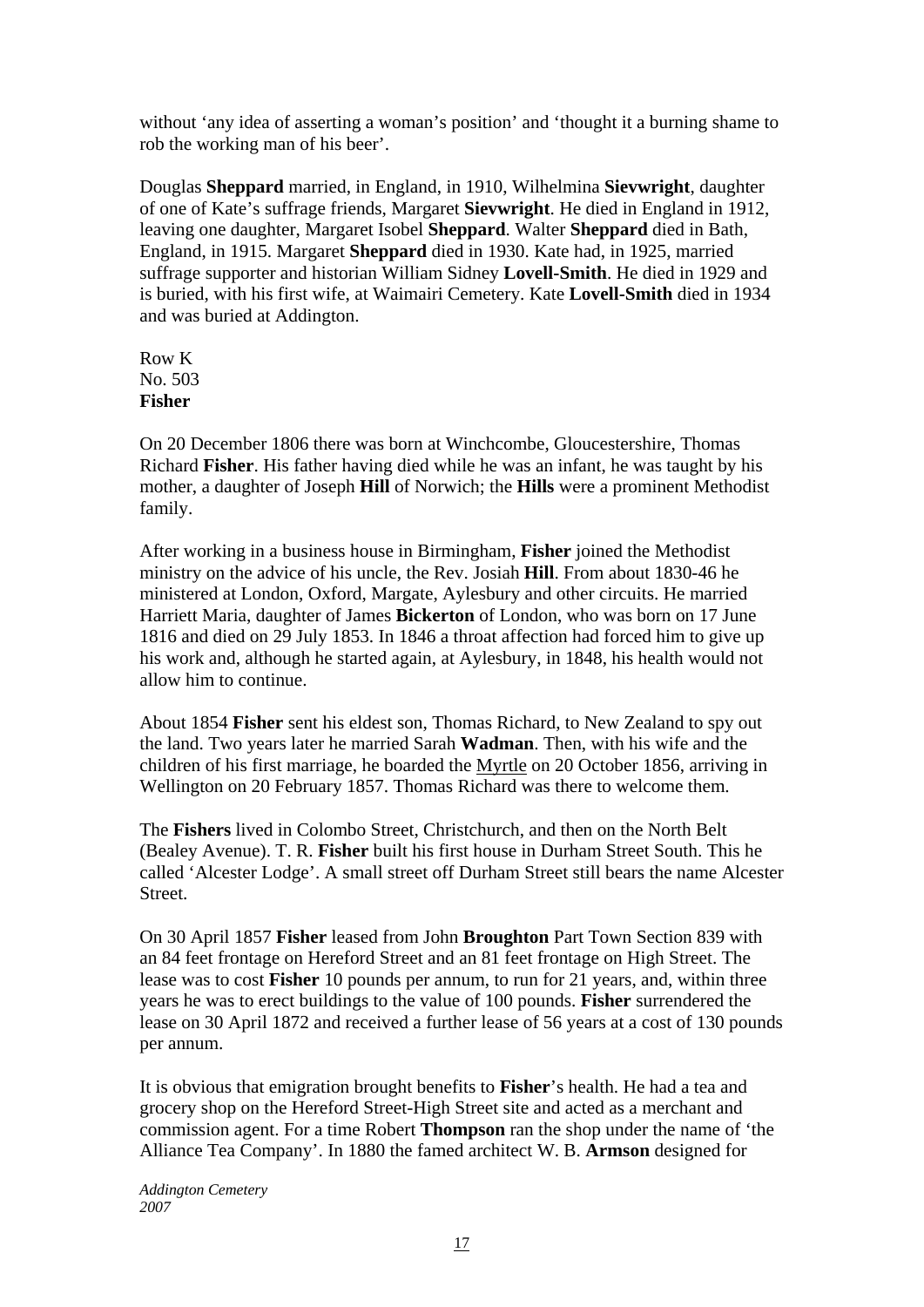**Fisher** the Venetian Gothic building which still stands on the site and is known as the 'Fisher Building'. Once **Armson**'s grand commercial buildings were dotted about the area. The Fisher Building is one of the few survivors.

In later years **Fisher** sons ran the business.

Beyond Christchurch, T. R. **Fisher** owned a 760 acre farm, 'Sudeley', in the Irwell district. Managers ran it on his behalf.

In 1859 T. R. **Fisher** succeeded the Rev. John **Aldred** as Wesleyan minister in Christchurch and, in 1860, was preaching at the opening of the new Wesleyan church in Kaiapoi. His chief work, however, was as an administrator and advisor rather than as a preacher. W. A. **Chambers** wrote of **Fisher**: 'For many years he gave his excellent leadership to the circuit in the capacity of circuit steward'.

A member of the first committee of the Christchurch Mechanics' Institute (ancestor of Christchurch City Libraries), he was the founder of the British and Foreign Bible Society in the province. In July 1878 he was given a silver salver in appreciation of his work in this field. He was always prominent in any work which benefited the Methodist church.

From the 1870s **Fisher** limited his business interests – though it was for him and not his sons that **Armson** designed the famed 1880 structure. The minister devoted most of his time to philanthropic projects, giving 1000 pounds to the British and Foreign Bible Society in 1885 and helping denominations other than his own – United Methodists, Congregationalists and Presbyterians.

Towards the end of his life **Fisher** lived at what he called 'Cotswold House' at what is now 10 Parlane Street, Addington. He died there, at 83, on 12 January 1890. Sarah, 78, died on 20 July 1891.

**Fisher**'s estate was sworn at under 50,000 pounds. The worthy minister died a very rich man.

Also buried here is the minister's youngest son, Richard Hill **Fisher**, who was born in Bristol and arrived with his family on the Myrtle in 1857. Although the family were Methodists, Richard attended Christ's College, an Anglican school, between 1860-64.

Richard worked for the Bank of New Zealand in Auckland and Tapanui and for the New Zealand Loan and Mercantile Company in Gisborne. On 17 February 1875 he married Alice **Warren**, daughter of the Rev. John **Warren** of Onehunga. In 1883 the couple came to Christchurch where Richard was an accountant, sharebroker and land and estate agent. For many years he was chairman of the stock exchange.

Alice and Richard Hill **Fisher** both died in 1931.

The prosperous marry the prosperous. This was certainly the case with Alice and Richard **Fisher**'s children. Edith married Douglas, son of Dr. F. McBean **Stewart**. Winifred Ellen married Fortunatus Evelyn, sixth son of Fortunatus Evelyn **Wright** ;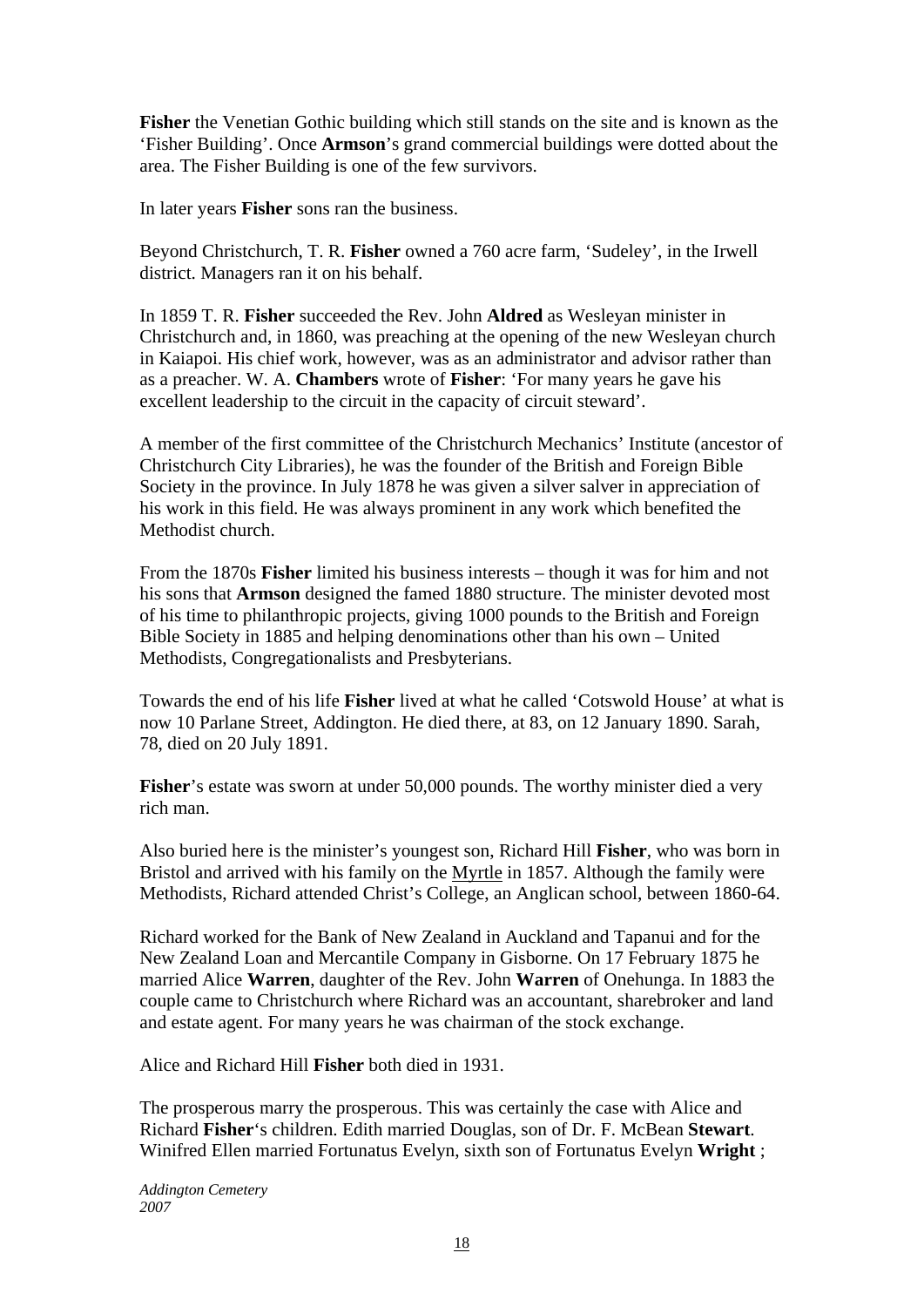Fortunatus senior was a pioneer postmaster and, much later, commissioner on what was, perhaps, the most famous Royal Commission, the 'Sweating Commission'. Keith Warren **Fisher** married Annie, youngest daughter of Gerrit van **Asch** of Sumner School for the Deaf fame.

# Row M **Lawry**

The gravestone has been erected in recent years by a group of descendants. The wording on the plaque reads as follows:

In loving memory of Albert Edward **Lawry**, 23 October 1881 - 28 February 1890. Iris (Rissy) **Lawry**, 21 March 1880 - 24 August 1896. Edith Ann **Lawry**, 29 September 1849-30 September 1924. Also loved mother of Edith, Ira, Abby, Albert, Florence.

In the  $19<sup>th</sup>$  century a woman who lived with and had several children by a man who was not her husband was a being from beyond the pale. Edith Ann **Lawry** was one such person.

Born in 1849 at Truro, Cornwall, Edith was the daughter of Nicholas **Lawry**, a miner, and Elizabeth **Lawry** nee **Jenkins**. A cook, she was pregnant - possibly to a brotherin-law - when she embarked from Plymouth on the Eastern monarch on 7 May 1874.

Descendants suspect that relatives in England paid the passage of the errant family member so that she might be delivered of her shame in a distant colony. The ship docked at Lyttelton on 22 July. Edith's daughter was born in September and registered as Edith Jane **Lowry**.

Edith entered into a de facto relationship with Daniel **Manhire**. Born in 1835, he emigrated on the Mermaid in 1863, and worked as a labourer and carrier for timber merchant and politician William **Montgomery**. His obituary would one day state that he 'possessed in a high degree the independence of spirit that is a characteristic of Yorkshiremen' and that 'though he took no prominent part in public matters, [he] was an excellent citizen'.

Whatever his virtues, Daniel had a voracious sexual appetite. His first wife, Cecilia **Harris**, died and, on 11 September 1869, at the Congregational Church on the Worcester Street-Manchester Street corner, he married Eliza Annie **Pratt**. By the mid 1870s he was spending part of his time with his wife and part of his time with Edith **Lawry**.

Some of Edith and Daniel's children were born in the city. Ira Manhire,' illegitimate' son of Edith **Lawry**, 28, was born at Addington on 15 May 1878. Iris, 'illegitimate' daughter of Edith **Lawry**, 31, was born in the same suburb on 21 March 1880. At Spreydon, on 23 October 1881, there were born Albert Edward, 'illegitimate' son of Edith **Lawry**, 32. Abisyna (always called Abbie), ' illegitimate' daughter of Edith **Lawry**, 34, was born in the same suburb on 28 September 1883. The second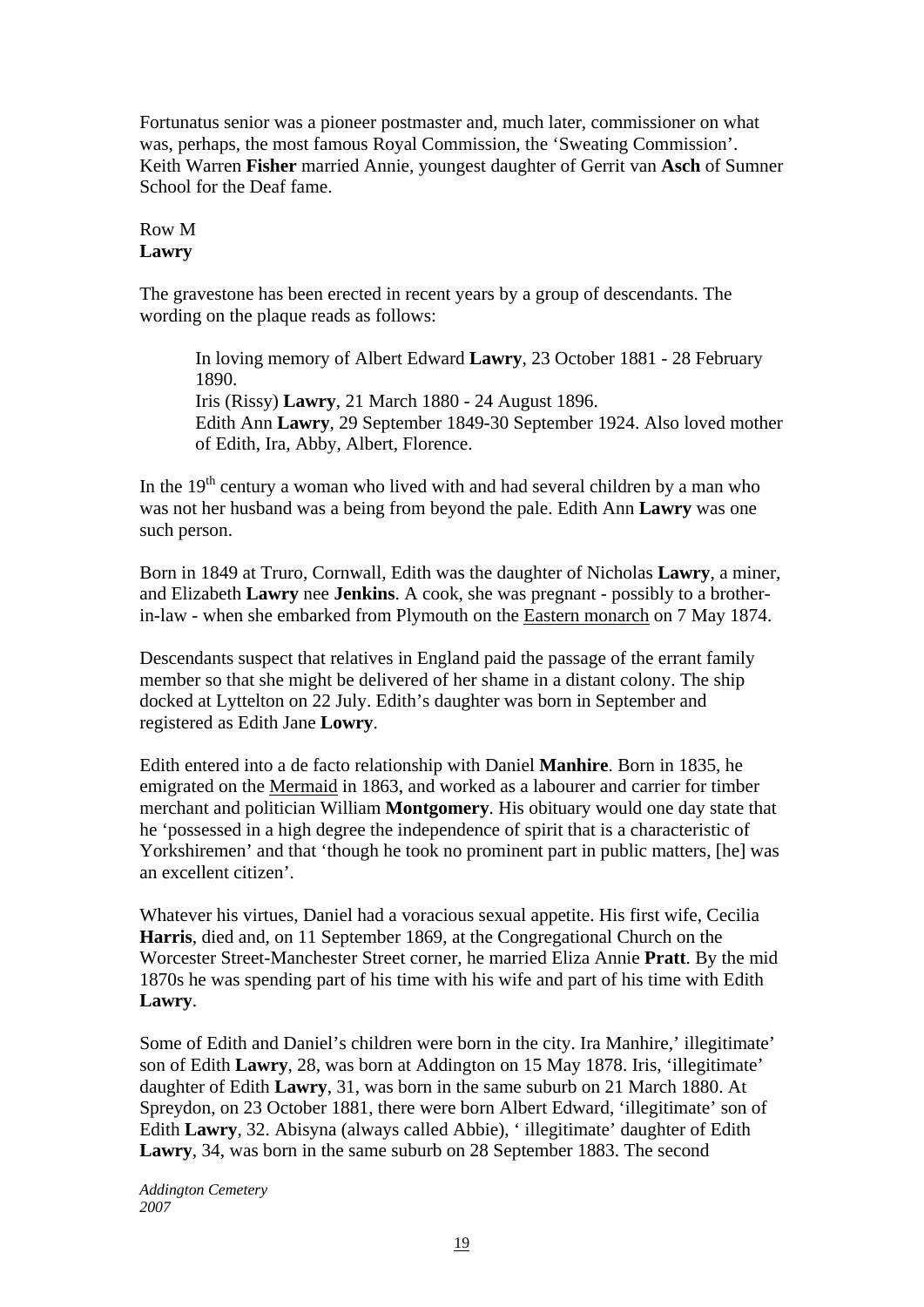'illegitimate' Albert Edward was born on 6 April 1891, his mother being now 42. By this time Edith had moved not just to a rather out-of-the-way place, New Brighton, but to a satellite area, South Brighton.

A Land Information New Zealand document dated 23 September 1904 states that 'Edith **Lawry** of New Brighton, spinster, is seized of an estate in fee simple … eight acres … three roods and 37 perches or thereabouts'. The property ran from Kibblewhite Street to the Pleasant Point domain and looked over the river and the South Brighton bridge site. There was a substantial single-storey wooden house, back paddocks on which cattle grazed, an orchard, milking sheds and a sawmill with a gas engine. In front of the property there were swings, slides and other equipment for children. A primitive but attractive and accurate painting of the house by Ernest 'Daddy' **Jones** remains in the family's hands.

In the early days of T. J. **Edmond's** business, Edith pushed the product about the streets on a wheelbarrow and sold it door to door. At South Brighton she grew vegetables, had fowls, and delivered eggs and butter to more prosperous neighbours.

Edith outlived two of her children, one being Iris or Rissy who died of tuberculosis. The other was the first Albert Edward. On 28 February 1890, the New Brighton schoolteacher, George William **Bishop**, warned a group of boys that they should not go to the 'cutting', a willow-fringed stream which attracted swimmers and frog and duck hunters. The 'cutting', which ran from the modern Owles Terrace, round Union Street and back to the river, was, in fact, the original course of the river, a 'cut' having been put through in 1859 so that merchants could bring vessels up to Christchurch along a navigable stream. There was a rise and fall of six feet, Albert was caught on the incoming tide and drowned.

In her grief, Edith embroidered on a sampler the words:

In loving memory of our dear child, Albert Edward, who was accidentally drowned at New Brighton while bathing, February  $28<sup>th</sup> 1890$ , aged 9:

Defer not till a future time what should at once be done for none can say they shall behold the morrow's rising sun. Death often strikes a fatal blow ere mortals are aware. Reader be wise and constantly for his assault prepare. Not lost but gone before.

In Christchurch City Libraries' church register transcripts Iris and Albert are entered under their father's name. Iris is Iris Lawery **Manhire**. Albert is Lawery Albert Edward **Manhire**. Their death certificates show that their correct surname was **Lawry**.

In 1889 Ira, the first Albert Edward, Iris and Abby **Lawry** were first day pupils at the New Brighton School. Ira was to establish a carrying business. His advertisement went something like 'Ira **Lawry**, Hire-a-lorry'. The second Albert Edward was a New Brighton Borough councillor.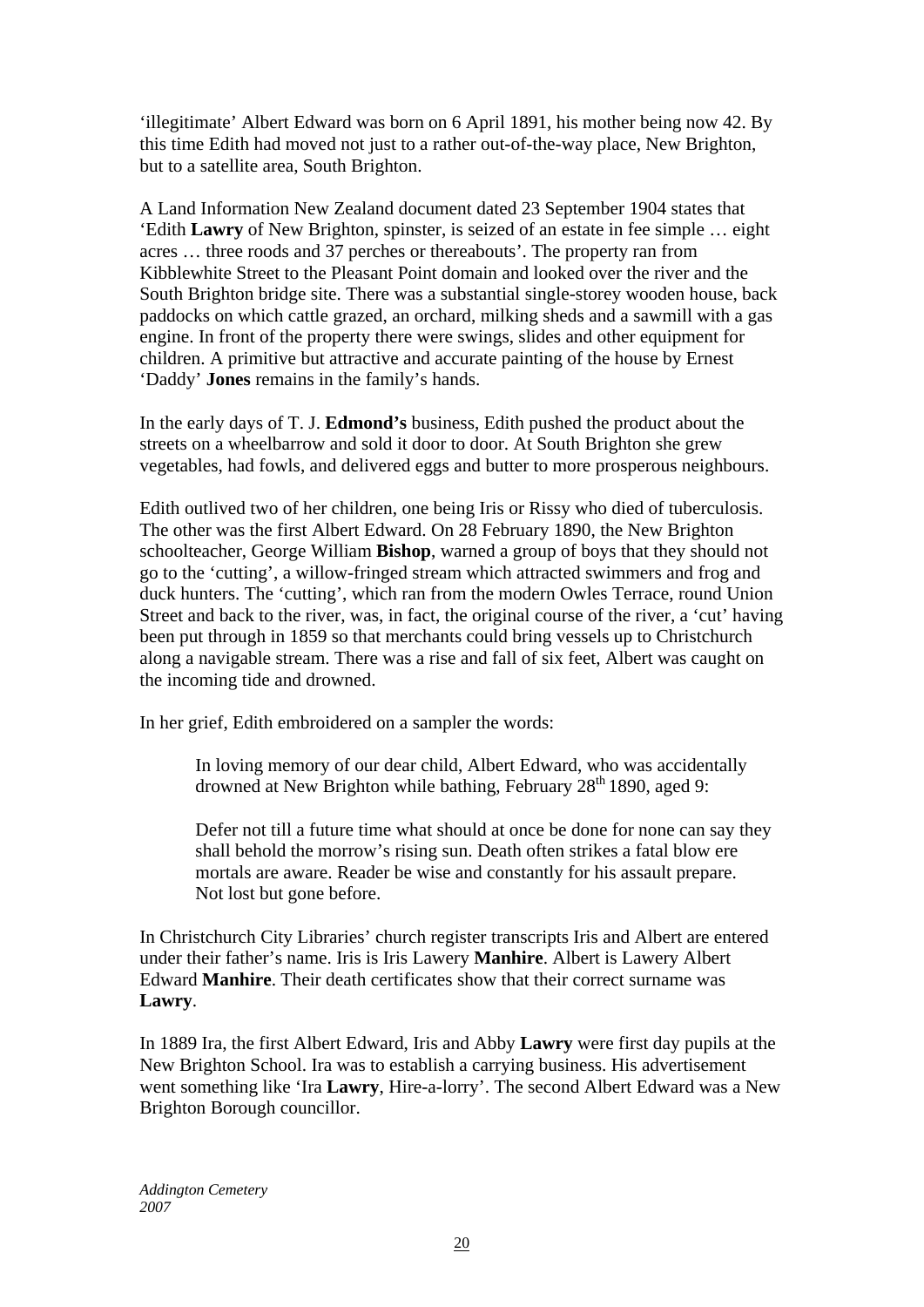Edith died on 30 September 1924 at her home at Richmond Terrace, New Brighton, the causes of death being 'senile decay' and a 'tumour of [the] oesophageal end of [the] stomach', which had afflicted her for three years, and. Edith's doctor was the popular New Brighton general practitioner William Edward **Stevens**. The Rev. J. S. **Young**, a Presbyterian, took the service on 2 October 1924.

On her death certificate Edith is described as a spinster. Where the family was particularly coy – and untruthful – is in the section relating to 'issue living, age and sex'. This is blank.

The newspapers contain nothing about Edith's death and funeral even though the lady was a well-known personality in New Brighton.

And the **Manhires**. They are buried at Addington in Row E No. 403. Here lie the grandparents, William, 10 October 1909 - 11 August 1895, and Elizabeth, 71, who died on 3 June 1881; a son, Frederick, 65, who died on 13 January 1895 and his wife, Mary Ann, 71, who died on 2 August 1906; Daniel, 72, who died on 20 September 1908; Daniel's son, Bethel Prinn, 49, who died on 6 May 1915, and his wives, Annie, 29, who died on 21 June 1898 and Bessie, 39, who died on 30 August 1909.

Bethel, the son of Daniel's first wife, was a painter and glazier, established himself in business in Sydenham in 1887 and was twice mayor of the borough. While Mayor, he laid the foundation stone of the Sydenham Borough Council chambers. A member of the Charitable Aid Board, he was also on the Board of Trustees of the Samaritan Home. He arranged the dispatch of troops to the Boer War and also Canterbury's  $50<sup>th</sup>$ jubilee in 1900. Alas, his health failed, 'death coming after a long illness'.

Perhaps other mistresses were deposited at the seaside. Older people will remember the phrase: "Are you married or do you live at Brighton?"

Area 3 Row I **Farr**

Samuel Charles **Farr** was born at Baldock, Hertfordshire. His father was a builder and he learned the occupation of architect in the parental yard rather than through having spent the requisite number of years studying in an architect's office.

In 1849 Mary Ann **Pavitt** of Jackson's Farm, part of Hill Farm, Theydon Garnon, Essex, visited Baldock to farewell friends. She was to accompany her parents and siblings who were emigrating to New Zealand. Mary Ann and the young builder promptly fell in love. Thus **Farr** accompanied Mary Ann as her fiancé.

As the Monarch crossed the Tasman in a gale, the rudder - and a second rudder - were lost. The ship limped into Akaroa Harbour on 2 April 1850 and **Farr**, Mary Ann **Pavitt** and 39 others decided to stay - thus becoming 'pre-Adamite' settlers, people who were here prior to the arrival of the First Four Ships on 16 December 1850.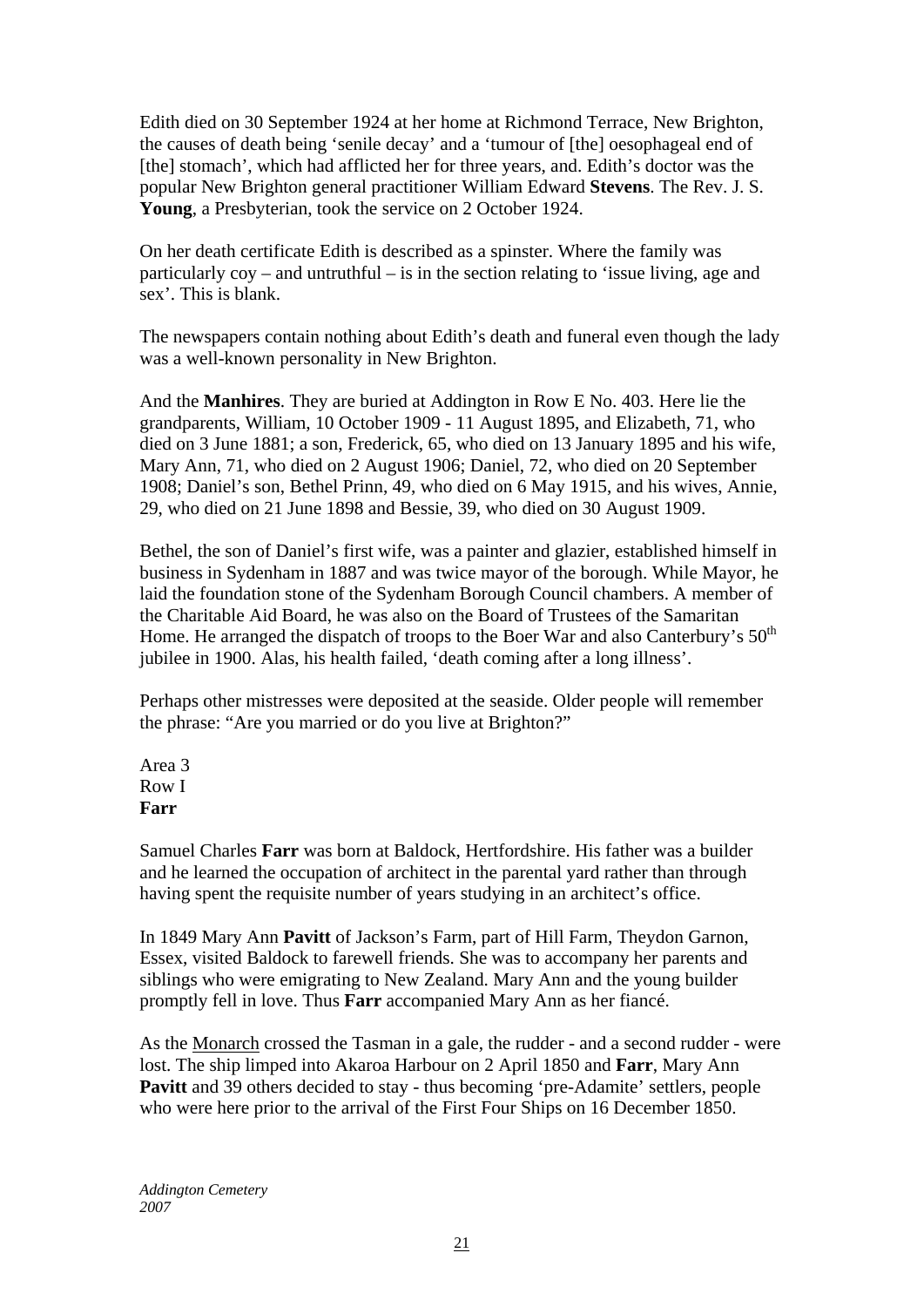As no wedding rings were available, **Farr** fashioned one out of a half-sovereign. There was no minister but John **Watson** had been appointed Registrar of Births, Deaths and Marriages. A Press obituary would state that, on 15 June 1850, the 'ceremony was performed' by Mr. **Watson** and that this was 'the first marriage in Canterbury'. **Farr** started 'the first Sunday School in Canterbury', with five scholars, on 30 June 1850 and 'the first Sunday School Union in Christchurch in 1869 ….'.

While in Akaroa, **Farr** rebuilt the crushed cogwheels in Canterbury's first flourmill which had been built by Mr. **Haylock** in the Grehan Valley. He built sawmills in partnership with his **Pavitt** in-laws at Robinsons Bay, Barrys Bay, Duvauchelle and the Head of the Bay, designed the first small Anglican church in Akaroa and probably the present St. Peter's, Akaroa, though the documents on the subject have not survived. The gables which he added to **Bruce**'s Hotel, which had been built in 1842, made the place appear a respectable establishment rather than a grog-shop. Also, he designed what is now the Coronation Library.

**Farr** practised as an architect in Christchurch. He was architect of the original privately-owned 'Town Hall' whose structural soundness was questioned and which came to an ignominious end in a fire in 1873. He designed the Presbyterian churches at Papanui, Lyttelton, Kaiapoi and Leeston and gained second place behind a Melbourne firm in a competition to design the Durham Street Methodist church. It was decided that the local man should make modifications to the original design and supervise the construction of the building. **Farr** was the architect of St. Paul's Presbyterian church in Lichfield Street, a building of 'no very great pretensions … [but] fully suited to the needs of the congregation'. In a competition for a Congregational church on the Worcester Street-Manchester Street corner (**Farr** was a member of the congregation), B. W. **Mountfort** came up with the winning design. **Farr's** name appears on the foundation stone as deacon, not architect.

**Farr** designed George **Gould's** 'Hambleden', which stands, on the Bealey Avenue-Springfield Road corner; and G. H. **Moore**'s 'Mansion' at the Glenmark station, North Canterbury. In 1891 it was destroyed by fire.

The stone-built Normal School, now apartments, in Cranmer Square was **Farr's** most famous building. It was the first model or normal school in New Zealand and was designed as

… a place to train young teachers and to impart the technical side of the art of teaching to educated persons of both sexes who might be willing to adopt the profession of teachers.

**Farr's** design for the school beat off 11 challengers. Second place went to R. A. **Lawson**, architect of the famed First Church in Dunedin.

The building has been considered 'a monument to conservatism and custom' - and it was demanded by the authorities that it should be such a building. In 1940 Paul **Pascoe** was the author of the myth that the school 'was planned to face south by an English architect who did not realise he was depriving its occupants of the sun'. The rumour long circulated - even famed academic Sir James **Hight** repeated it. In the 20<sup>th</sup>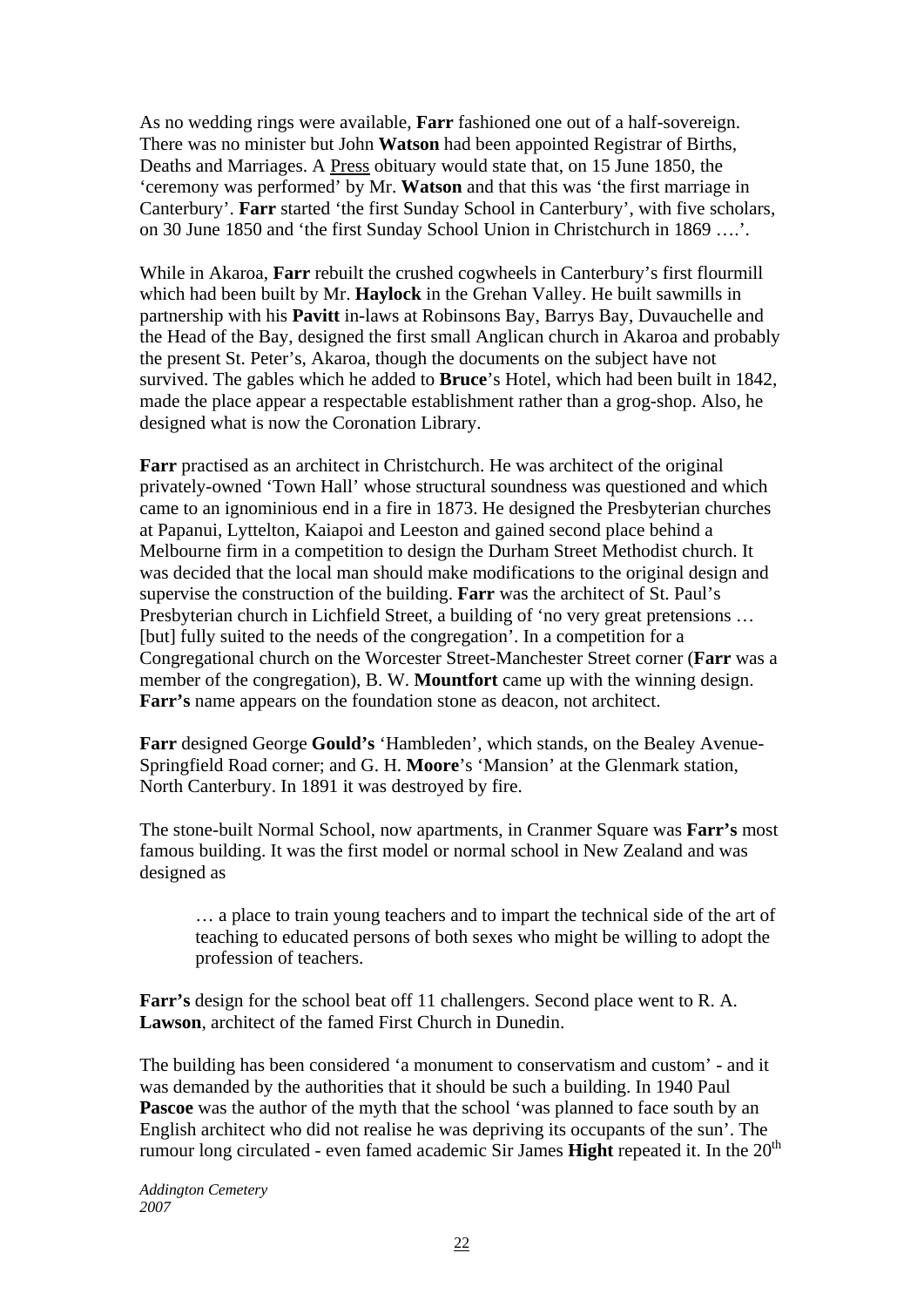century the solid nature of the structure was considered a fault. By then there was a preference for schools which were built of wood. Such economical and impermanent structures could easily be torn down and replaced. Certainly, in the winter months, pupils found the Normal School very cold.

In the 1980s Jonty Rout of Sheppard and Rout, architects, was responsible for converting the school into an apartment complex. Today

The architectural character and integrity of this magnificent stone building, in all its gothic glory, is well-preserved, while the apartments within offer all the convenience and comfort of modern-day living.

In 2006 the rateable value of one property at what is now Cranmer Courts, 350 Montreal Street, was \$486,000.

In Christchurch **Farr** was, for 22 years, secretary of the North Canterbury Acclimatisation Society. He 'stocked almost every lake and river … with fish … [and] was also instrumental in introducing the humble bee in New Zealand'.

At the Canterbury Jubilee Exhibition of 1900, **Farr** exhibited a base relief plan of Banks Peninsula carved in wood and 'for this clever piece of workmanship he received a gold medal'.

**Farr** had not trained for a minimum of four years as the articled pupil of a qualified architect. Thus he failed to qualify as a member of the Canterbury Association of Architects which was established in the early 1870s by W. B. **Armson**, B. W. **Mountfort**, Alexander **Lean** and Frederick **Strouts**. On one occasion **Farr** wrote that, though not a member of the association, he did not regret this. **Lean** reminded him that he did not qualify for membership.

Despite the fact that the better qualified shunned him, **Farr** outlived them and had a very long productive life. Mary Ann **Farr**, 86, died on 22 September 1912. Samuel Charles **Farr**, 91, died on 14 July 1918.

Area 4 Row B No. 812 **Boag** 

Born on 17 January 1828 at Ardoch, Scotland, William **Boag** arrived in Lyttelton on the Cornwall in 1851. Although 'not burdened with much money', he possessed 'good health and strength and a determination to succeed'.

**Boag** walked to Pigeon Bay to obtain employment and later worked for 'Mr. **Thomson** of Port Cooper', managing his dairy business. He bought stock for himself and, with the animals, moved to 100 acres of land, 'chiefly swamp covered with tussock and niggerheads', at what is now Burnside. This he rented from John **Deans** I with the right to purchase at the end of five years, the cost being five pounds per acre.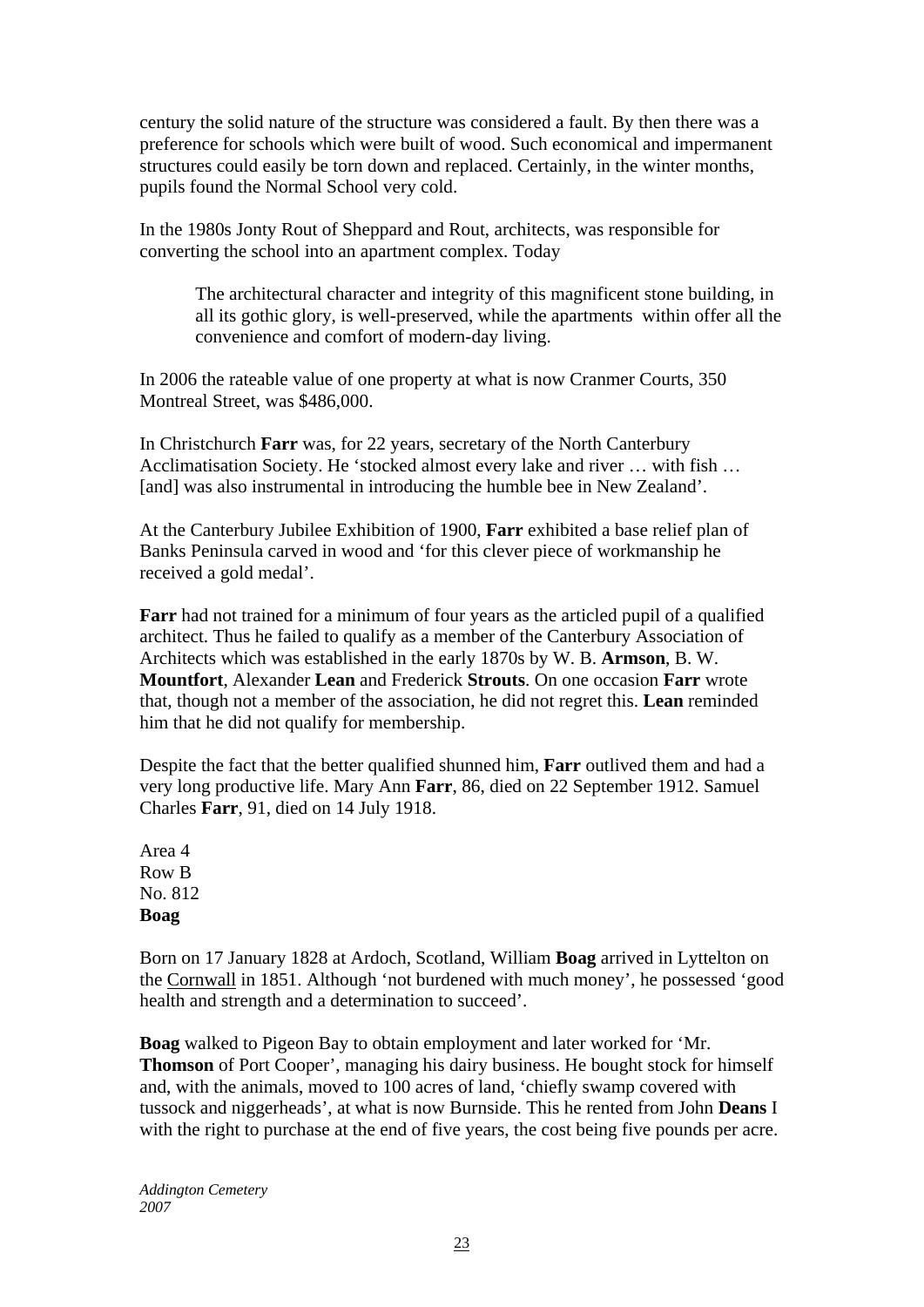A practical farmer, **Boag** could see that it was worth investing in potentially valuable land close to a market, Christchurch, and purchased the acres long before his lease ran out. Eventually he had '1700 acres of land of the finest quality' while his dwelling place was 'the … beautiful grounds and residence at 'Burnside'. As well, he owned a 26,000 acre property at Selwyn.

With 'unflagging industry' **Boag** imported from England 'shorthorn bulls of the best lineage', imported and bred high class draught horses and was also a breeder of 'a well-known strain of Leicester sheep'. He won numerous prizes at agricultural and pastoral shows and his stock became known and in demand throughout the Australian colonies. Such was **Boag**'s success that he could afford two trips to the 'Old Country', the first in 1875, the second in 1899.

**Boag** was on all the appropriate bodies: the Riccarton Road Board, Waimakariri River Board, Christchurch Drainage Board, Selwyn County Council, Board of Advice for Lincoln College and Canterbury Trotting Club. He 'was an elder and devoted supporter of St. Andrew's Presbyterian Church'.

Part of **Boag's** property was purchased by the Liberal Government under the provisions of the 1894 Lands for Settlements Act. The land was disposed of on perpetual lease in areas of from two to five acres. As **Boag** was descended from a family which had been long established at Braco, West Perthshire, the name given to the area was the 'Braco Settlement'.

William **Boag** erected a gravestone to his mother, Jane, 60, who died on 9 January 1865; his father, William, 82, who died on 20 April 1882; his wife, Ann **Fermiger**, 52, who died on 11 November 1884; and his son, William junior, 44, who died on 25 February 1898.

On 17 June 1886 William married a second time, his bride Agnes **Duncan**, 37, being a sister of Christchurch mayor Andrew **Duncan**. William died on 28 August 1904, while Agnes, 74, died on 17 September 1923. William's estate was valued at 110, 299 pounds.

William **Boag**'s property, 'Burnside', gave its name to a thoroughfare, Burnside Road (now Memorial Avenue), a suburb and a high school. The property was on the route to Christchurch International Airport. The traveller can find the area because it is located on the eastern side of Memorial Avenue, in a wooded area, prior to his reaching the golf course.

## No. 817 **Hay**

Born in Ayrshire, Scotland, Ebenezer **Hay**, a farmer and grain and produce merchant, was of 'solid honest industrious Lowland stock'. He helped Scots obtain a passage on New Zealand Company ships and then, with his family, emigrated to Wellington. He could not find suitable farm land and came down the coast on the **Sinclair** family's locally-built schooner, the Richmond, His companions, the **Deans**, **Gebbie** and **Manson** families became, like **Hay**, 'pre-Adamites', people in Canterbury prior to the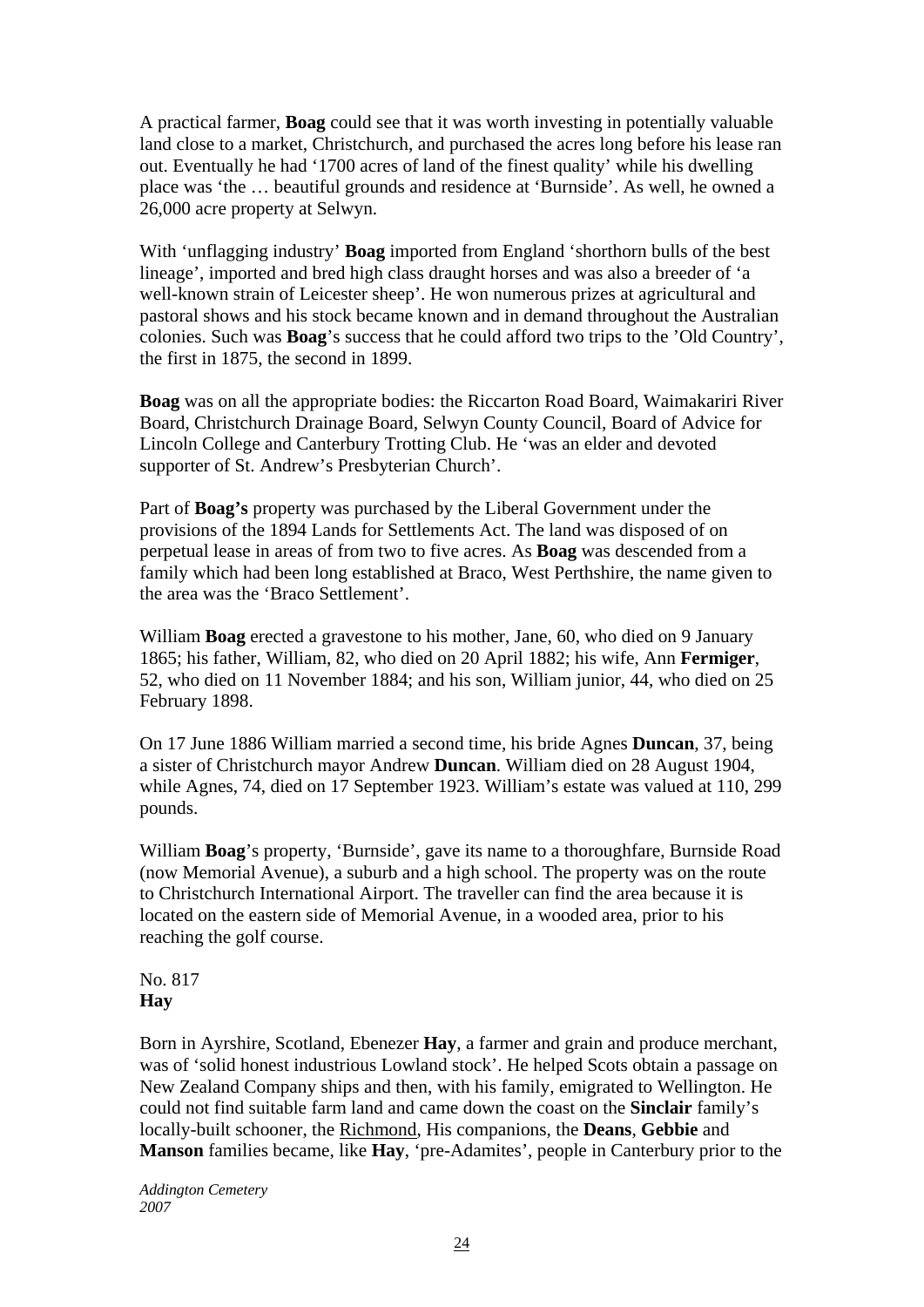arrival of the First Four Ships. Sites between Banks Peninsula and Otago were examined but, from the vessel, **Hay** saw and felt an affinity with Pigeon Bay. On 22 April 1843 he and his large family (five sons and four daughters, apart from two girls who died young) left Wellington on the Richmond, settling at Pigeon Bay. On this or a subsequent voyage the Richmond brought **Hay**'s two cows and a calf.

Ebenezer was patriarch of his family 'and senior statesman of the local European community'. Seeing his children grow up without education, he had 'a proper little school house' built 'at the foot of the old orchard' and a number of bay children, as well as his own, attended. Later Francis **Knowles**, who was to become a prominent Anglican clergyman, taught **Hay's** children, and others, at 'Audsley Academy'.

As a farmer **Hay** was generally successful though he had his failures. In 1855 he and others took the Gratitude to Melbourne to sell potatoes, oats, cheese and butter. On the way back, the ship was hit by southerly gales, blown off course and spent 58 days at sea. The men were forced to kill and eat all but three of their horses.

In 1863 James **Hay** junior lit a fire to flush cows out of the scrub and the inferno raged out of control. In a law suit George **Holmes** of Holmes' Bay claimed that the fire had destroyed his property and won the huge sum of 3000 pounds plus 500 pounds in costs.

On 26 November 1863, while walking back to Lyttelton after visiting his lawyer, Ebenezer **Hay**, 51, fell over a steep bluff near the top of the Bridle Path, broke his neck and died.

The Lyttelton times stated:

… a cruel accident had deprived Canterbury of one of its earliest and best settlers …. In a quiet unostentatious way, Mr. **Hay** was the author of many good deeds. There are not a few living in Canterbury who can tell us of a friendly hand stretched out to help at the right moment, and that with no niggard spirit. In the same quiet way, Mr. **Hay** assisted the schools of his neighbourhood, of which he may be said to be the father, and in the progress of which he always took a lively active interest. By those who did not know him intimately his character was often misunderstood. He had a strong sense of justice, and where he believed himself to be right, was slow to give way ….

**Hay's** funeral, on 2 December, was 'numerously attended'.

Ebenezer's wife, Agnes, 66, died on 3 March 1880.

Row E No. 861 **Graham** 

Helen **Graham**, who experienced 'ragged nerves' throughout her years in Canterbury, died, at 71, on 8 September 1891. Her gravestone also has the following: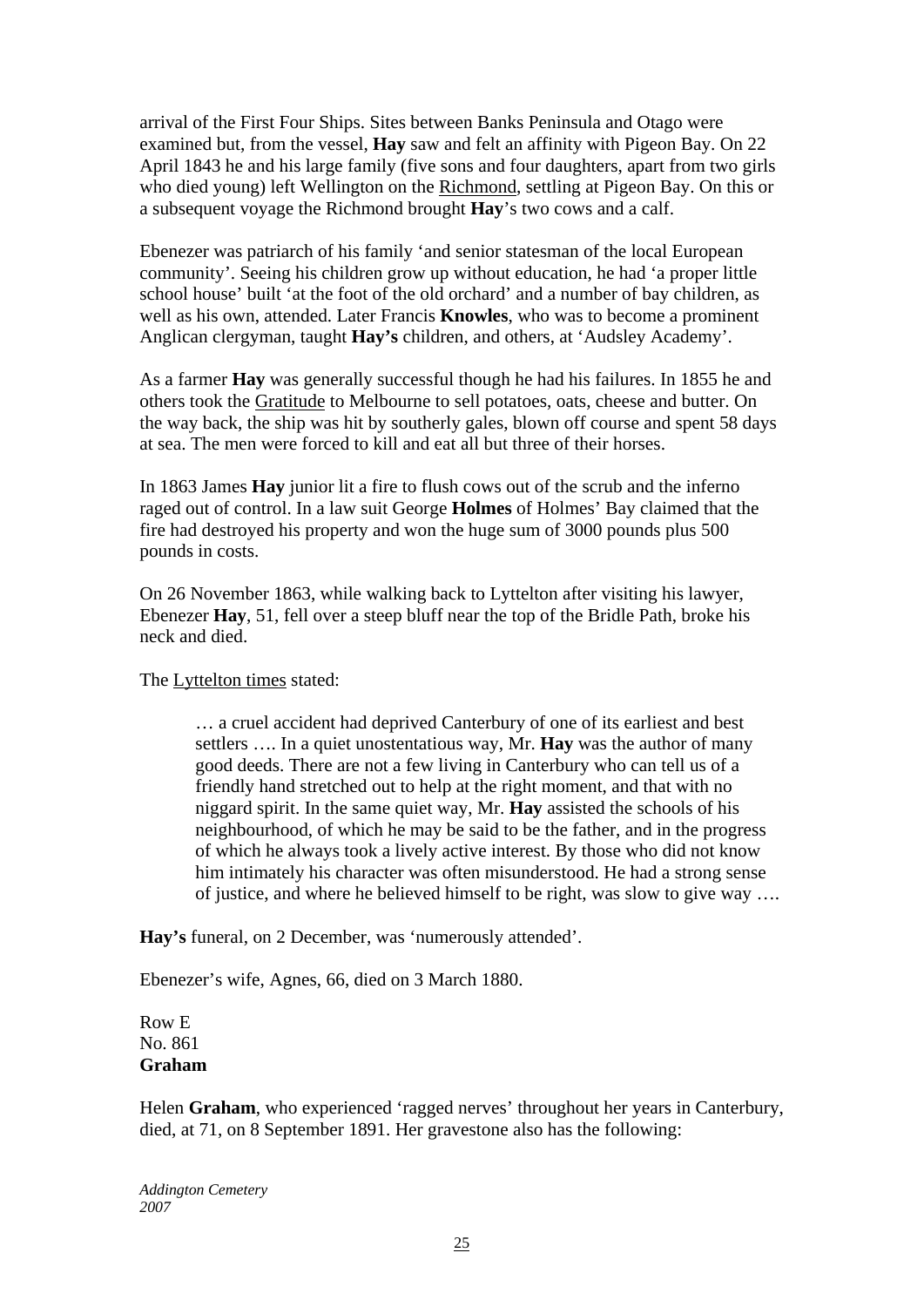Erected by the trustees of the Riccarton Estate in memory of Douglas **Graham**, for about 18 years manager of the property of the late Messrs. W. and J. **Deans**, who were the first residents on the Canterbury Plains, having settled at Riccarton in 1843. He discharged the duties of his office to the entire satisfaction of the trustees and the great benefit of the Trust. He was faithful, industrious and conscientious as a man, unassuming, earnest and consistent as a Christian. Born at Kirkoswald, Ayrshire, Scotland, died Christchurch 9 March 1872 aged 54.

**Graham** was not only manager at Riccarton but also an excellent ploughman and judge of ploughing matches and agricultural implements. He and his wife were travelling by dogcart from Homebush to Southbridge when something startled the horse. Flesh was torn from **Graham's** little finger, he was removed to Christchurch and gave permission to physicians to amputate the finger. He was put under chloroform and his heart ceased to beat. Grahams Road is named in his honour.

#### In 1937 E. M. **Lovell-Smith**, wrote that **Graham** was

… a grandson of 'Tam **O'Shanter**, the hero of **Burns'** poem but, far from following in his grandsire's footsteps, he stood not in sinners' ways nor sat where men profanely talked, being an elder of St. Andrew's kirk.

#### No. 862. **McIlraith**

The gravestone records George **McIlraith**, 20, who died at Homebush on 26 November 1858; Elizabeth **McIlraith**, 41, who died at Riccarton on 17 March 1890; James **McIlraith**, 69, who died on 24 February 1903; and Jane Deans **McIlraith**, daughter of Hugh and Grace **McIlraith**, four and a half, who died on 27 September 1876.

George, Elizabeth and James, children of James **McIlraith** Esquire, J. P., had been born at Auchenflower, Ballantrae, Scotland. They were the half-brothers and halfsister of Jane **Deans** and had come to Canterbury after the death of John **Deans** in 1854 to help their sibling in the management of the property of John **Deans** II who was an infant when his father died. Grace **McIlwraith** was a niece of the other people buried in this plot.

It is a sad fact that the first person buried at the Addington Cemetery was George **McIlraith**, half-brother of the woman who had pushed for the establishment of the graveyard. George

…fell from a horse, either in the act of mounting or soon after, and was dragged a considerable distance by the stirrup. The severe injuries received caused death. This happened at Homebush Station. An inquest, which was held before the coroner, at Riccarton, terminated … with the verdict of 'Accidental death'.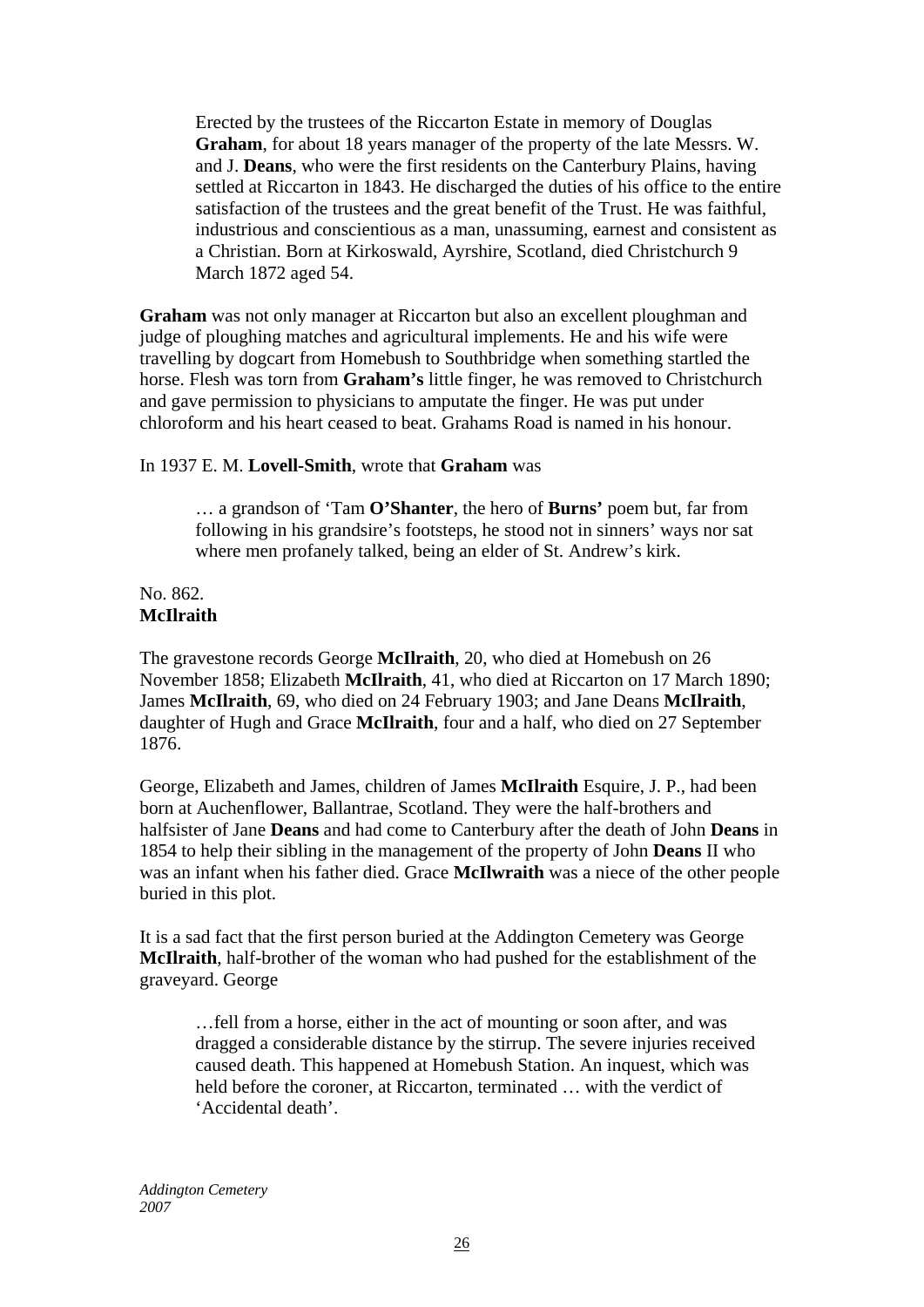Jane was to write that 'the sad event weighed heavily on my spirits, dreading the effect on our aged father and mother [in Scotland] … It was nearly a year before I heard how they had sustained the shock, which I believe they received with Christian submission to God's will'.

James **McIlraith** worked for John **Deans** II during his long minority, managing the Homebush run, and died at his home, 'Auchenflower', Rakaia, after suffering two strokes. For a period Elizabeth **McIlraith** was housekeeper at Homebush.

Row F No. 867 **Erwin** 

Born in Belfast, Ireland, Robert **Erwin** studied at Queen's University and the Assembly's College. Ordained into the Presbyterian ministry in 1883, he arrived in New Zealand the same year, working at Otahuhu, Auckland, and then at Knox Church. On arrival in Christchurch, **Erwin** had the virtue of being 'young enough to train the youth and old enough to satisfy the elders'.

**Erwin's** pastoral work 'richly blessed many homes during the joys and sorrows of the passing years, more especially in the trying time of the Great War'. **Erwin** built up his church 'from a small beginning… in point of numbers and habitation', was long-time superintendent of the Sunday School and 'left a well-equipped church' which remained 'as a memorial of the great work done by him in this corner of the Lord's vineyard'.

When the 'burden of advancing years' forced **Erwin** to retire in 1922, the congregation stated that it was appreciative of

> … Dr. **Erwin's** pulpit ministrations, the evangelical appeal of his sermons, and their high spiritual tone, thus making them so fruitful in building up the Lord's people in their most holy faith and in leading many lives to the Saviour.

The congregation put its money where its mouth was. giving the tall erect minister a 'substantial testimonial and … retiring allowance'. **Erwin** spent his retirement in the parish.

Robert **Erwin**, M.A., D.D. 76, died suddenly just before midnight on 15 January 1932.. His grandson and namesake, born in mid 1931 was, for 40 years, was a member of the staff of the Canterbury University library, becoming reference librarian. He died in 2003.

No. 868 **Lillie** 

John **Lillie**, Doctor of Divinity, early acquired 'learning and suavity of disposition', becoming tutor to the future Duke of **Argyle**, then Marquis of **Lorn**. Throughout an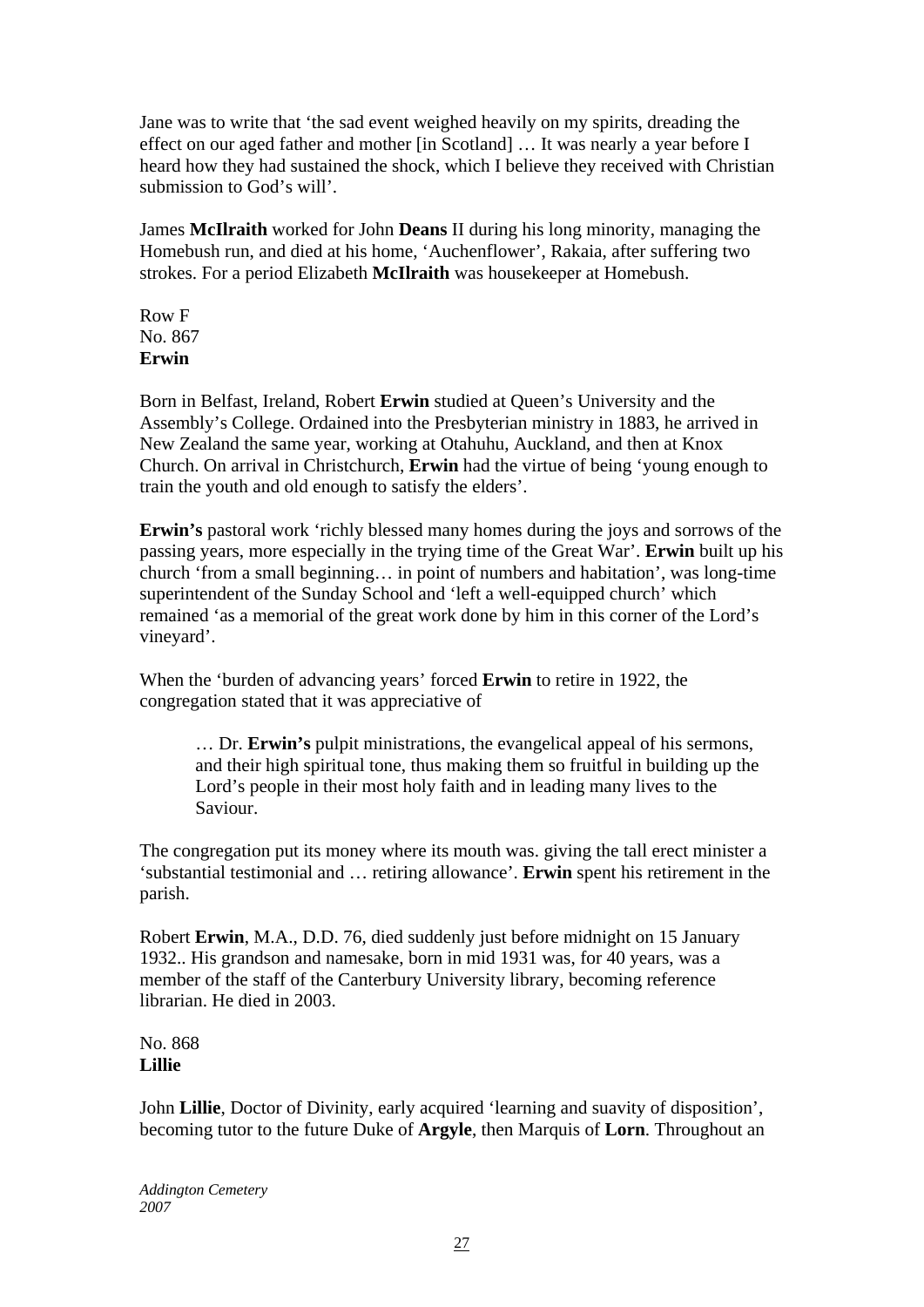active life he 'continued to keep up his acquaintance with the ancient classics and … scientific and ecclesiastical discussions of the day'.

In Australia **Lillie** was known as 'an intellectual and attractive preacher' and, from 1836-1856, was minister at St. Andrew's, Hobart Town, Tasmania. During that time he was 'the most influential representative of the Church of Scotland in the southern colonies'. It was written that he was, 'in conjunction with Archdeacon **Davies** and a leading ecclesiastic of the Church of Rome, the author of the educational scheme … established by the Government of Tasmania'. In reality the scheme was almost entirely framed by Dr. **Lillie**. **Lillie** was described as

…large minded and tolerant in his views of what was required by the peculiarities of colonial society, and, while a most conscientious and staunch adherent of the Church of Scotland and of the Presbyterian form of government, he was both liberal and conciliatory in his intercourse with members of other churches and in his respect for their opinions.

**Lillie** came to Christchurch. While here his abilities as a preacher were little known as 'his weak health and constantly threatening symptoms of cerebral disease prevented him from undertaking even occasional duty'. However, he was an important personage, being a supporter of the Rev. Charles **Fraser's** Boys' Academy. In 1863 he was a member of a Canterbury Provincial Council commission which examined the state of primary school education. The report, 'temperate and unsectarian', eventually led to the establishment of free, secular, compulsory and publicly funded primary schools which would bring basic literacy and numeracy to the masses.

**Lillie** put money into **Kermode** and Company, whose public face was George Henry **Moore**. The partners took up the leases of various runs, Wakanui, Rokeby and part of Longbeach, and acquired the Glenmark estate. 'Scabby' **Moore**, so named because he allowed his sheep to be afflicted with scab, lived from 1812-1905 and was the father of Annie Quayle **Townend** who purchased 'Mona Vale'.

## **Lillie** was

… taken ill … with a sharp attack of British cholera, of which the symptoms gradually abated under the care and skill of his medical attendants. But his constitution was too much shattered to bear up under the sufferings he endured and, after a short while, effusion of the brain ensued from which he died … at the comparatively early age of 59 years.

**Lillie** died, at 'Springlands' near Papanui on 16 January 1866. The funeral was 'largely attended by members of all classes of the community'.

# No. 875 **Nairn**

Elizabeth Howie **Nairn**, 73, died on 27 July 1937, while Robert **Nairn**, 78, died on 1 September 1938.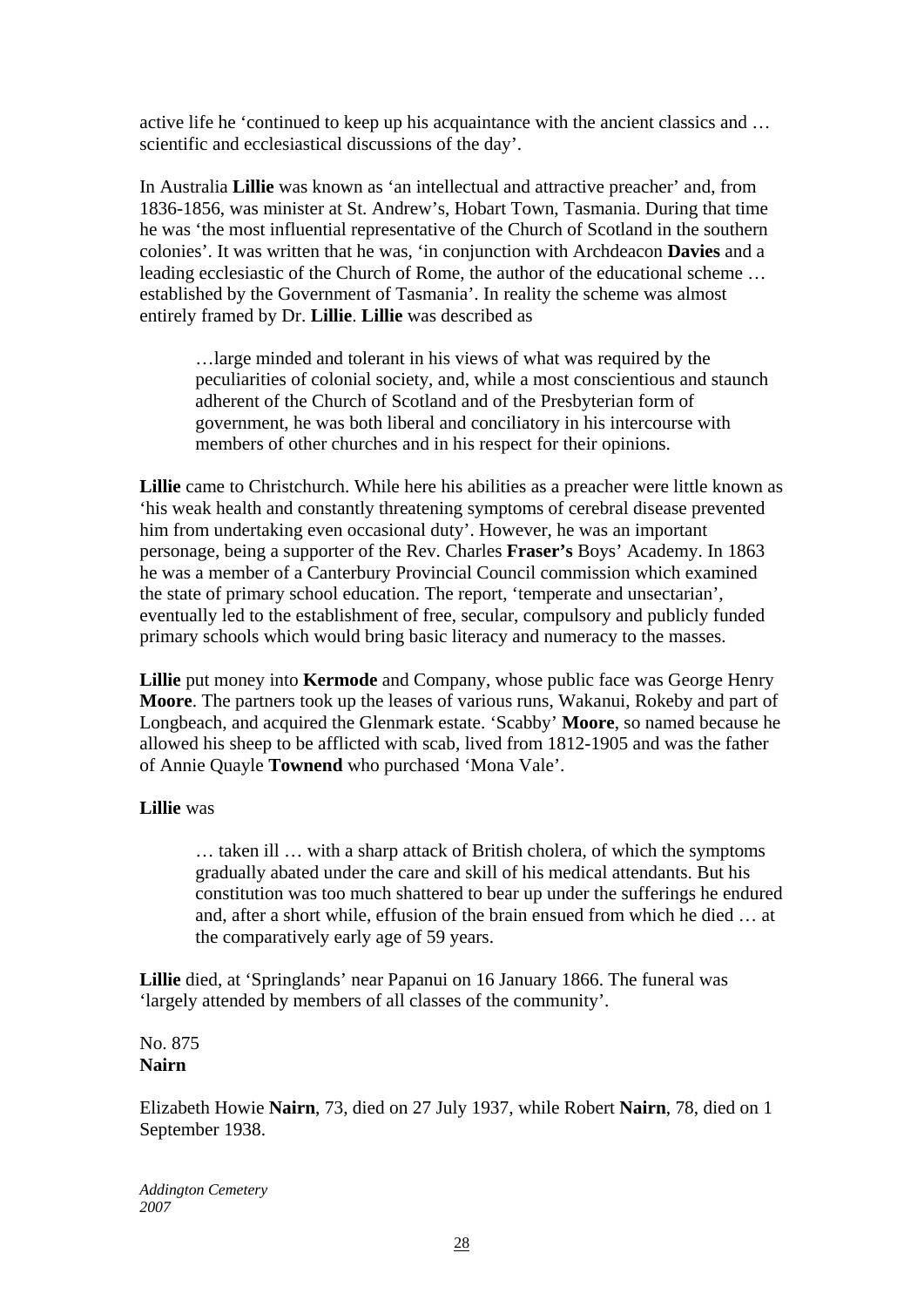Robert **Nairn** was born in Scotland and came to Christchurch as a small boy. Always interested in plants, he took over the Lincoln Road nursery which had been established by his father, David.

In 1905 a Mr. **Nicholls** came in with a sprig of a bright red flower in his buttonhole. Robert named the plant Leptospermum nichollsii and, in the 1911 Chelsea Flower Show, it won for the man who propagated it a gold cup with first class honours as the novelty plant for the year.

Robert **Nairn** had 'a pleasing personality, was warm hearted and generous …. loved art and music …. God and nature' and was a 'good churchman'. However, there was an occasion when the breath of scandal was upon him. In 1936 philanthropist and conservationist Richard Bedward **Owen**, a member of the Christchurch Domains Board, claimed that nurserymen such as Robert 'would raid the glasshouse [at the Botanic Gardens] to such an extent that the girls and women in charge would weep'. Those in power stated that legitimate exchange between the businessmen and curator had taken place and that there was no 'trafficking in plants'. **Owen**, beaten, resigned from the board. 'That', he said, "ended my work for the city of Christchurch - a city truly hard to please".

No. 878

# **Reece**

In 1857 Edward **Reece** established his business in Colombo Street (it was to go through to Lichfield Street). The firm imported and supplied farming machinery, dairy implements, tools and hardware to country clients. It also sold china. The products of the firm were of a very high class.

**Reece** was a 'wholesale and retail builder and furnishing ironmonger and general hardware merchant'. He had the 'Birmingham and Sheffield Warehouse [at] Colombo Street South, Christchurch. He had:

…agricultural implements and machinery … bar, rod and sheet iron; steels, nails, dray and cart axles and springs; horse shoes, anvils and vices; tubes for artesian wells; spades and shovels; sheet lead; shot, gunpowder, wire netting, standards and fencing wire; Avery's weighing machines … etc.

Edward **Reece** was one of Marshland's big landowners (the other being Robert Heaton **Rhodes** senior). The fact that he owned land at Marshland can be seen when one looks at the 1872-73 Canterbury Provincial Council Superintendent's electoral roll. **Reece** owned sections 2431, 2432, 4408, 4409, 4593 and 5827 which were described as being at 'Bottle Lake' which is to the east of Marshland. Struggling German and Polish market gardeners who had fled European tyranny on the Freidelburg in 1872 leased the property.

Edward **Reece** had an S. C. **Farr**-designed residence, 'Forres House', in Windmill Road (Antigua Street), 'an imposing two-storeyed dwelling with balconies over which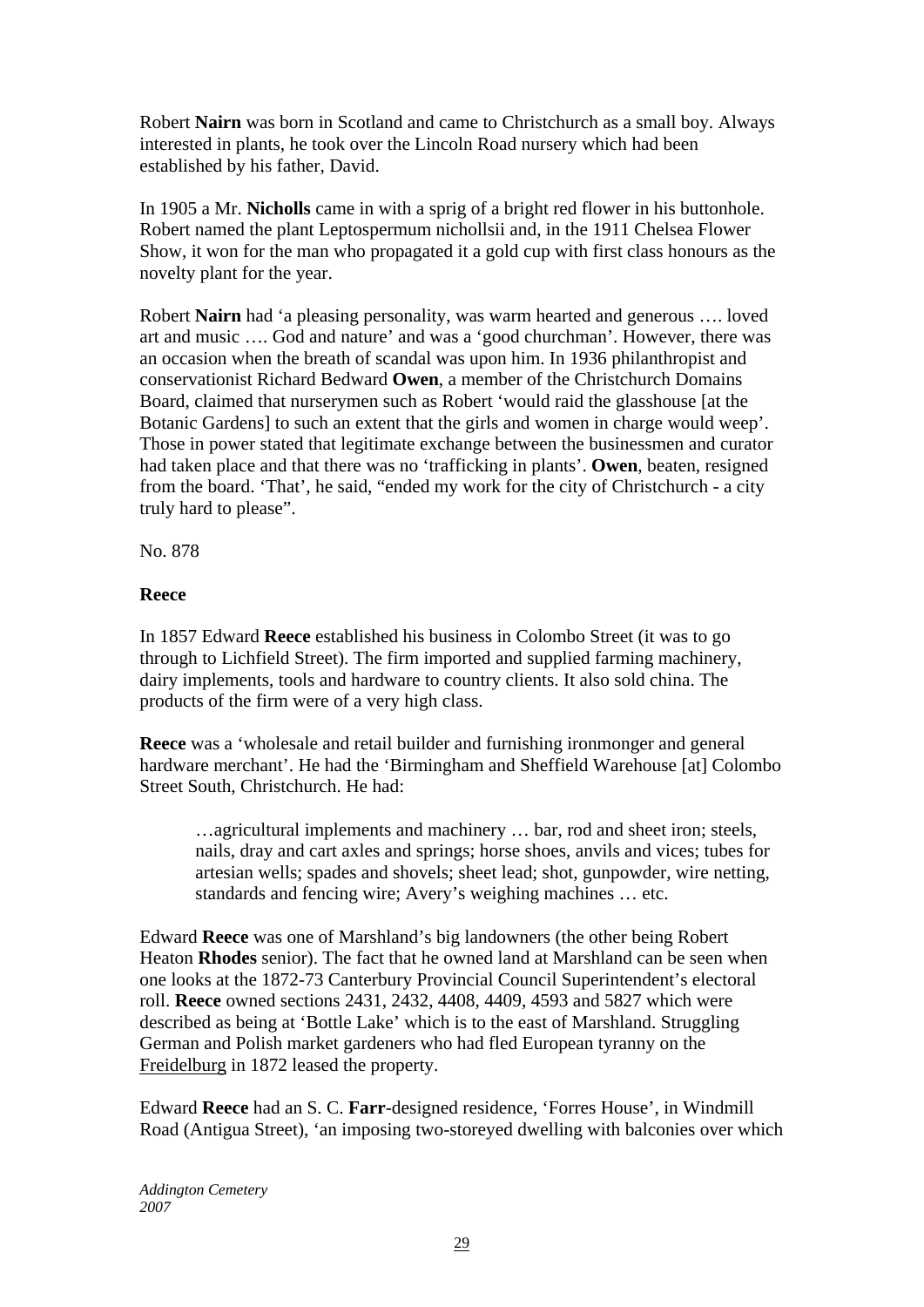creepers climbed'. **Reece**, 51, died on 12 September 1885, at 'Forres House'. His wife, Isabel, 56, died in London on 20 February 1890.

Row G No. 879 **Anderson** 

The son of a Presbyterian ploughman, John **Anderson** was born at Inveresk near Edinburgh. He was apprenticed as a blacksmith and, with his wife, Jane, emigrated on the Anglican-centred Canterbury Association's Sir George Seymour in 1850.

In Christchurch **Anderson** was an 'engineer, millwright [and] boilermaker'. He produced machinery which processed the province's primary products. The business went on to build railway lines, bridges, gold dredges, a lighthouse and small vessels such as the John Anderson which long worked in the Banks Peninsula area. The business was in the area between Cashel Street and Lichfield Street. **Anderson**'s house, 'Inveresk', was in Cashel Street.

**Anderson** was a founder of St. Andrew's Presbyterian church and, a decade later, in 1864, one of those who protested against the views of the Rev. Charles **Fraser** and broke away, forming the congregation at St. Paul's.

Prominent in the Canterbury Agricultural and Pastoral Association, **Anderson** was also involved with the Christchurch Mechanics' Institute and the Canterbury Club which tended to have, as members, businessmen rather than 'gentlemen'.

**Anderson** was in local politics. Although Canterbury was an Anglican settlement, the first three mayors were Presbyterian Scots - William **Wilson** in 1868, John **Anderson** in 1869 and Andrew **Duncan** in 1870.

**Anderson**'s sons were examples of children of upwardly mobile parents going onto gain greater status in society. Their father sent them to Scotland to be educated at the prestige Merchiston Castle School, after which they gained experience as engineers in Scotland before coming back to run the family business which was a major employer of labour until it went out of existence in 1986.

**Anderson** was mayor when the young tearaway prince, the Duke of **Edinburgh**, visited Christchurch. **Anderson** presided at the ball at which the prince was special guest. Alas, it was not a complete success. The duke was staying at the Clarendon Hotel whose proprietor was George **Oram**. At the ball **Oram** assaulted John **St. Quentin**, the artist who was famed for his richly coloured work on the Gothic Revival ceiling of the Provincial Council Chambers. The duke did not make things any easier. W. E. **Burke** has an interesting recollection.

… A vision appeared to the town and … was christened 'the Mermaid'. It had come by the well known old home trader of that name. It was habited novelly to provincial ideas. Its forehead had a fringe. Its back hair fell to its waist. It had a short skirt and it trod daintily with a small high heeled shoe. It was tall. The arrival caused a sensation. For months its every movement was talked of.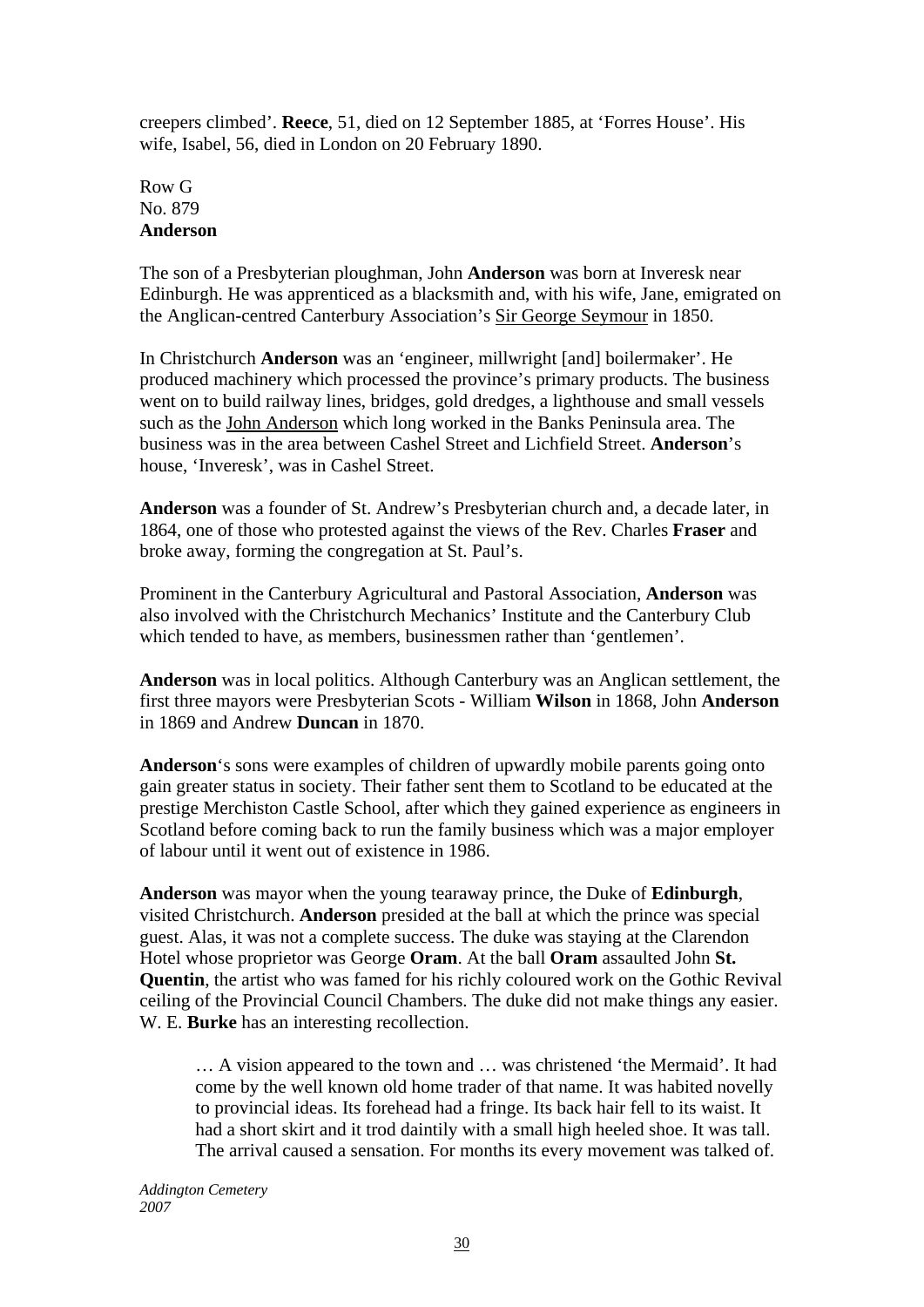Alas, a short year or two of colonial life ended the gay romance. The spoilt toy palled upon the senses. It passed unheeded except for some unpleasant remark. From its pedestal it gradually slid until the poor butterfly ended its gay career as an outcast. She was at the ball, and to the horror of all the blue blood, the Duke selected her as his partner for the dance. Was considered by all the respectability of the village a sad exhibition of His Highness' want of taste. Sad to say, he seemed to enjoy himself despite the surroundings.

Jane **Anderson**, 73, died on 20 March 1894, while her husband, John, 76, died on 30 April 1897.

No. 880 **Campbell**

Peter **Campbell**, 76, died on 25 July 1885. His wife, Mary, 79, died on 5 January 1890.

Peter and Mary were the parents of Dr. Donald **Campbell**.

George Ranald **Macdonald** found a story which showed the doctor in a bad light:

I have a good story of Dr. **Campbell** who hooked a substantial bequest on a patient's deathbed and afterwards failed to collect it. The patient handed over a cheque only hours before he died and the bank refused to pass the signature.

The gravestone refers to how the **Campbells** bravely faced death:

Donald **Campbell**, surgeon, his wife, Maria Esther, and their children, John Fraser, Jane Borthwick, Donald George Robertson Elmslie, and Esther … were drowned in the wreck of the s.s. Tararua off Waipapa Point, on 29 April 1881.

**Campbell** showed professionalism when on the stricken ship and did his best to comfort the passengers even when it was clear that the vessel would sink and that most of those on board would die. Also, his elder son

… worked like a man to protect his young sisters - he held his arms about them and continually tried to keep them from falling when the waves washed over the deck.

The very tall gravestone was 'erected by personal friends in Christchurch and Lyttelton to whom Dr. **Campbell**, his esteemed wife and family were united by ties of warm and lasting friendship'.

The **Campbell** grave is surrounded by a huge yew tree. These trees are planted in graveyards because they symbolise longevity and reincarnation. It is thought that the oldest yew tree in the United Kingdom, at Fortingall, Scotland, is 1500 years old. The yew is hollow, the centre decays and new growth comes away from this part of the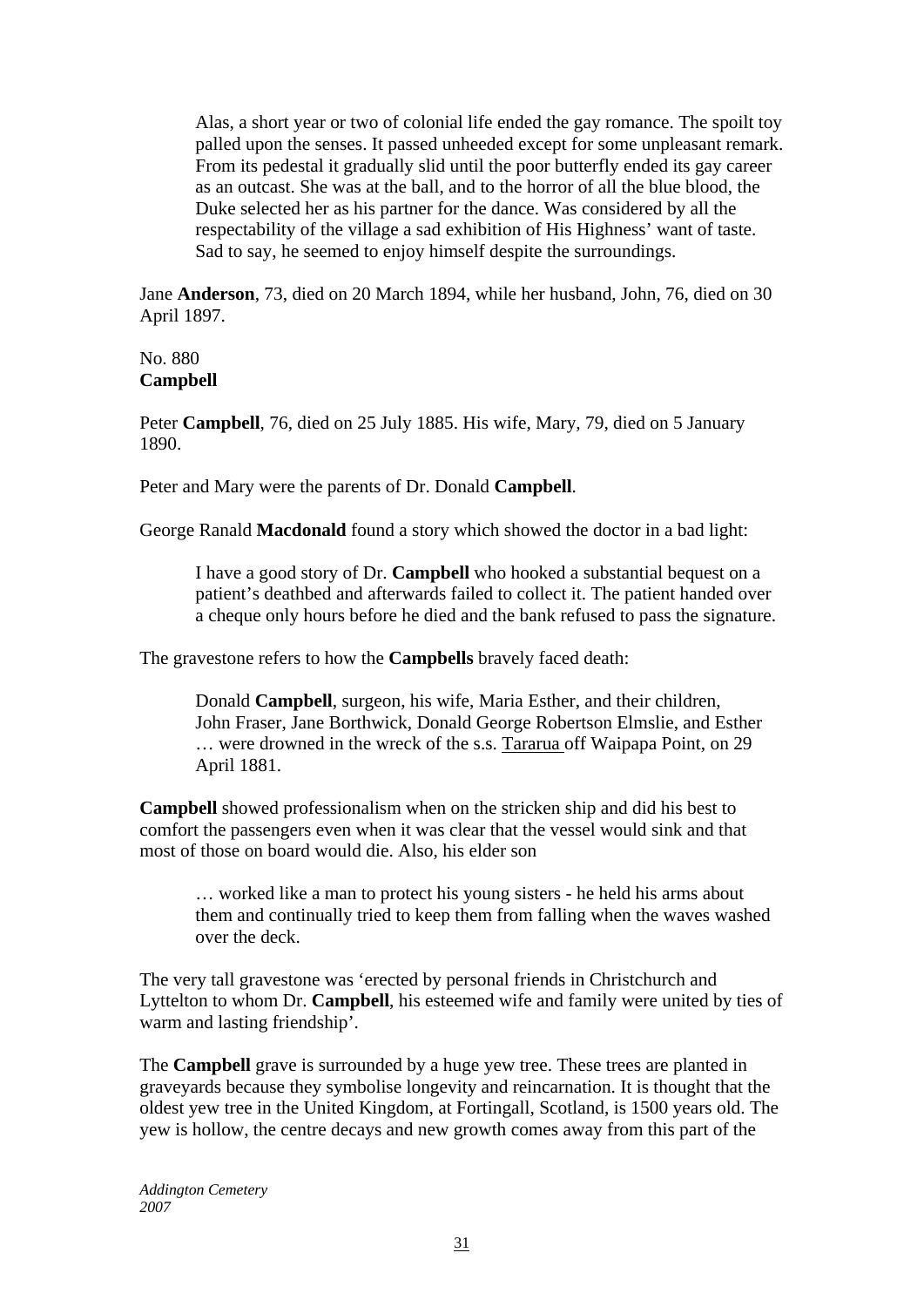tree. The wood is very elastic, was excellent for the long bow and this gave the English superiority over the French at the Battle of Agincourt.

The Latin name of the tree is taxus baccata.

Many people drowned on the Tararua were buried in the Tararua Acre, a quickly gazetted graveyard established behind the sandhills in the vicinity of the wreck. Others were buried at Tokonui and Foetrose. Ivan **Sel**l recalls how, as a child in the 1950s, he and his Waimahaka School friends were taken, on the anniversary of the tragedy, to the burial grounds to clean the plots. A chain from the ship hung across the entrance to the Tararua Acre – till it was stolen. At low tide one could see the ship's boiler.

Row H No. 910 **Nairn** 

David **Nairn**, 83, died 7 July 1916 Jessie **Nairn**, 87, died 30 August 1921 Their son, David Ogilvie **Nairn**, 19, died 1 July 1882 Their daughter, Jessie **White**, 61, died 21 May 1925

A Scot, David **Nairn**, arrived in Canterbury, with his family, in 1864. He did the 'ordinary everyday class of work that was offering to any new arrival with a will to work'. He was employed by the Papanui Road nurseryman John **Abbott** prior to establishing his own business at Burke Street, then Barrington Street and, finally, on Lincoln Road. His sons worked for him and his daughter was the secretary.

In broad Scotch, **Nairn** told his Lincoln Road competitors that he would succeed in the area and they told him that they would sell out provided he paid them in gold sovereigns, which he did.

David **Nairn** chose as his staff men who were often Scots but who always knew how to grow items for sale. He had clients throughout New Zealand and Australia, grew plants in greenhouses and locals came to marvel at his begonias, cyclamen, gloxinias, fuschias and pelargoniums. His was a place of interesting plant specimens and there was a phrase: "Go to **Nairn**'s for novelties".

When one drives from Moorhouse Avenue and along Lincoln Road, one notices to the left a side street which marks the site of the business - Nairn Street.

Row J No. 951 **Plumridge** 

The gravestone of Frank **Plumridge** shows that the unfortunate young man died aged 25.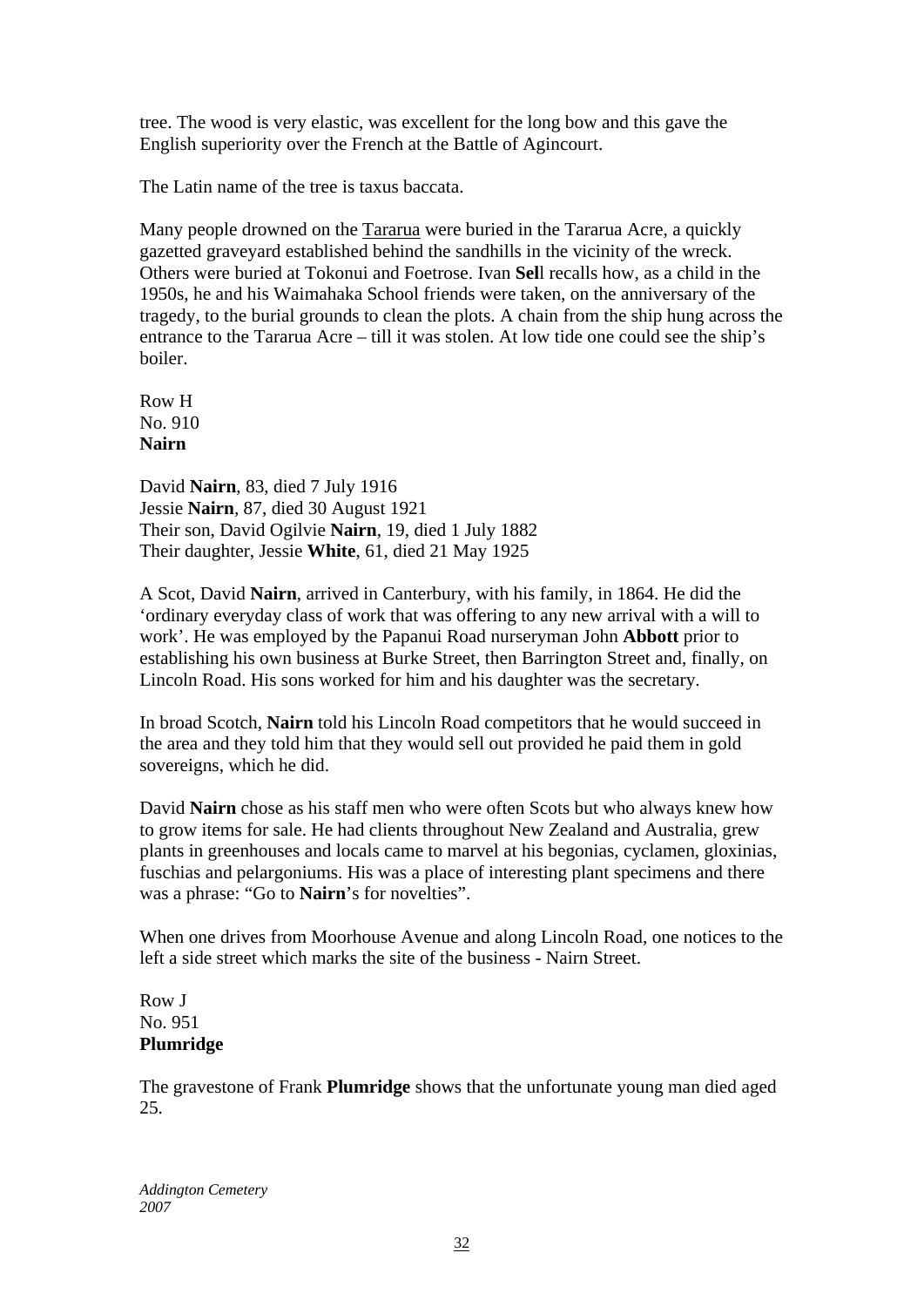The school teachers' records at Canterbury Museum tell us a little more. Frank was a primary school teacher at Lismore in 1887. The inspector visited in June, and made the caustic comment: 'Mr. **Plumridge** has yet to learn the most elementary principles and implement technical details of primary school business. Children obedient. Attention very lax'.

In December 1887 Frank received three months' leave of absence to attend the Normal School. A brief note in the archives reads: 'Died 4 June 1888'.

Row J No. 933 **Dickey** 

Jane Dickey, 74, d 16 April 1891. Eliza McKeown, eldest daughter of Jane, 74, d 12 June 1920. Rachel Long, 81, d 21 May 1931. Samuel Dickey, 81, husband of Hannah, d. 23 November 1933

Samuel **Dickey** borrowed 24 pounds and became a property investor and owner. He owned most of the houses in Stewart Street, the last of which, the Stewart Street House, is at Ferrymead. He left his property to his wife, Hannah. His daughter, Bessie, was governess to the children of Sir John Hall.

Row N No. 1031 **Wyatt** 

Alfred Henry **Wyatt**, 59, died on 9 October 1920. His wife, Isabella, 79, died on 24 February 1942. A son, Huia, 23, was killed at Gallipoli on 22 June 1915.

In the 1880s and 1890s, A. H. **Wyatt** was the pioneer storekeeper in Seaview Road, New Brighton. He had a reputation as a philanderer. The story goes that, while his wife was away giving birth, he seduced the maid, a young woman called **Nankivell**  from South Brighton. Until his teenage years, the child of this relationship was not told the name of his father. He became Europe and Africa-based book and art connoisseur Sir Rex **Nan Kivell** whose priceless collection is now in Australia.

Row O No. 1939 **Taylor** 

Here lie Edward **Taylor**, 74, who died on 19 April 1907 and his wife, Annie, 89, who died on 22 April 1922.

Here also is their daughter-in-law, Elizabeth Best **Taylor** nee **Ellison**, 72, who died on 27 April 1941. She and her husband had six children. Elizabeth was prominent in public life as a J.P. and supporter of the temperance cause and women's rights. Her son, E. B. E. **Taylor** was a National Party parliamentary candidate, coroner and New Zealand ambassador to Japan.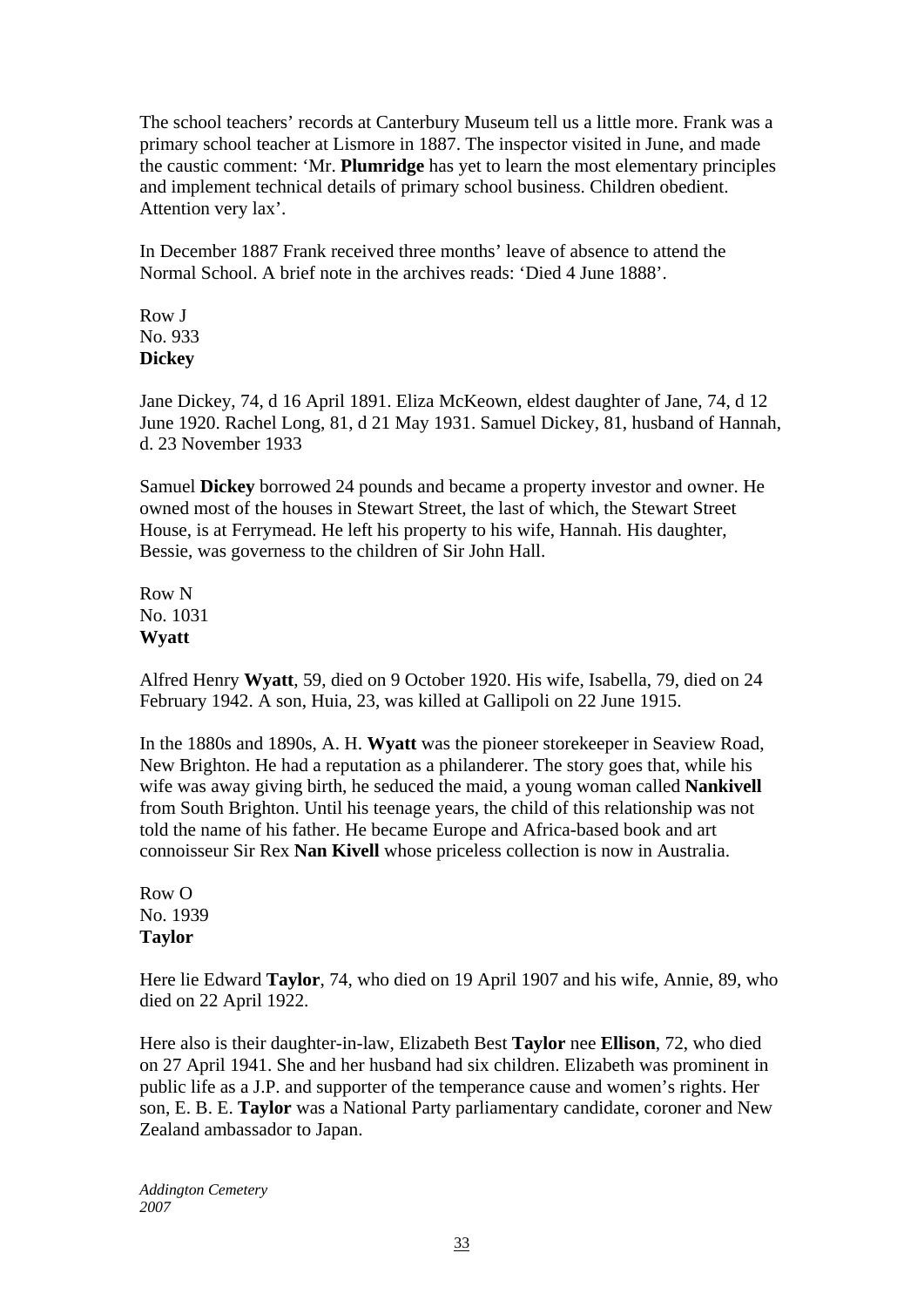There is also the inscription:

Sacred to the memory of Thomas Edward **Taylor**, only son of Edward and Anne, born 16 June 1863, died 27 July 1911. Statesman, orator, reformer, Prohibition leader. Member of Parliament 9 years, Mayor of Christchurch, 1911.

I have fought the good fight. Oh fallen at length that tower of strength which stood four square to all the winds that blew.

T. E. **Taylor** was born in Lincolnshire and emigrated to Canterbury with his parents on the Cardigan castle. He became an anti-alcohol advocate and persuaded his father not just to take in a modest amount of beer but to take in none at all. Although people like Tommy **Taylor** could be called temperance advocates, they were in fact prohibitionists. They argued that not a drop of alcohol should pass a person's lips.

At one stage **Taylor** trained for the Methodist ministry but his minister thought him too unorthodox and argumentative. He retained the anti-alcohol, anti-gambling prosocial reform ideas of the Methodist church and worked for J. M. **Heywood** and Co., importers and forwarders. In 1894 he was offered a partnership but, because he would have had to give up temperance work, he declined and, instead, set up an importing and land agency company, **Cole**, **Taylor**, **Derritt**. **Taylor** encouraged the more prosperous to purchase land on the Port Hills at Cashmere. The **Taylor** property on the hills was 'Whareora' in Whareora Terrace.

Although prohibitionists might seem to have been killjoys, they were, in fact, lively witty people. Also, temperance people in general, and Tommy **Taylor** in particular, were on the left wing of politics, being champions of 'the poor … disadvantaged and … dependent'. They would invite people to picnics where the old and, more importantly, the young would be invited to take the pledge. By getting working men to give up alcohol, they reasoned that more money would come into the house for the benefit of the wife and children.

The bete noir of the publicans, **Taylor** was involved with many areas of the country becoming 'no-licence'. In 1895-96 he and his associates attacked **Coker**'s Hotel, claiming that the George Street bar was the haunt of 'prostitutes and their consorts'. Litigation followed with one man claiming that, from his window, he had seen 'men and women coming tumbling out of the bar'. An expert witness stated that to see this the witness 'would have to put his head out seven feet six inches'.

**Taylor** served three terms in Parliament. He concerned himself not only with the prohibition cause but was also a thorn in the side of Liberal Party Premier, Richard John **Seddon**, himself a friend of publicans. **Seddon** was a very moderate left-wing politician. **Taylor** was, for his day, very left wing. The drink question caused them to be great foes.

**Taylor** claimed that R. J. **Seddon** interfered with the enforcement, by the police, of the country's licensing laws (it was thus that he wrote a book with the evocative title The shadow of Tammany). He accused the Premier of using the public purse to favour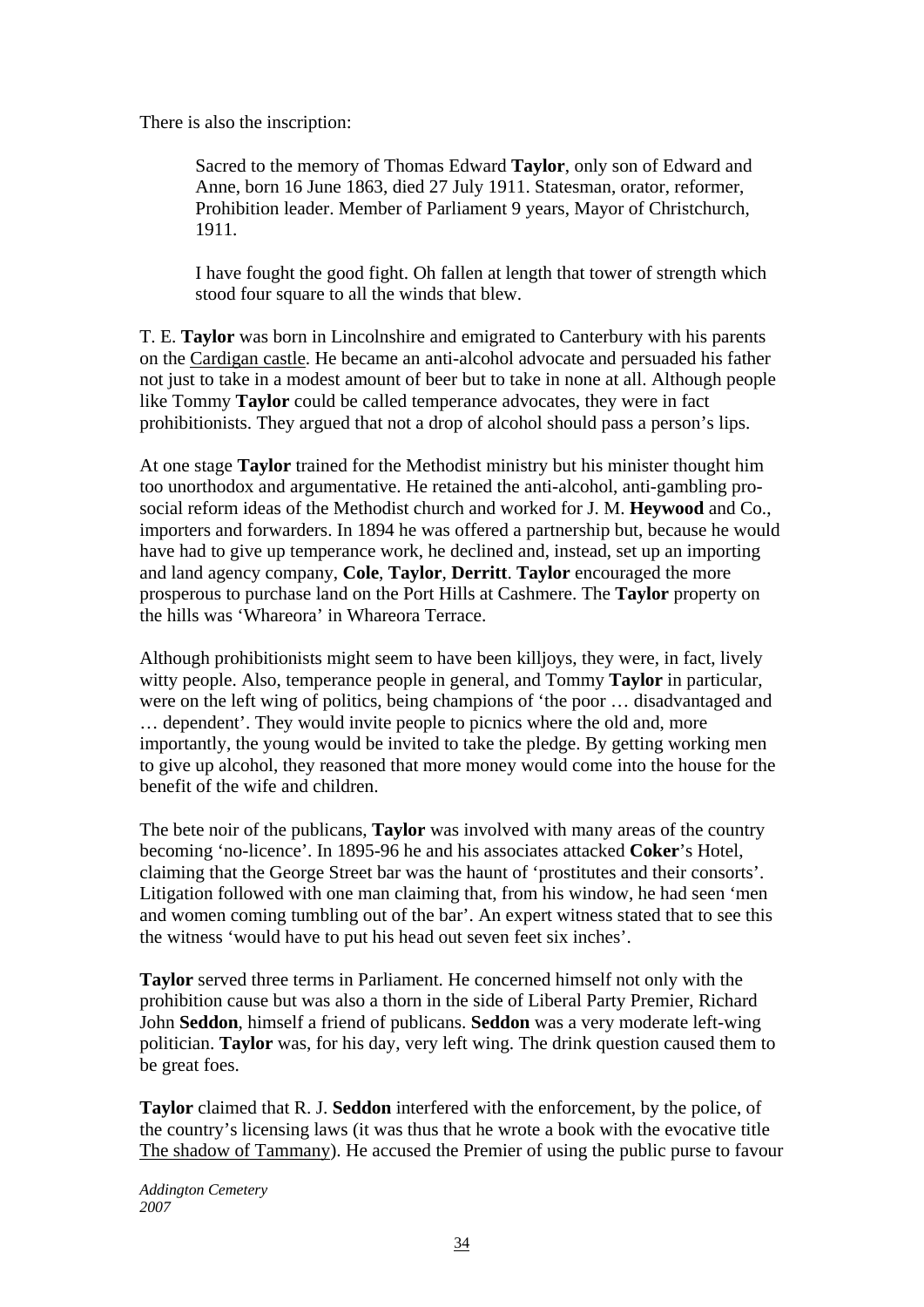his son, Richard junior; and was a supporter of women's rights. The organisation which spearheaded 'votes for women', the Women's Christian Temperance Union, was a branch of the movement with which **Taylor** was involved.

**Taylor** opposed this country's participation in the 1899-1902 Boer War at a time when, to take such a stance, was considered to be against all that was held dear in the British Empire. Needless to say, **Seddon** was a passionate supporter of the war.

**Taylor's** stance led to his losing his seat after one term in Parliament though he was later to regain it and serve a further six years.

It can be said that **Taylor** spread his interests over too wide a range of subjects. Had he concentrated on prohibition, his cause might have had greater success.

In 1911 **Taylor** stood for the position of Mayor of Christchurch. New Zealand truth described **Taylor**'s victory and the frustration of the Press.

The local Tory organ offered frantic opposition to Thomas which was about the best means of securing his return, for anything that the Tory organ opposes in Christchurch is sure of success. The Tory organ said that **Taylor** 's time would be too much occupied with his parliamentary duties to enable him to devote himself to the Mayoral business. But **Taylor** put up a big fight, won, and, to show that the Tory organ was inaccurate in its estimation of the time at his disposal, toured both islands in the Prohibition interest, even visiting the wild, wet Coast. Then he brought down his scheme to raise 100, 000 pounds for the reconstruction of the streets of Christchurch and, again, found the Tory organ in opposition. **Taylor**, who, in addition to all this, had his private business to attend to, immediately commenced a series of meetings throughout Greater Christchurch to explain his scheme …

Perhaps, after all, the Press had a point. In the middle of his campaign, **Taylor** broke down.

#### Truth wrote:

There were some people who predicted that a person with the physique of Tommy **Taylor** couldn't burn the candle of publicity at both ends very much longer without breaking down and these predictions have, unfortunately, proved true as, on Thursday evening last, the stormy petrel of New Zealand politics breathed his last.

**Taylor** died of a perforated stomach ulcer and, at his funeral on a cold July day, between 40,000 and 50, 000 people turned out to line the route to the cemetery.

#### Truth wrote:

Thomas Edward **Taylor** was without a doubt the most prominent figure in New Zealand politics. He was absolutely fearless, and reckless of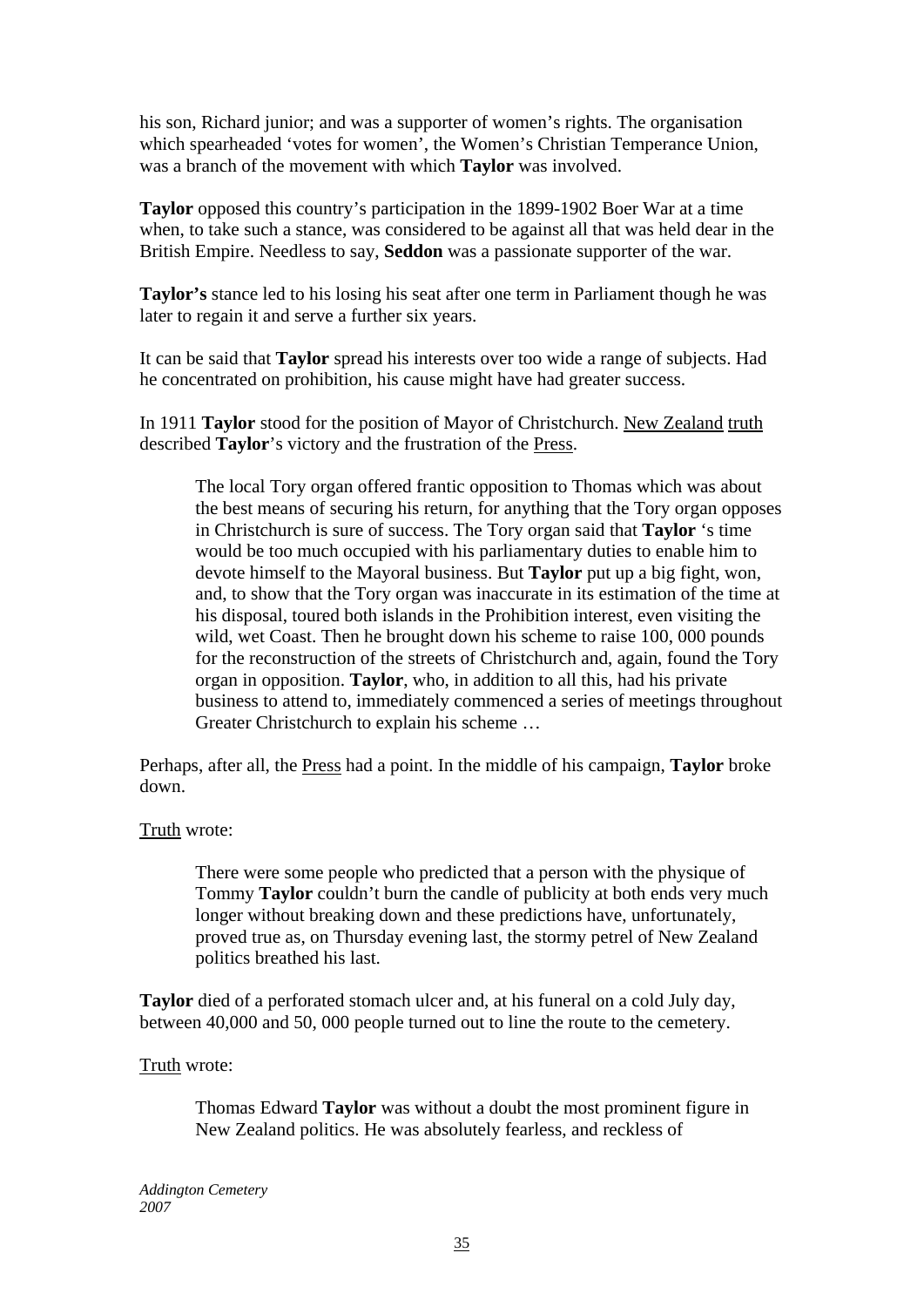conesquences, and it was this attribute of his that earned for him the sobriquet of 'the stormy petrel'.

When young, I would listen to my maternal grandmother's references to the 'wild men' of her youth ', Tommy **Taylor**, Len **Isitt** and Harry **Ell**. A woman wrote: 'To me in my girlhood he was a legend. My father and mother both admired him but, when the rumpuses were on, my father would say, regretfully: 'But he's always stirring up the mud'. H. Sherwood **Cordery** wrote: 'To us boys Tommy **Taylor** was a great big hero'.

**Taylor** was an influential layman in his church, being associated with St. John's, Selwyn Street and St. James, Cashmere. A memorial to the **Taylors** in St. John's reads:

They lived generously for others' good. Their courageous service helped to build us up in faith and liberty. They loved the hills of home and by their labours increased our goodly heritage in the land. They followed Christ. Their lives shone as the light and their work abides.

In 2001 the Christchurch City Council opened flats for people on a low, fixed income. These stand on the corner of Waltham Road and Brougham Street and bear the name 'Tommy **Taylor** Courts'.

Row O No. 1053 **Wilkin** 

Robert **Wilkin**, a Scot from Dumfriesshire, spent 19 years in Australia; came to Canterbury to farm; was on the Canterbury Provincial Council and, indeed, Deputy Superintendent.

When a meeting of prosperous men called upon **Wilkin** to stand for the position of Superintendent, he declined as he had not yet firmly established himself on his sheep runs in the Ashburton area. **Wilkin** named Tinwald, the area just south of Ashburton and became one of the most prominent sheepmen in the province.

In several buildings on a quarter acre site in Hereford Street there stood the business of Messrs. Robert **Wilkin** and Co., merchants, auctioneers and estate agents. In one of the office rooms there was

… about as complete a library of works on farming as could possibly be got together. These books are all prizes won from agricultural societies … for exhibits of seeds … [and] machinery … and are faced by a case full of medals … [and] cups … gained in the same manner.

In 1863 **Wilkin** was the first president of the original Agricultural and Pastoral Association. He supported the Rev. Charles **Fraser's** Boys' Academy.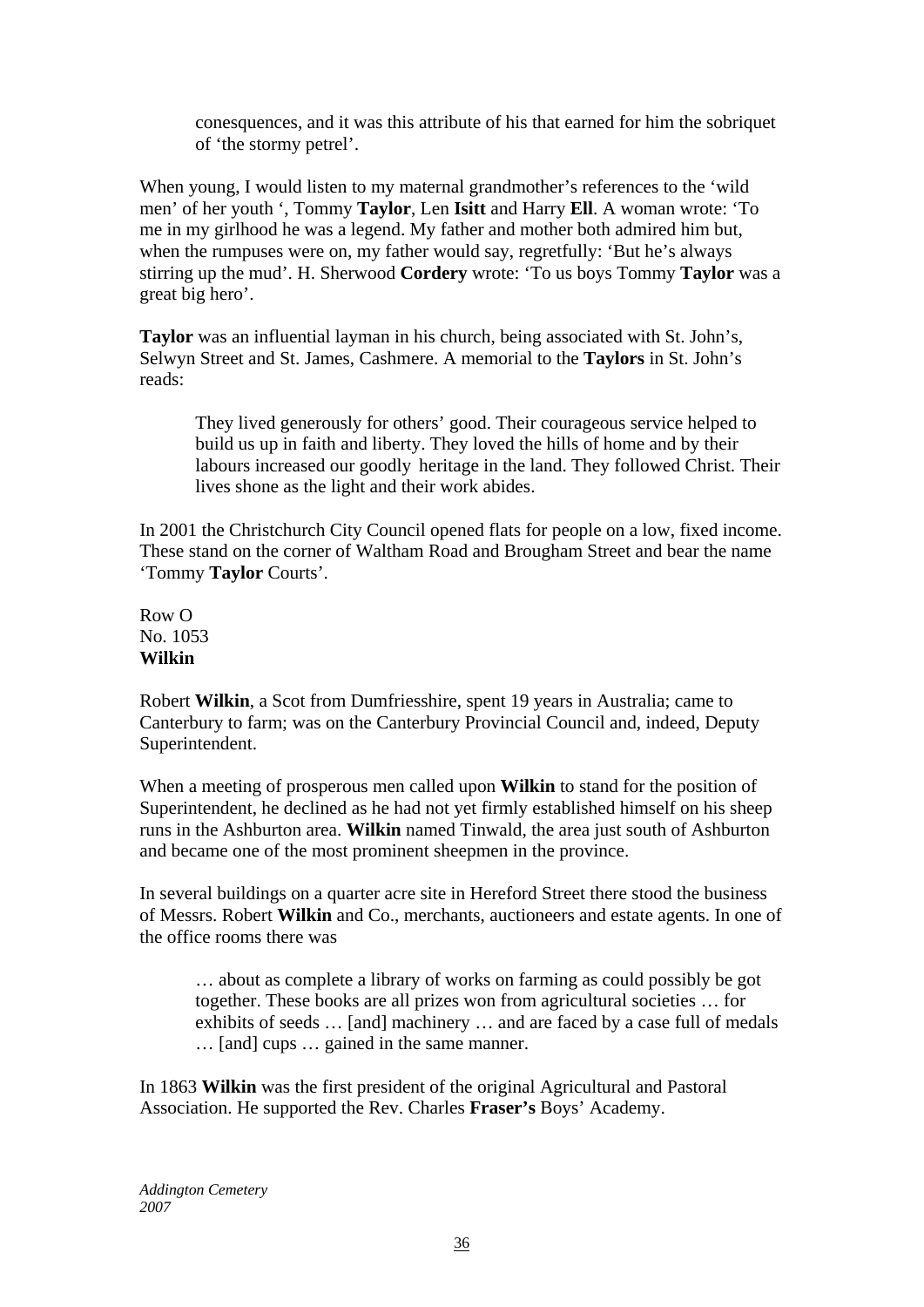A supporter of trotting, **Wilkin** had stables on the Holmwood Road-Garden Road corner. As there were no 'clean-bred' trotting sires in the Dominion, he arranged that, in 1882, there would be brought from the U.S.A. a collection of sires and brood mares.

Robert **Wilkin**, 66, of Holmwood, died on 20 June 1886

Row O No. 1055 **Fraser** 

Born in 1823 and the son of a merchant, the Rev. Charles **Fraser** was a graduate of two Scottish universities. On 13 April 1856 he arrived in Lyttelton, on board the Oriental, with his newly-wed wife, Jane A. W. **Bisset**. Thirteen years her husband's junior, Jane, died, aged 33, on 4 February 1869.

**Fraser** obtained from the Canterbury Provincial Council 'the valuable grant of the site upon which St. Andrew's Presbyterian church now stands'. He preached over a wide area from the Waitaki to the Hurunui and also went to Hokitika. In Akaroa he preached to the French in their native tongue

Like many Scots, a supporter of education, **Fraser** established, at arms' length from but associated with St. Andrew's, the Boys' High School or Boys' Academy. **Fraser**'s school was 'one of the most successful educational institutions in Canterbury'. Jane **Deans** wrote that it 'was intended to supply a want felt by many of a more commercial education than that afforded by Christ's College, the teaching of which was too much along classical lines ....' Latin was emphasised but so too were what might have been considered more 'practical' subjects, mathematics and English. In later years the school became associated with people of working-class origins. It was to be called Christchurch West High School and is now Hagley Community College.

In the 1870s **Fraser** publicly supported the establishment of what became Canterbury University College and, eventually, the University of Canterbury. He said:

… education in this province is [not] a matter of class … or attached … to rank. Thank God, we live in a country where education is free to all …. It is my great ambition to see this province … as the centre of scientific research and the great nourisher of education throughout this hemisphere.

**Fraser** lectured at the infant college and was an early member of Sir Julius von **Haast's** Philosophical Institute of Canterbury, whose writings appear in the Transactions and proceedings of the New Zealand Institute, the ancestor of the Journal of the Royal Society of New Zealand. It may seem strange for a minister of the period that **Fraser** showed an interest in Darwinian theory.

Sometimes things said in all honesty and sincerity will sound offensive to a later generation. In 1862 **Fraser** took it for granted that 'None of us would like to be called New Zealanders'. **Fraser'**s comment related to a belief that being of English or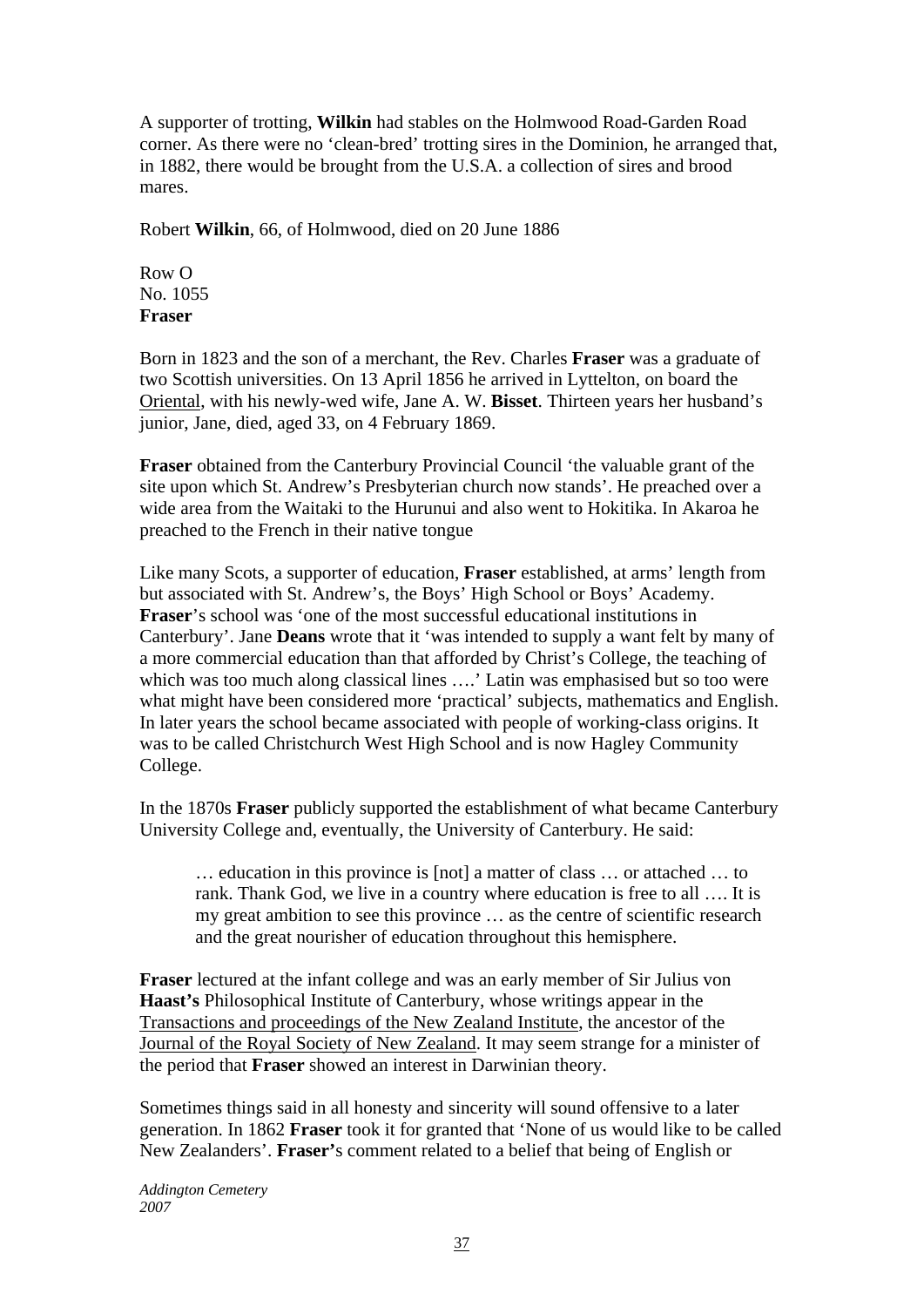Scottish extraction was more important than the idea that one should associate oneself with this country. Also, 'New Zealanders' were, originally, Maori.

**Fraser** preached his first sermon, in the Lyttelton Wesleyan Chapel, within two hours of reaching the shore. It was perhaps prophetic that he should have taken, as the text for his first sermon, a passage from Timothy: 'This is a faithful saying and worthy of all acceptation that Jesus Christ came into the world to save sinners, of whom I am the chief '. **Fraser's** career ended in 1883 amidst charges of financial mismanagement and sexual misconduct involving 'undue familiarity with female servants'. The Canterbury Presbytery deposed him and, after a struggle, got from him the keys to the church. Some people, among them Jane **Deans**, remained loyal to the long-serving minister who, till his death, protested his innocence.

**Fraser**, 60 but claiming to be 55, married Margaret Anne **Blyth**, 20, at St. Andrew's on 21 March 1883. He retired to his farm at West Melton. There Hugh **Leslie**, who, as a boy had heard **Fraser** 's first sermon, built a church for the embattled minister. Heart disease 'broke down what had hitherto been an exceptionally strong constitution' and, on 26 August 1886, at Merivale, Charles **Fraser**, 63, died.

**Fraser**'s gravestone is almost defiant in its reference to the man as the 'first Presbyterian minister of Canterbury'. An epigram, in Greek, reads: 'He sleeps a holy sleep. Say not that the good die'. The writer of **Fraser'**'s obituary stated that the minister had left 'a solemn declaration of his innocence'. It was acknowledged by all that **Fraser** was 'a man of literary ability of a high order [and] an able writer, preacher and lecturer'

Row P No. 1066 **Limbrick** 

George Lawrence **Limbrick** was born at Gloucester, the son of Susannah **Lawrence**  and her husband, Richard **Limbrick**, a yeoman farmer and hotelkeeper. Richard had shares in the New Inn at Westerleigh and the Grapes Inn at Chipping Sodbury. He worked as a stockbuyer for his family. Eventually George emigrated to Canterbury.

At Hororata George worked for a butcher named **Palmer** and then, possibly because of the high wages which were paid, spent eight months on the Waikari railway. He spent a year at the butchery of H. B. **Lane** in Cashel Street, Christchurch, after which he spent two years as an employee of a Mr. **Judge** who ran a butchery in connection with his hotel at Tai Tapu.

Elizabeth **Noy** or **Noye** came from the tiny Cornish town of Zennor which is close to Land's End. It is a district across which keen Atlantic winds constantly sweep. The **Noys** emigrated to Canterbury in 1875 in the 'newly launched and beautiful 1550 ton clipper ship Blairgowrie. On 5 April 1882, at St. Andrew's Presbyterian church, Christchurch, Elizabeth, who was living at Spreydon, married George **Limbrick** who was already established at Tai Tapu.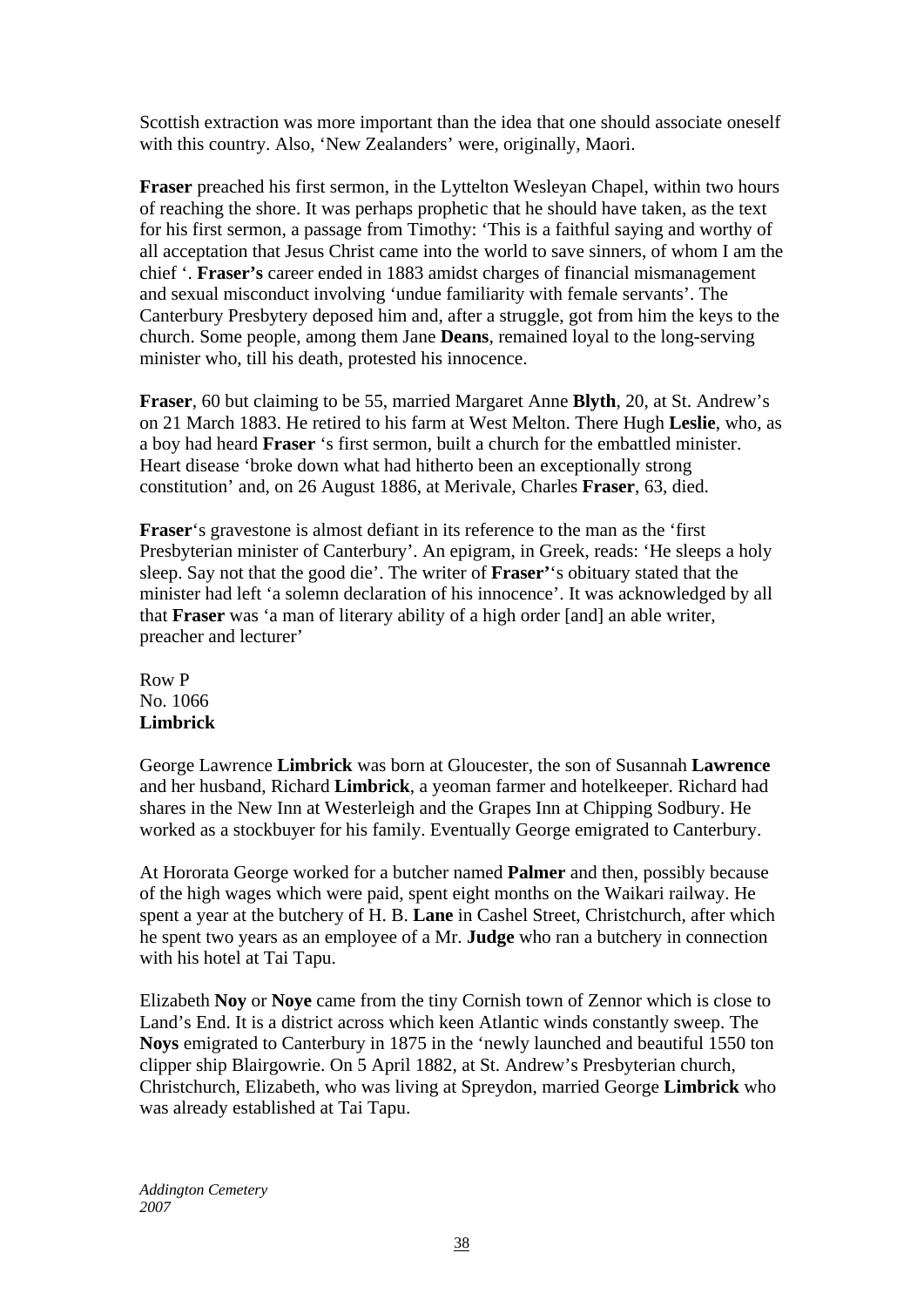After leaving **Judge**'s butchery and running a business in opposition to that gentleman, George bought out his old employer. For some years he had a prosperous business which served the area from Tai Tapu to Gebbies Valley. As well, he had a dairy farm and a large tract of leasehold land. He called his home 'Westerleigh'and spent some years on the Tai Tapu School committee.

The family moved to a farm at Cave, Timaru and Spotswood, Cheviot, eventually coming to live in the city. George indulged himself by paying for an entry in the 1903

Canterbury volume of the Cyclopedia of New Zealand. and was wealthy enough to afford one trip 'Home' to see his relatives.

George **Limbrick**, 66, died of cancer on 11 June 1921, while his wife, Elizabeth, 68, died at her home in Whiteleigh Avenue on 28 September 1929. A Press obituary stated that Elizabeth was 'very modest and kind to all who had the fortune to meet her'. She would be 'long remembered for her good acts'. The obituary concluded: "A noble soul has passed away'.

The **Limbricks** were an upwardly mobile family. A grandson, Richard Lawrence **Simpson**, my uncle by marriage and the man after whom I am named, was, with his two brothers, educated at Christ's College. Richard Lawrence **Simpson** gained his B.Com at Canterbury University College when 21. He died when his ship was torpedoed in World War II. A cousin, Warren **Limbrick**, edited Bishop Selwyn in New Zealand, 1841-68 and was Dean of Dunedin Cathedral.

Row Q No. 1078-1080 **Harband** 

Here are the graves of several members of a Birmingham family, the **Harbands**. Josiah was a man of integrity, a Congregationalist and a coachbuilder by trade. He was born on 11 June 1836 and, along with his wife and children, arrived in Lyttelton on the Monarch in 1870. Josiah died at his residence, Harman Street, Sydenham, on 24 June 1889. His widow, Lucy nee **Hartlow**, who was born on 2 June 1831, died on 19 March 1890.

Their daughters included Amy and Mary Hannah Beatrice. They started life as pupilteachers at Christchurch public schools and became London Missionary Society missionaries in Madras, South India. Amy founded the Lucy **Hartlow** School which was named after her mother. Amy's supposed failing health forced the siblings to return to Christchurch. Here Amy recovered, eventually dying, at 83, on 24 June 1942.

Beatrice wrote books which extolled the virtues of Christianity and the supposed evils of Hinduism. In 1903 there came out her Daughters of darkness in sunny India. The publishers thought that this would be read widely and had it printed in New York, Chicago, Toronto, London and Edinburgh. Back in Christchurch, Beatrice became known as 'Biddie' or 'Old Bid'. She did not agree with drinking, dancing and gambling, was a member of the Women's Christian Temperance Union and first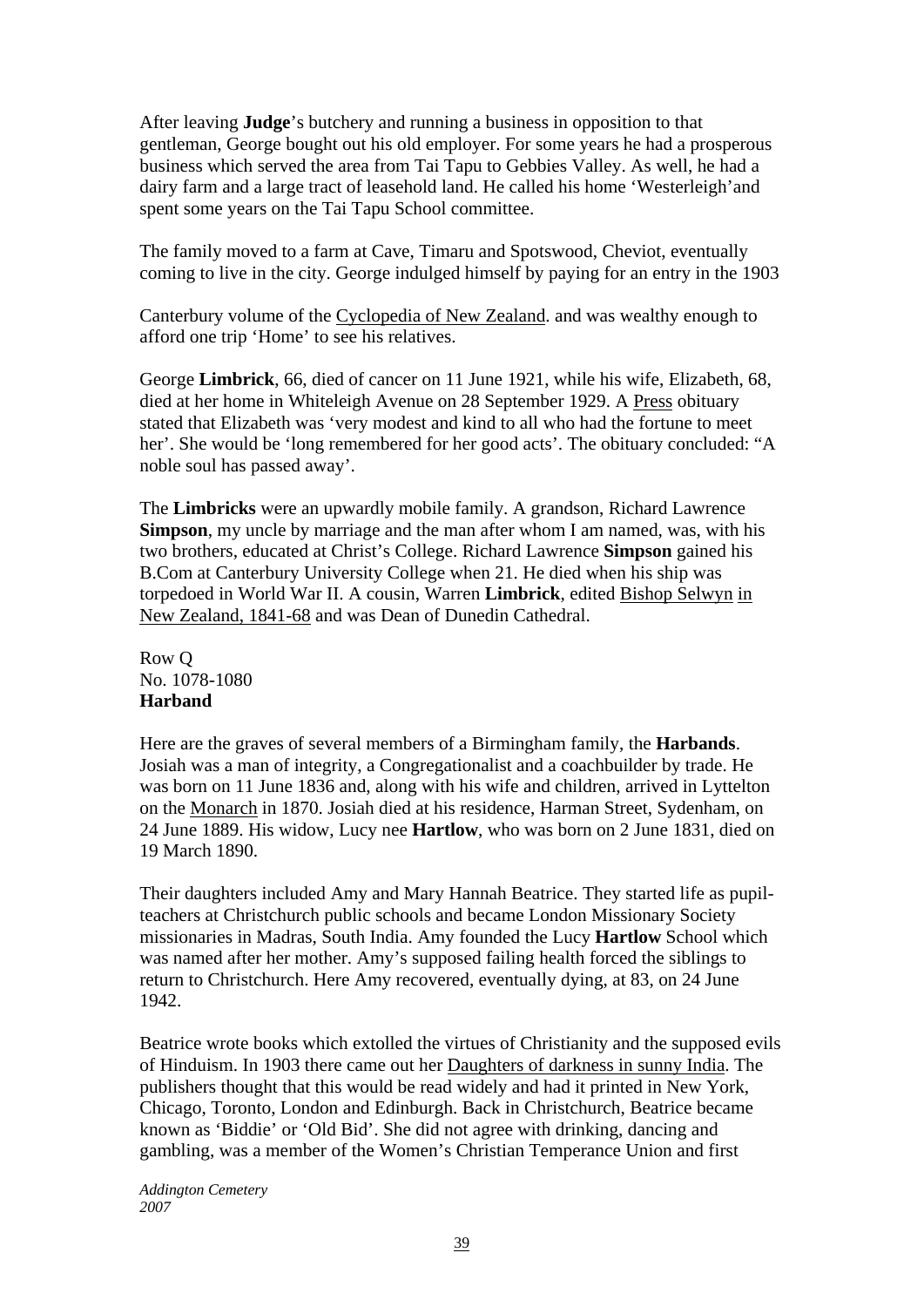teacher and headmistress at the Aranui Primary School between 1911-1921. She was respected by her pupils and remained in contact with many of them after retirement.

Selfishness was an unknown word to her. After her retirement Miss **Harband** married Mr. **Graham** who was far from well and who had little chance of ever regaining his health. Miss **Harband** ministered to him until his death. She knew the job she had undertaken but she carried out her duties faithfully and with little thought for her own comfort.

Beatrice died in 1955.

Centre Circle A **Deans** 

John **Deans** II, son of Jane **McIlwraith** and her husband, John **Deans** I, was born in the first years of the Canterbury Settlement and grew up with it. From his father he inherited property at Riccarton and Homebush. His mother made his education and the handing on of a prosperous property her main concern. There were also a number of trustees and faithful retainers. One trustee was William **Lyon** of Wellington; his little boy was drowned in the Avon during a visit to Riccarton. Jane **Deans**'s halfbrother, George, died in a horse-riding accident while taking care of the demesne. Little wonder that, when John II reached his majority, the event was celebrated in lavish fashion. There were three days of dancing and luncheons were provided for settler friends and Maori servants.

John was educated at Charles **Fraser's** Boys' Academy and had a legal training. In adult life he wore black clothes and a semi-clerical collar. He was 'slight, thin-lipped … sharp of eye, a serious person with a purpose'. He was responsible for ensuring that, at Riccarton, there should survive the vegetation which was native to Christchurch. At Homebush he had coal mines and a pottery business. He was on the Christchurch Drainage Board and Riccarton Road Board. However, he was primarily a farmer. He was a both a sheep and cattle farmer, paying high prices to get pure-bred Shorthorn cattle into the country. His interest in farming was demonstrated by his activities with the Canterbury Agricultural and Pastoral Association, the Canterbury Frozen Meat Company and the New Zealand Flock Book Council.

An only child, John wanted his family to survive and thrive. In 1879 he married Catherine Edith **Park**, 'a woman of graciousness, strength, good humour and admirable fertility'; the couple had 12 children in 16 years.

In December 1900 John, his wife and his mother held a grand get-together of surviving Canterbury Pilgrims. This continued each year till Jane's death.

John would go on long drives from Methven to Waimarama in an open gig and, on occasion, in wet weather. He fell ill, probably with meningitis and died in 1902. The news 'of his death hardly came in the nature of surprise but was received with widespread regret'.

John **Deans** was 'born [at] Riccarton 6 August 1853 [and] died there 19 June 1902'.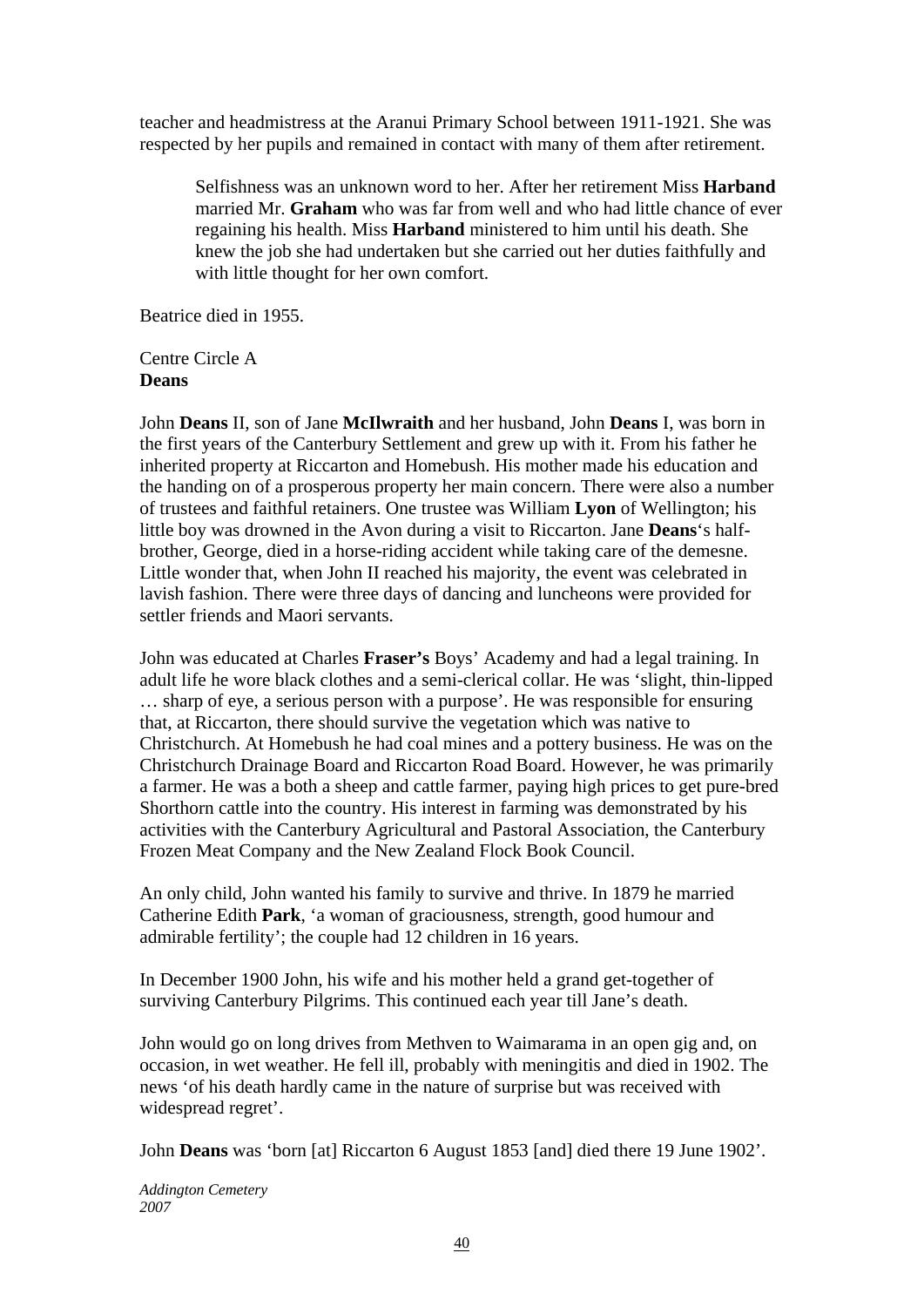Catherine Edith **Deans**, 81, died at Riccarton on 2 September 1937.

Robert George **Deans**, son of Edith and John **Deans** II, was born on 19 February 1884. He attended Christchurch Boys' High School where he was head boy, senior monitor, and captain of the First XV and of cadets. He spent his working life on the family farm at Riccarton.

Six feet tall and weighing 13 stone 4 lbs, Robert abstained from tobacco and alcohol and had deep religious beliefs. A 'splendid figure of colonial youth', he was an All Black in the 1905 tour of Great Britain. He scored 16 tries on tour. His famous try at Cardiff Arms Park was disallowed by the referee who was not on hand to see clearly what had happened. The fact that the try was disallowed meant that the team came home without making a clean sweep of all their games. The Welsh had the better of the match.

Robert died of appendicitis on 30 September 1908.

#### Side Row A No. 1150 **Falloon**

Here lie Thomas Henry **Falloon**, 20, who died on 17 January 1888, Matilda, 1827- 1907, William David, 1872-1948, and Robert **Falloon**, 63, who died on 1 September 1899.

#### G. R. **Macdonald** wrote of **Falloon**:

He drove cabs and coaches and was always in the Magistrate's Court for various offences such as dangerous driving, obstructing other cabs and failing to obey council by-laws,

**Sources**: Lyttelton times: various numbers in the 1860s

Christchurch City Libraries' Press index is more blunt about the sources:

alleges double standard in cab by-laws, 19 February 1870 p. 2 assaulted, 18 March 1870 p. 3 deviating from route, 8 April 1870 p. 3 absent from cab - in court, 20 May 1870 p. 2 disturbance, 27 May 1870 p. 3 wrong side of road, 3 June 1870 p. 3 unattended cab, 24 June 1870 p. 2 absent from cab, 1 July 1870 p. 2 assaulted by other cabbies, 12 August 1870, p, 2 wrongful plying, 16 September 1870 p. 2 again 30 September 1870 p. 3 wandering stock, 18 November 1870 p. 3 son lost? 22 November 1870 p. 2 assault, 25 November 1870 p. 3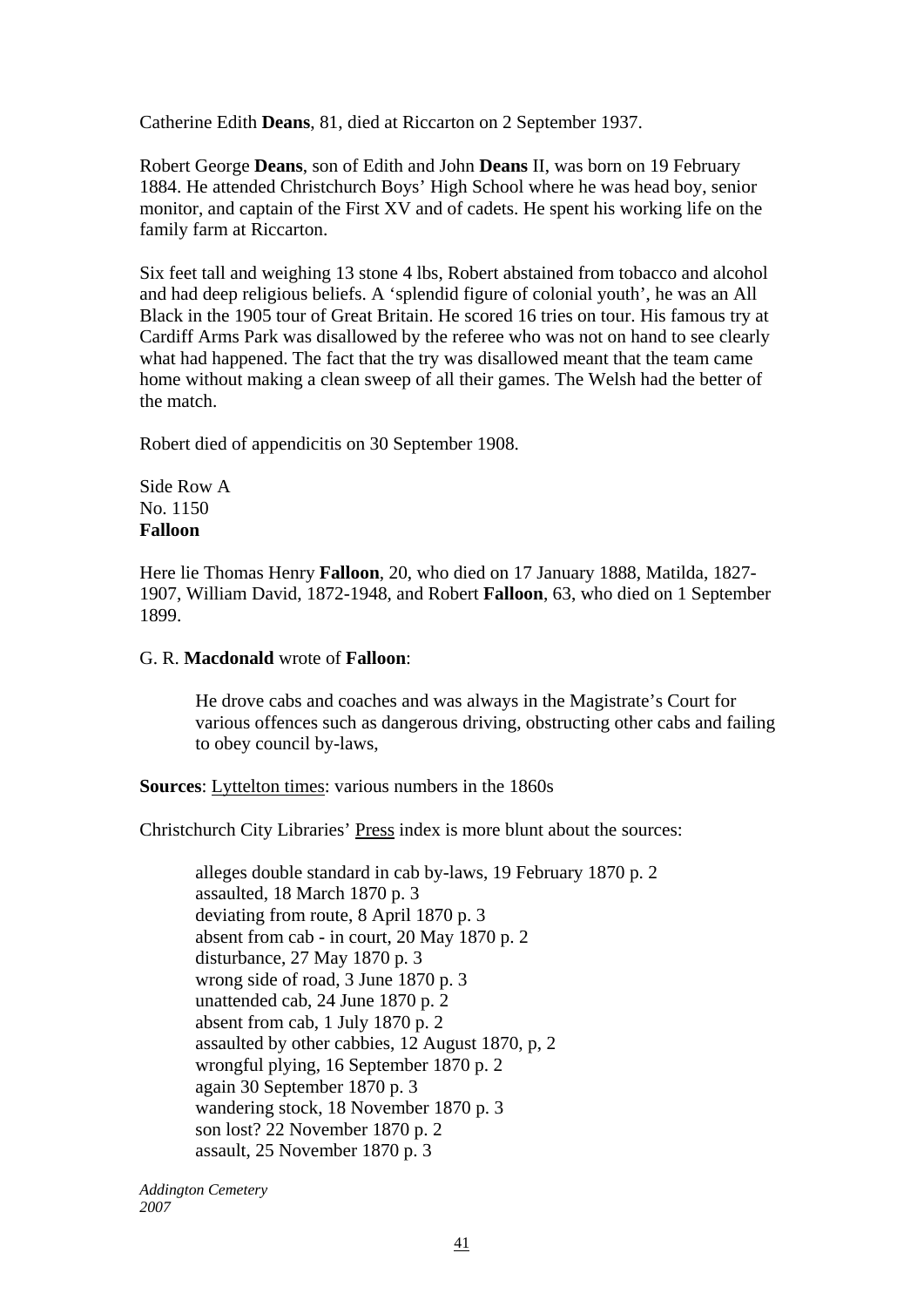cattle trespass, 30 December 1870 p. 2 wrongful plying, 21 January 1871 p. 2 obstruction, 26 May 1871 p. 3 injured, 9 June 1871 p. 2 obstruction, 14 July 1871 p. 2 hauled before city council, 18 July 1871 p. 2 bankrupt, 14 October 1871 p. 3 unlicensed operation, 19 January 1872 p. 3 obstruction, collision, 4 February 1872 p. 2 accident, 18 April 1872 p.2 unlicensed operation, 6 September 1872 p. 3 again 18 October 1872 p. 2

Side Row D No. 1223-1225 **Duncan** 

Here lie several members of the **Duncan** family.

Andrew **Duncan**, a native of the west of Scotland and was in Canterbury in 1858 with his parents; his father, George, was a trained and experienced horticulturist. **Duncan** junior had 'auburn curly hair and beard' and was 'a colonist in the truest sense of the word', a man 'not ashamed to turn his hand to whatever employment presented itself'.

In 1873 **Duncan** was to recall that, in youth, he had had no experience of working a bullock in harness but he quickly tackled the job. He 'ploughed, harrowed, sowed', went to the Maori Bush and carted timber and firewood to Harrison's Corner at the head of the Cam River. A fire later spread and consumed all the timber he had carried out of the bush. When his bullock strayed from the Maori Bush to Rangiora, he had to find Mr. **de Bourbel** and rescue it from the pound. He worked on the roads, forming and metalling that portion of the Great North Road from the Styx River to Chaneys and looked 'upon that piece of road as one of the best in the colony'.

**Duncan** used the plough as a means of making money, worked for nurseryman and first Christchurch mayor, William **Wilson**, and then became a nurseryman and seedsman in his own right. He had shops on Gloucester and Cashel streets and the Exotic Nursery in Phillipstown off Nursery Road. He specialised in new, rare and greenhouse plants and, with a boom in trade, bought a large amount of land in Ensors Road, the lay-out being done by a 'masterly hand'.

A devout Presbyterian, **Duncan** was a member of the Rev. Charles **Fraser**'s congregation at St. Andrew's. However, with other prominent members of the flock – John Craib **Angus**, William **Wilson** and John **Anderson** among them - he fell out with **Fraser and** left to form the congregation at St. Paul's. **Duncan** was 'a wise counsellor and true-hearted friend to many in the community and his advice was sought after and highly prized by a wide circle of acquaintances'.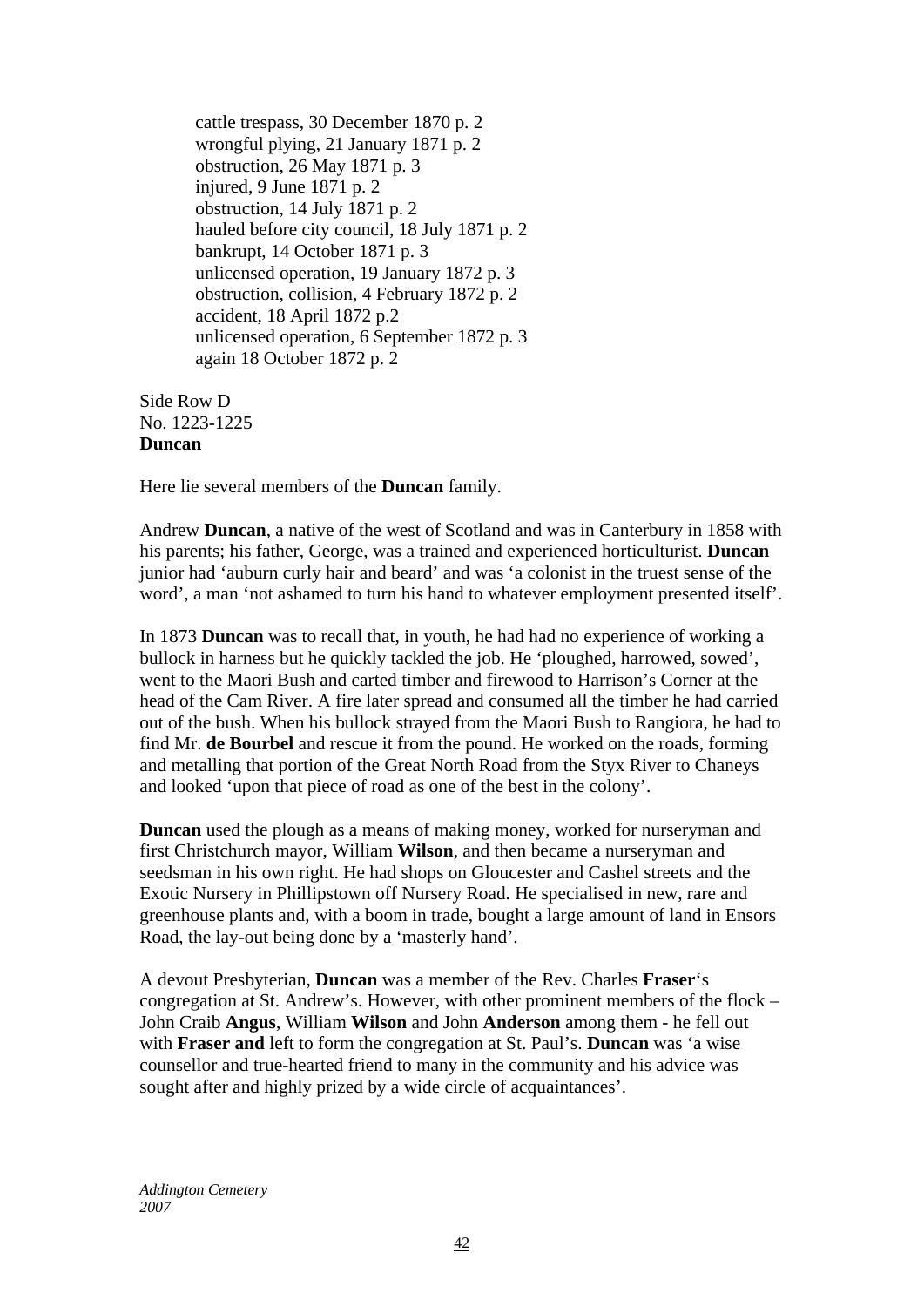**Duncan** became secretary of the Horticultural Society and a member of the Canterbury Provincial and Christchurch City councils. In 1870 he was the third Scotsman in succession to be Mayor in the Anglican city of Christchurch.

In 1874 **Duncan** and William **Lyon** were principal speakers at the coming-of-age function for 'Young Johnny **Deans**'. Many years later G. R.Macdonald read the Lyttelton Times accounts of the speeches and found them 'damned dull'. **Lyons**' speech was 'rubbish …[and] padding'.

The same year, at the behest of the Canterbury Provincial Council, **Duncan** was appointed Canterbury's Special Immigration Agent in the in the 'Old Country', despite the fact that immigration was now the prerogative of central government. One hundred and twenty-five men sat down at a dinner in the Oddfellows' Hall to honour **Duncan**, Deputy-Superintendent R. J. S. **Harman** presiding. The tables were neatly decorated with pot plants, an 'efficient band' was present, and the caterer, J. W. Morton of the Commercial Hotel in High Street, 'gave general satisfaction'.

**Duncan** told the crowd that he would show prospective immigrants how, at home, they had no future but must depend on their 'feudal lords'. At home they would see their children 'sent out in a state of ignorance to shift for themselves', whereas, in Canterbury, the young ones would be educated. He would point to himself as one who had 'pushed himself along'. He would advise people to be sober, steady and industrious and do their duty to themselves and their fellow men, for six, seven or 10 years. Men 'of the highest education and position' would help them and they would be respected and would amass a fortune beyond the conceptions they formed before they left home.

**Duncan** worked in Scotland and northern England and, in a period of nine days, interviewed 900 people of whom 190 were chosen as immigrants. The Canterbury brought 'as fine a lot of Scotch girls [as] have ever come to Canterbury … good, robust, healthy and comely lasses, intelligent and educated'. Another of **Duncan's** ships, the Crusader, brought 376 immigrants, mainly members of the Northern Agricultural Labourers' Union. **Duncan** 's immigrants were long considered 'desirable settlers'.

Although a hearty healthy-looking man, **Duncan** developed heart disease. He went to Australia to try to recover his health, returned, grew worse and died, aged 46, on 10 December 1880.

'Shortly after, with the loss of the master mind, the business … dwindled and eventually closed up'. One of **Duncan**'s sons became, in 1899, the founder of **Duncan** and **Davies** in New Plymouth. The Taranaki nursery became world famous. As one former employee commented: "If you came out of working for Duncan and Davies with a good record, you could work anywhere in the world". In 2005 the firm went into liquidation owing \$4.8 million though it was hoped that it could be sold as a going concern so that business could continue and staff keep their jobs.

Side Row E No. 1280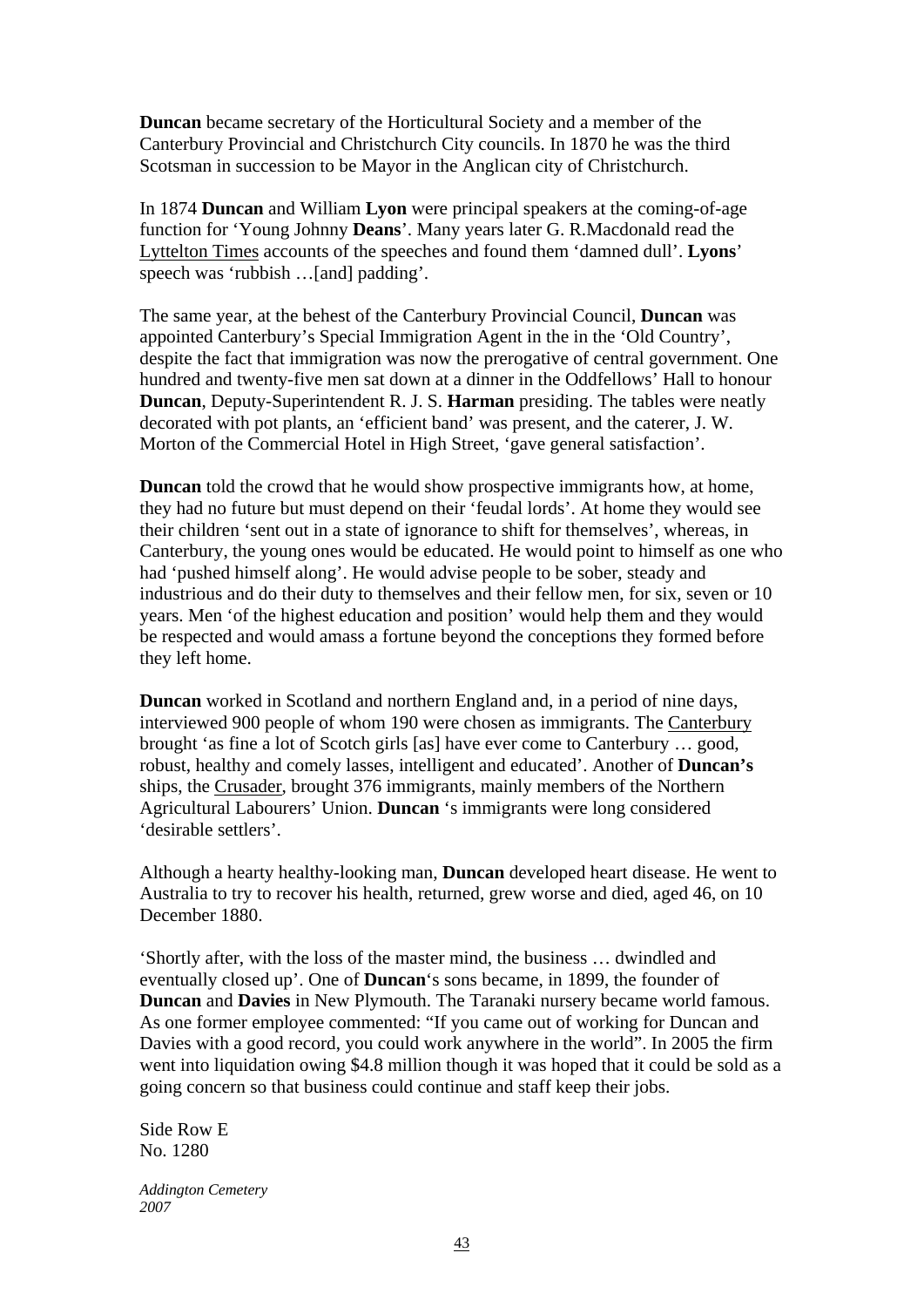# **Gibb**

John **Gibb** was born on 2 April 1931 at Cumbernauld, Scotland, and studied under John **MacKenzie** of Greenock. A 'stocky Pickwickian figure', he exhibited at the West of Scotland and Glasgow Institute of Fine Arts. A more practical occupation was that of building houses in the expanding suburbs of Glasgow.

In 1852 John married Agnes Crichton who was three years his senior. Their first son was stillborn and their second, David, died at four months in 1855. Agnes died in 1855 and, in 1857, John married Marion Menzies. The first three children, all sons, grew to adulthood, married and had children. These were John W. (1857-1943), William Menzies (1859-1931) and Herbert B. Gibb (1861-1935). Other children, Elizabeth, Mary, Jessie and Marian, died in Scotland. The last child, Gabriel, was born in Scotland in 1871 and died in Christchurch in 1880.

John and his family emigrated on the Merope in 1876. While living in Christchurch, **Gibb** was a promoter of the Canterbury Society of Arts.

**Gibb** was a professional painter in the new land. Indeed, he showed no fewer than 500 pictures on varied subjects at the local arts society. His obituary stated that his speciality was his 'wonderfully realistic treatment of water in his many seascapes, and … details of shipping'. He also painted pictures of the West Coast Sounds and alpine scenery. His pictures 'were always noticeable for the careful and painstaking work bestowed upon all the details'. Doubtless the country's best-known marine painter, he produced works which were purchased by art galleries at Bendigo and Ballarat, the Canterbury Society of Arts, and the Governor, Lord **Onslow** who sent his wife along to be one of the great man's pupils.

**Gibb**'s fascination with the sky and light is recalled in family stories of how he would see a particularly fine sunset outside the dining room window, abandon dinner and rush off with his paints to depict it.

**Gibb** was highly regarded in his day. However, his 'large-scale, meticulously brushed oil paintings fell out of fashion in the  $20<sup>th</sup>$  century's quest for modernism'. His work and that of eight other Canterbury artists was exhibited, in the millennial exhibition at the Robert Macdougall Art Gallery.

The gravestone records that Gabriel, nine, son of John and Marion Menzies **Gibb**, died on 17 February 1880. Marion, 62, died on 27 May 1891. John **Gibb**, 78, died on 10 September 1909. The Gibbs' second son, William Menzies, was a professional painter.

The **Gibb** gravestone fell into decay but has now been restored.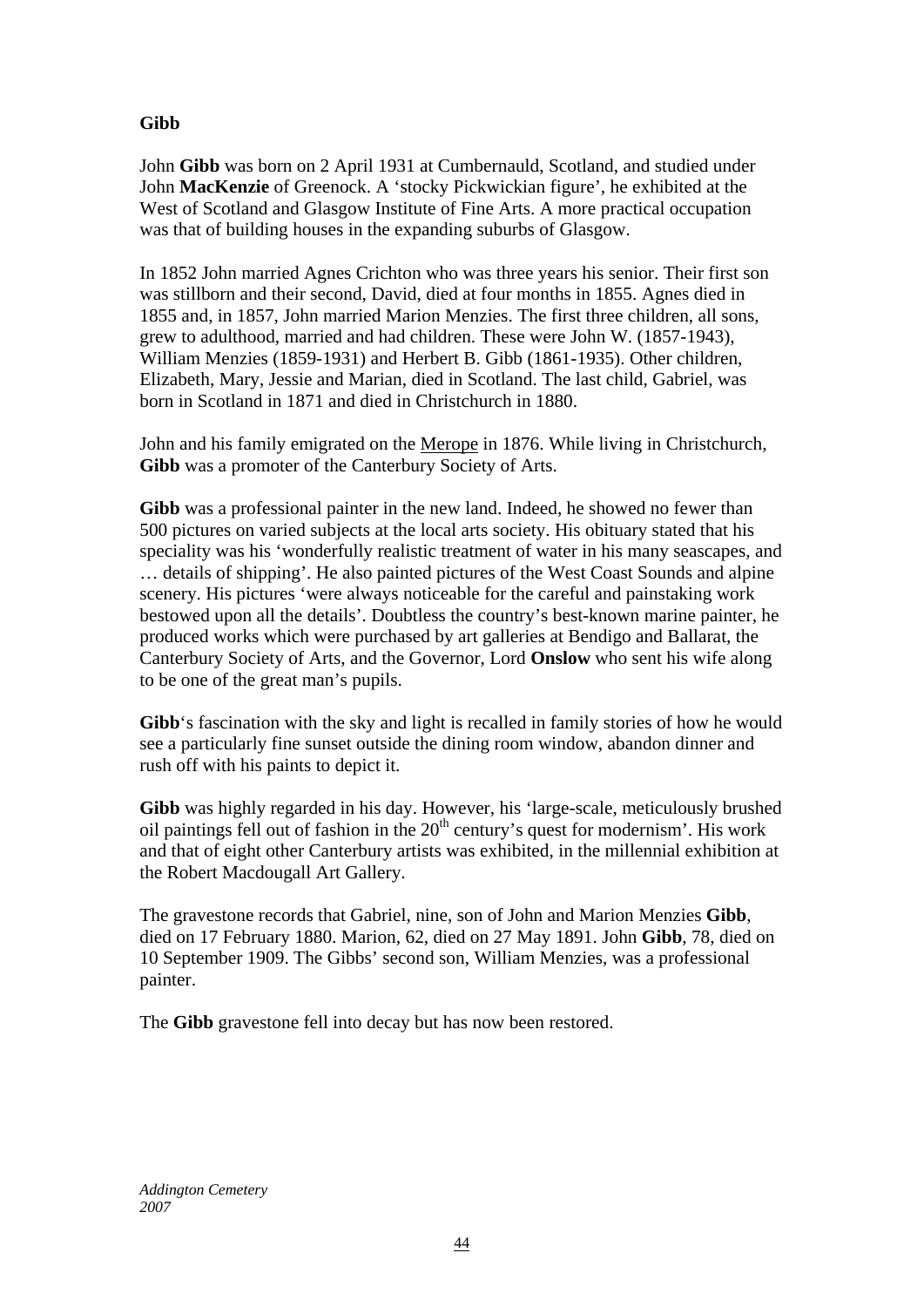Side Row E No. 1362 **Henry** 

William Higgins **Henry**, 32, and his wife, Eusebia Margaret **Henry** nee **Maxwell**, 29, were drowned in the wreck of the Picton-Wellington Cook Strait passenger steamer Penguin on 12 February 1909. Of the 105 people on board, 75 lost their lives. In 1990 the disaster was described as 'one of the most tragic wrecks of the present century'.

The gravestone of the **Henry** family states: 'They were lovely and pleasant in their lives and in death they were not divided'.

With the **Henrys** lie Mrs **Henry**'s parents, Emma Jane **Maxwell** who died, at 44, on 16 August 1884 and the Rev. James **Maxwell** who died, at 69, on 26 July 1911.

Side Row G No. 405 **Garrard**

William **Garrard**, swimming instructor and gunsmith, had a sister, Sarah Ann, the wife of Joseph **Kinsey**, and the family name is perpetuated in Kinseys Terrace, Sumner.

Joseph was an over-achiever, attended Greenwich's Royal Navy School, was a shipping magnate, attorney for one of **Shackleton**'s both of **Scott** 's polar expeditions, and was knighted.

William's brother, Francis George **Garrard**, captain of the Tararua when it sank in 1881, was held responsible for the disaster in which 151 people lost their lives.

Francis is buried in the Barbadoes Street Cemetery, well away from the 'Tararua Acre' which was established at Otara, Southland, almost opposite the site of the wreck. William purchased the plot wherein Francis was buried. The 21 May 1881 funeral of the 'dashing gallant' captain 'was of a private nature, only … relatives and friends of the deceased being present'.

Sarah Emily **Garrard**, 78, died on 12 November 1922, while William **Garrrard**, 89, died on 22 September 1926.

Side Row 3  $K-I$ .

Here a new gravestone has been erected for members of the **Brooker** family. Rebecca **Jenner** was born at Mereworth, Kent, on 22 October 1820, the daughter of a gardener on a genteel estate. She came to New Zealand in 1836, was attached to the household of the Rev. J. A. **Wilson** and, after 1840, was an interpreter between the Government and Maori.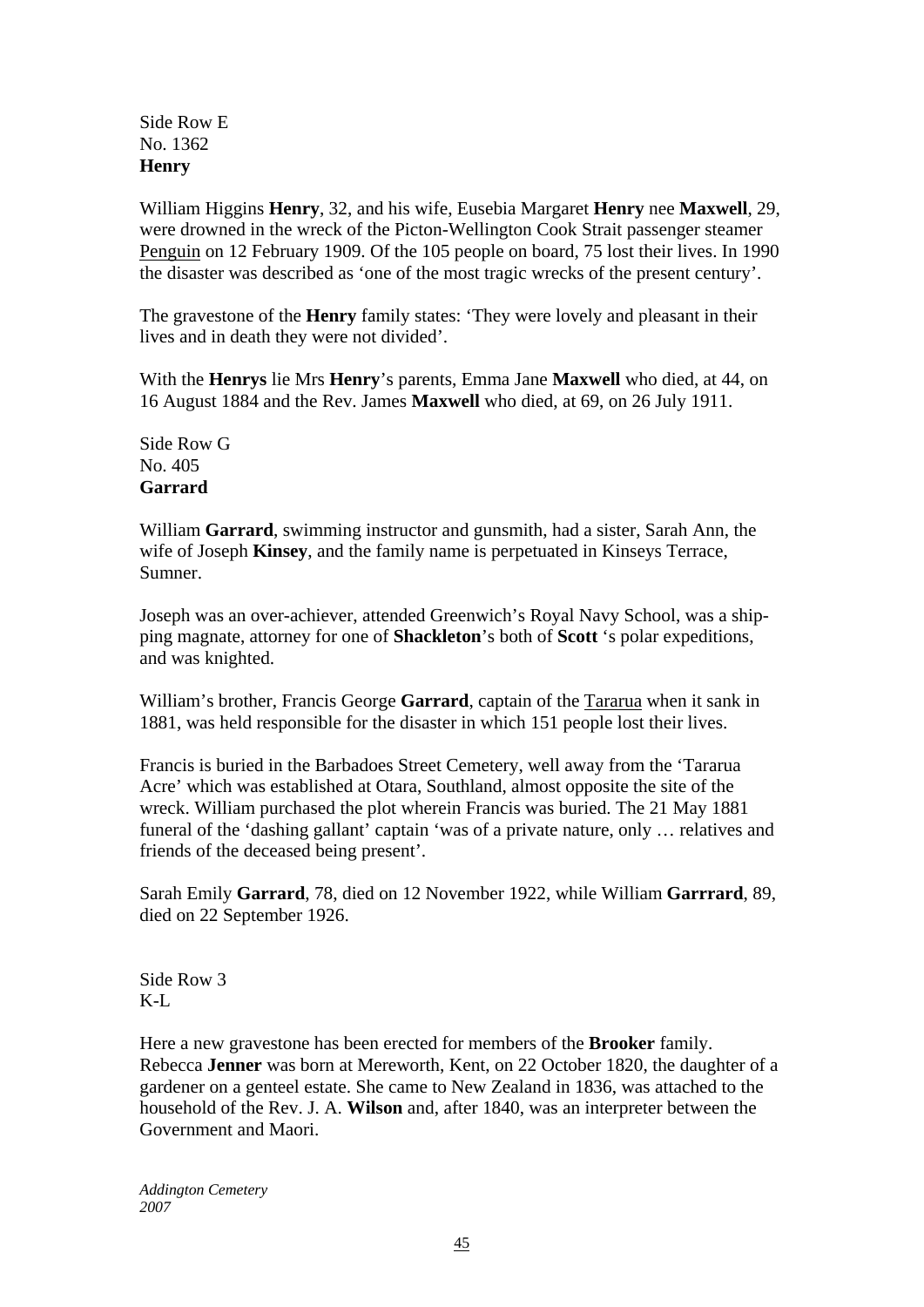On 13 December 1844, at the Methodist Mission, Auckland, Rebecca married Stephen **Brooker**, who had been born at Tunbridge Wells, in 1817. The couple moved to Australia and arrived in Lyttelton on the ship Supply on 17 June 1851.

Stephen was a road labourer, guided settlers to their holdings on the plains and foothills and prospected in the Malvern Hills. A cabman in Christchurch, he would eventually establish his stand in front of the Godley Statue in Cathedral Square. Prior to that, in 1855, he discovered the dead body of errant clergyman Joseph **Twigger**.

Stephen **Brooker** is best known because of the story that, in 1860, he and several other men settled on a piece of land on the south side of where the Bower Bridge was later built and there gave to the district the name 'New Brighton'. There are now a Brooker Avenue and Rebecca Street not far from the site of the 1860 settlement.

Rebecca **Brooker** died on 1 November 1887. Stephen died on 12 March 1899.

Side Row L No. 1502 **Hastie** 

John **Hastie** was born at Kettle, Fifeshire and, in 1856, married Margaret Dron. The wedding may have been celebrated in Nelson as some of the couple's children were born there.

John was granted a conditional licence for an accommodation house with cob walls at Hurunui in May 1860. This became the original Hurunui Hotel and built on the opposite side of the Hurunui River from the public dip which was built so that all sheep coming down from the north should be dipped there. In 1864 **Cobb** and Co. established a coach service from Christchurch to Hastie's which ran three days a week. In November 1864 **Hastie** was the *Lyttelton times* agent in his part of North Canterbury.

Although John had a wide circle of friends, he was not an outstanding accommodation house keeper. James **Ashworth** junior recalled of North Canterbury accommodation houses:

… Unless one was known as a good drinking man, it was very hard to get any kind of food or attention. I have paid at **Hastie**'s Hotel at Hurunui as much as two shillings for a loaf of about two pounds weight.

… Practically all the hotels were at the rivers and the hotel keepers were the ferrymen … Unless you were a drinker, this was another way in which you were inconvenienced. For instance, the manner in which you got across was for the ferryman to stand on the bank and wave his arms right or left while you floundered in the middle of the stream.

On 12 February 1868 John **Hastie**, 43, died suddenly as the result of a stroke. His widow would appear to have had another relationship and to have borne a son, John Hastie, who died as an infant in 1876. On 17 September 1878, after a long and painful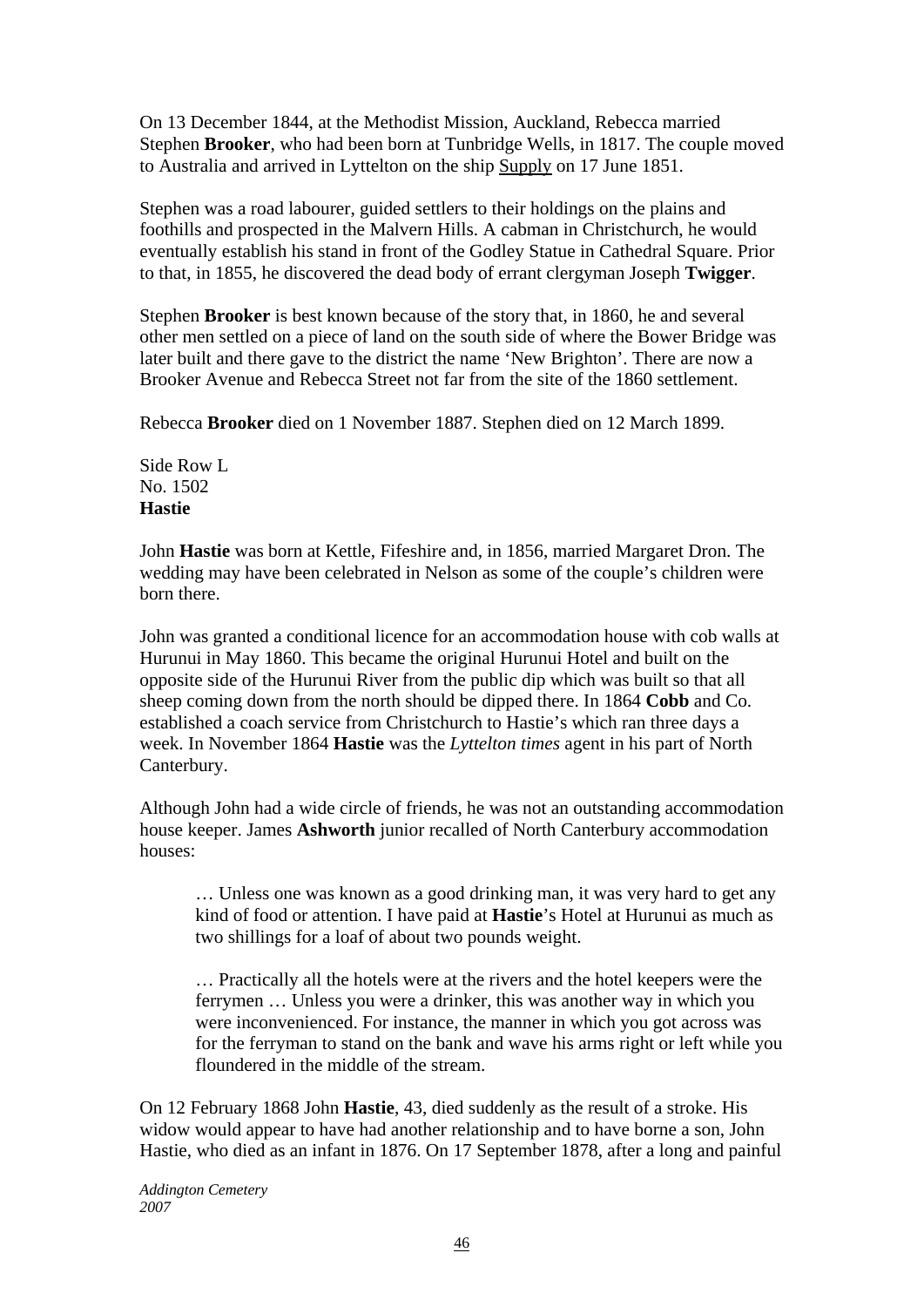illness, Margaret, 42, died at Hurunui House, Hereford Street east. She was buried with her husband.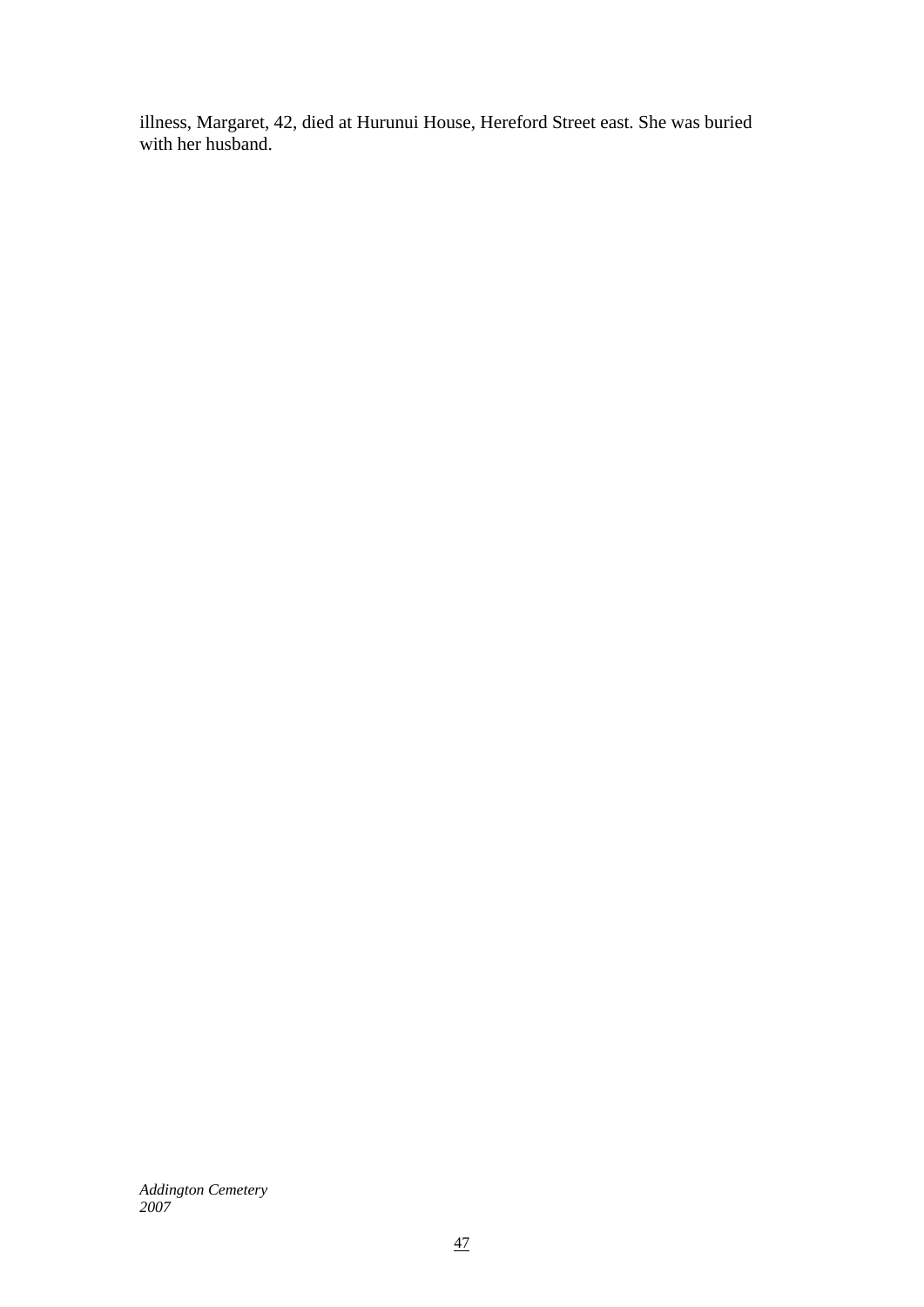## **Sources:**

## **Books**

[And me for all of those: voices of Canterbury,](http://library.christchurch.org.nz/Catalogue/keyword.asp?me+all+those+voices+canterbury+2000) 2000 Anderton, Jim, [Unsung heroes: portraits of inspiring New Zealanders,](http://library.christchurch.org.nz/Catalogue/keyword.asp?unsung+heroes+inspiring+zealanders+anderton+1999) 1999 Aranui school 50<sup>th</sup> jubilee ... 1961, souvenir booklet, 1961 Brooker, Janis and Robin, [Brooker family history, 1782-1991,](http://library.christchurch.org.nz/Catalogue/keyword.asp?brooker+janis+1782-1991) 1991 Callan, Louise, [Shipwreck: tales of survival, courage& calamity at sea,](http://library.christchurch.org.nz/Catalogue/keyword.asp?shipwreck+callan+courage+survival+sea+2000) 2000 Challenger, S., [Studies on pioneer Canterbury nurserymen](http://library.christchurch.org.nz/Catalogue/keyword.asp?studies+pioneer+canterbury+nurserymen+challenger), 1978 Chambers, W. A., [Our yesteryears, 1850-1950, being a short history of Methodism in](http://library.christchurch.org.nz/Catalogue/keyword.asp?willis+aiken+short+history+methodism+our+yesteryears+chambers)  [Canterbury, New Zealand](http://library.christchurch.org.nz/Catalogue/keyword.asp?willis+aiken+short+history+methodism+our+yesteryears+chambers), 1950 Christchurch City Council. Town Planning Division, [Architectural heritage of](http://library.christchurch.org.nz/Catalogue/keyword.asp?architectural+heritage+christchurch+normal+school+1982+3rd+ed.)  [Christchurch, 1: The Normal School,](http://library.christchurch.org.nz/Catalogue/keyword.asp?architectural+heritage+christchurch+normal+school+1982+3rd+ed.) 1981 Cyclopedia Company. [Cyclopedia of New Zealand](http://library.christchurch.org.nz/Catalogue/keyword.asp?cyclopedia+zealand+industrial+photocopied), 1897-1908 [Dictionary of New Zealand biography](http://library.christchurch.org.nz/Catalogue/keyword.asp?dictionary+zealand+biography+goodman+fielder+wattie), 1990-2000 [Duxbury, David, Pigeon Bay: candles to computers: the story of the schools and](http://library.christchurch.org.nz/Catalogue/keyword.asp?duxbury+pigeon+bay+candles+computers)  [community,](http://library.christchurch.org.nz/Catalogue/keyword.asp?duxbury+pigeon+bay+candles+computers) 2002 Gardner, W. J. (ed.), History of Canterbury, Volume II, 1972 Graham, G. W. and L. J. B. Chapple, [Ellesmere county,](http://library.christchurch.org.nz/Catalogue/keyword.asp?ellesmere+county+1965) 1965 Greenaway, Richard, [Rich man, poor man, environmentalist, thief](http://library.christchurch.org.nz/Catalogue/keyword.asp?rich+man+poor+man+greenaway+2000), 2000 Greenaway, Richard, [Unsung heroines,](http://library.christchurch.org.nz/Catalogue/keyword.asp?unsung+heroines+greenaway+richard+1994) 1994 [Hagley 125 anniversary review : Christchurch West High School, Hagley High](http://library.christchurch.org.nz/Catalogue/keyword.asp?hagley+125)  [School, 1858-1983 : a commemorative review, August 1983](http://library.christchurch.org.nz/Catalogue/keyword.asp?hagley+125), 1883 Hale, Allen M., [Pioneer nurserymen of New Zealand,](http://library.christchurch.org.nz/Catalogue/keyword.asp?allen+pioneer+nurserymen) 1955 [In the public eye](http://library.christchurch.org.nz/Catalogue/keyword.asp?in+public+eye+young+christian), 1936 Ingram, C. W. N., [New Zealand shipwrecks,](http://library.christchurch.org.nz/Catalogue/keyword.asp?zealand+7th+lambert+shipwrecks) 1990 McAloon, Jim, [No idle rich,](http://library.christchurch.org.nz/Catalogue/keyword.asp?mcaloon+idle+rich+2002+otago) 2002 McIntosh, Joan, [Wreck of the Tararua,](http://library.christchurch.org.nz/Catalogue/keyword.asp?wreck+tararua+1970) 1970 McLean, Allan, [Will and codicil of Mr. Allan McLean](http://library.christchurch.org.nz/Catalogue/keyword.asp?will+codicil+mclean+allan), 1984 McLeod, Nellie, [The fighting man: a study of the life and times of T. E. Taylor,](http://library.christchurch.org.nz/Catalogue/keyword.asp?fighting+man+taylor+life+times+1964) 1964 Miller, Graham M., [Centennial history of St. Andrew's Presbyterian church](http://library.christchurch.org.nz/Catalogue/keyword.asp?miller+centennial+andrews+1956) …, 1956 Morrison, J. P., [Evolution of a city,](http://library.christchurch.org.nz/Catalogue/keyword.asp?evolution+city+1948+morrison) 1948 Mosley, M., Illustrated guide to Christchurch and neighbourhood, 1885 Murray, F. J. B., [Knox church, 1880-1980,](http://library.christchurch.org.nz/Catalogue/keyword.asp?murray+knox+church+previously+published) 1980 [New Brighton school … jubilee, 1889-1939](http://library.christchurch.org.nz/Catalogue/keyword.asp?brighton+jubilee+district+1939+high+school), 1939 New Zealand Society of Genealogists, Canterbury Group. [Monumental inscriptions of](http://library.christchurch.org.nz/Catalogue/keyword.asp?monumental+addington)  [Addington cemetery, Christchurch](http://library.christchurch.org.nz/Catalogue/keyword.asp?monumental+addington), 1982 Ogilvie, Gordon, [Pioneers of the plains: the Deans of Canterbury](http://library.christchurch.org.nz/Catalogue/keyword.asp?pioneers+canterbury+ogilvie+deans+shoal+bay), 1996 Porter, Frances (ed.), [Historic buildings of New Zealand: South Island](http://library.christchurch.org.nz/Catalogue/keyword.asp?historic+buildings+new+zealand+south+island+1983), 1983 Reese, Daniel, [Was it all cricket](http://library.christchurch.org.nz/Catalogue/keyword.asp?was+cricket+daniel+reese)?, 1948 Robert McDougall Art Gallery, [W. B. Armson: a colonial architect rediscovered](http://library.christchurch.org.nz/Catalogue/keyword.asp?armson+colonial+architect+rediscovered+1983), 1983 Scholefield, G. H., [Dictionary of New Zealand biography](http://library.christchurch.org.nz/Catalogue/keyword.asp?dictionary+biography+scholefield+1940), 1940 Shrubshall, A. H., [History of the horticultural trades](http://library.christchurch.org.nz/Catalogue/keyword.asp?shrubshall+history+horticultural+trades), 1950 Straubel, C. R., [The schooner Richmond and Canterbury's first farmers,](http://library.christchurch.org.nz/Catalogue/keyword.asp?schooner+richmond+canterburys+first+farmers) 1948 Watson, James, [Along the hills](http://library.christchurch.org.nz/Catalogue/keyword.asp?along+hills+watson+1989), 1989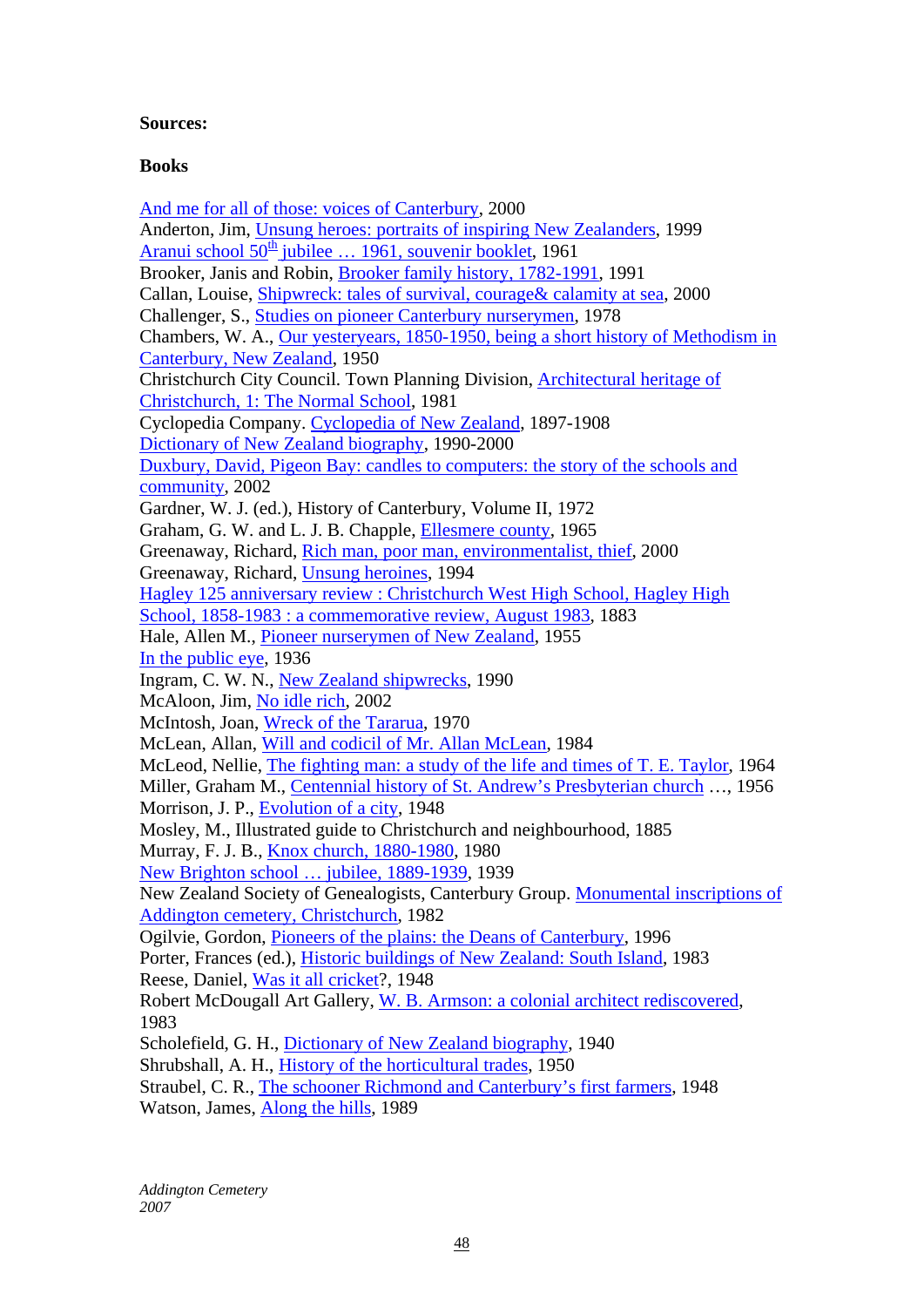# **Periodicals**

## [Bookmark,](http://library.christchurch.org.nz/Catalogue/keyword.asp?bookmark+2002+canterbury+public+library) May 2000

## **Newspapers**

Canterbury times, 30 August 1873

[Christchurch star-sun,](http://library.christchurch.org.nz/Catalogue/keyword.asp?christchurch+star-sun+1935-1958+christchurch) 29 June 1942

[Lyttelton times,](http://library.christchurch.org.nz/Catalogue/keyword.asp?lyttelton+times+shrimpton+1851) 1 December 1858, 16 May 1860, 5 December 1863, 10 November

1864, 14 February 1868, 1, 2, 3 and 4 December 1880, 20 Jun 1902, 30 August 1904,

6 August 1914, 7 May 1915, 22 September 1915

[New Zealand truth](http://library.christchurch.org.nz/Catalogue/keyword.asp?truth+weekly+title+masthead), 29 July 1911

[Press,](http://library.christchurch.org.nz/Catalogue/keyword.asp?press+1861+christchurch+microfilm) 30 November 1863, 1 and 3 December 1863, 17 January 1866, 18 January 1866, 2 December 1880, 11 and 12 December 1880, 25 June 1889, 18 March 1890, 5 October 1891, 25 February 1903, 29 August 1904, 5 October 1908, 11 September 1909, 7 May 1915, 6 August 1914, 15 July 1918, 13 June 1921, 16 January 1932, 18 December 1936, 11 December 1937, 23 February and 1 March 2000, 19 July 2003, 30 September 2005, 'Gothic glory', H1 26-27 August 2006 [Star,](http://library.christchurch.org.nz/Catalogue/keyword.asp?star+christchurch+1868-1935+title+masthead) 8 August 1886, 11 October 1919, 1 October 1929

# **Theses**

Silcock, Robin Henry, Immigration into Canterbury undr the provincial government, 1963 Wilson, P. R., [Architecture of Samuel Charles Farr,](http://library.christchurch.org.nz/Catalogue/keyword.asp?architecture+farr+thesis+wilson) thesis, 1982